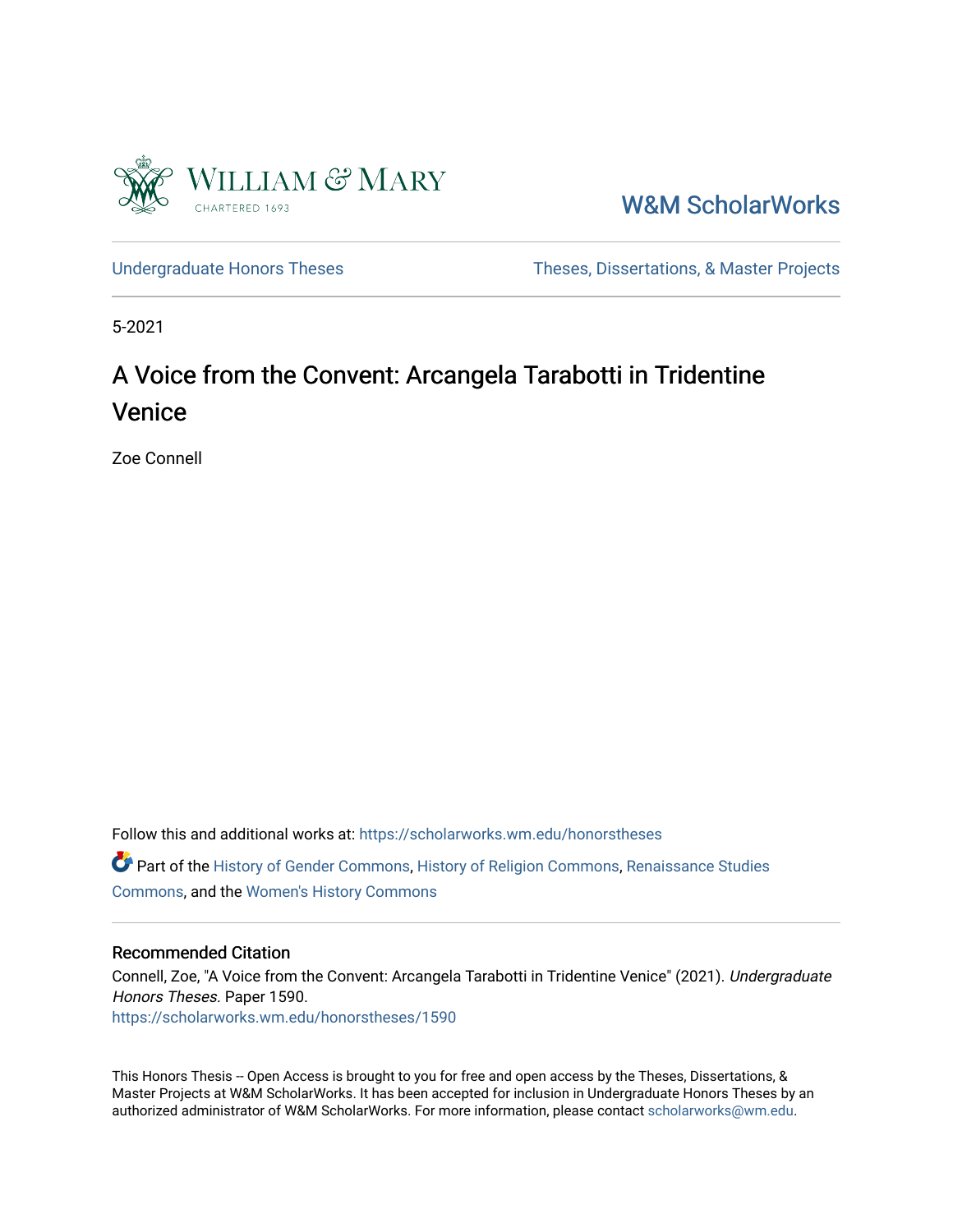A Voice from the Convent: Arcangela Tarabotti in Tridentine Venice

A thesis submitted in partial fulfillment of the requirement for the degree of Bachelor of Arts in History from The College of William and Mary

by

Zoë Shepardson Connell

Accepted for High Honors (Honors, High Honors, Highest Honors)

> Lu Ann Homza Professor Lu Ann Homza

Ayfer Stump Professor Ayfer Stump

Luis A. Baldomero-Quintana Professor Luis Baldomero-Quintana

> Williamsburg, VA May 5, 2021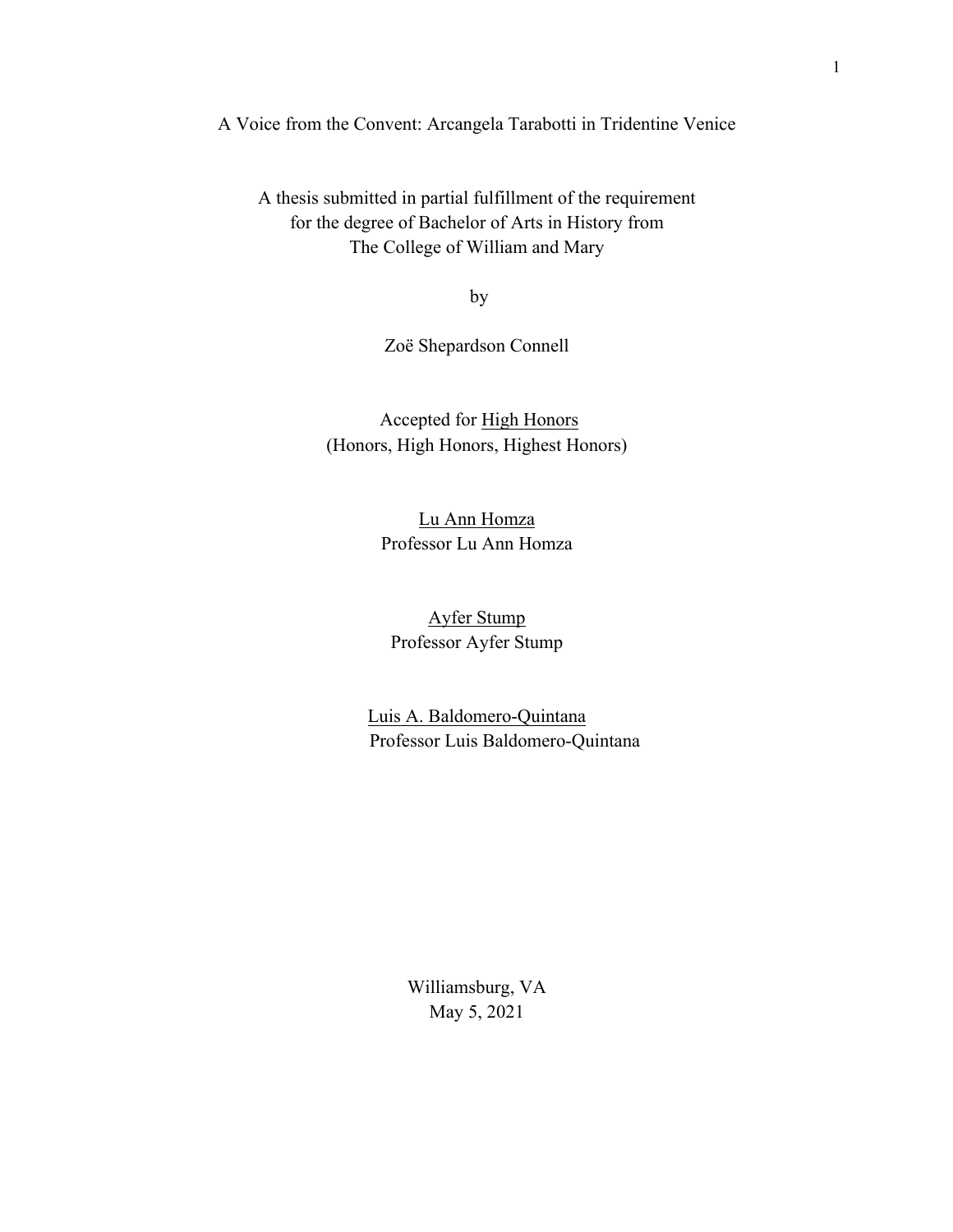## **Table of Contents**

| Chapter 2: Arcangela Tarabotti: The Life and Works of a Protofeminist Nun  28 |  |
|-------------------------------------------------------------------------------|--|
|                                                                               |  |
|                                                                               |  |
|                                                                               |  |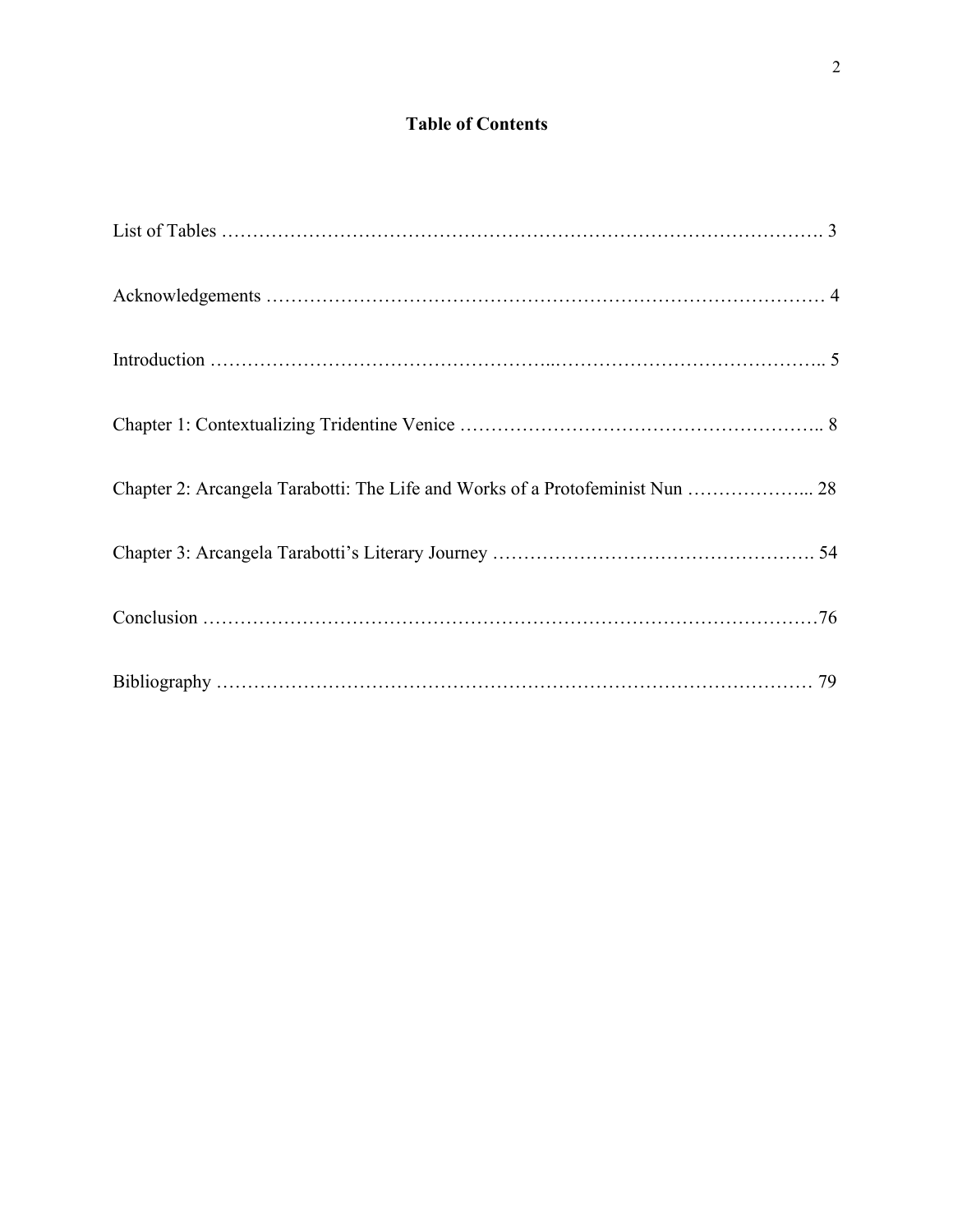# **List of Tables**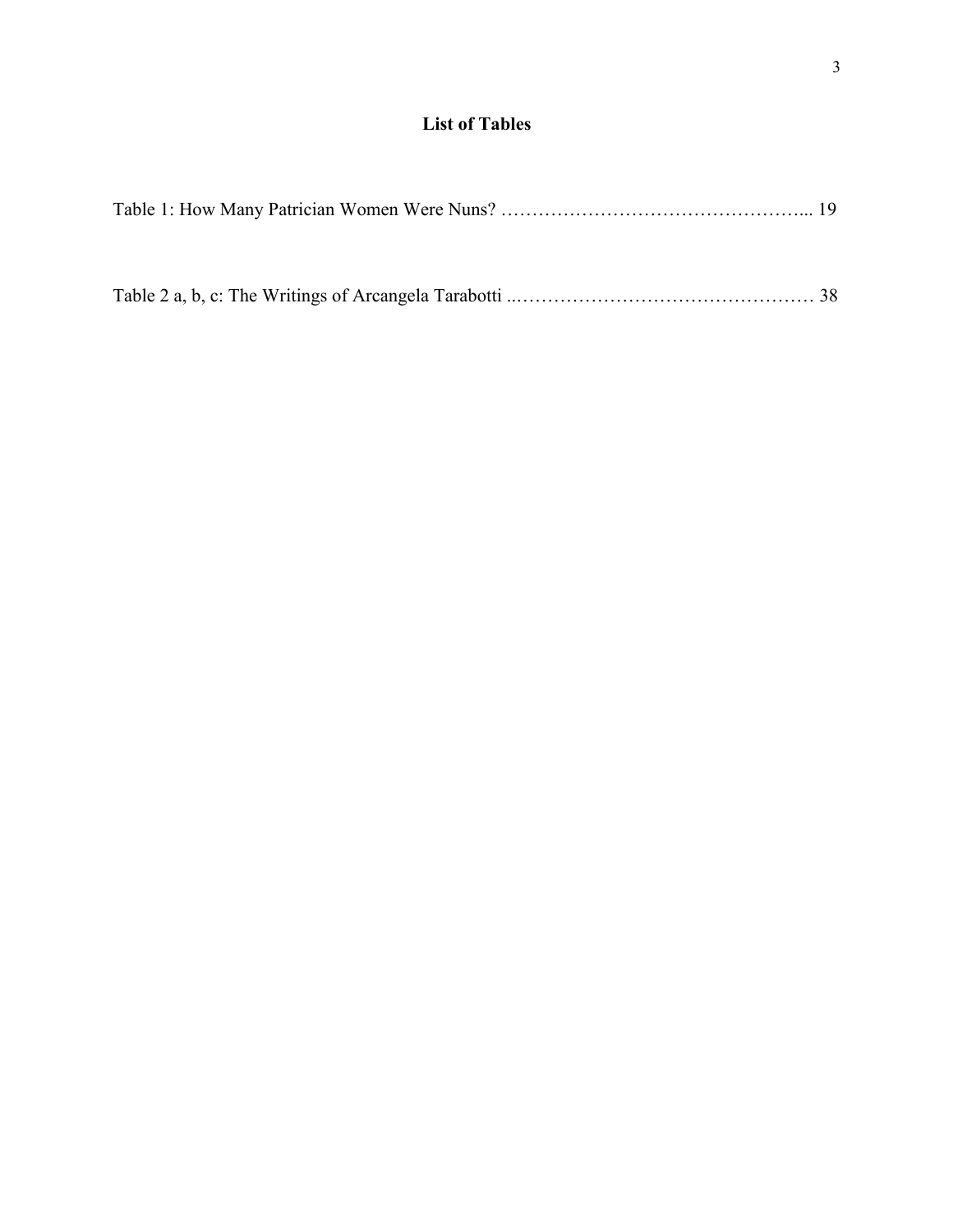#### **Acknowledgements**

This honors thesis came to be with the help of a few key individuals. I want to start off by thanking my advisor Professor Homza for everything she has done to support me throughout this endeavor, and even before when I was just another student in her 14 person Renaissance class. From our weekly meetings to my late night emails, she has always been there for me, even when I completely lost sight of the direction of my research. She was there throughout all of the twists and turns, and I am truly indebted to her for gifting me that time. Under Professor Homza's guidance, I have shaped my path not only as a history major, but as a scholar.

Professors Stump and Baldomero-Quintana have also served as priceless mentors to me during my college career. Without Professor Stump, I may never have decided to be a history major, and I am grateful to her for sparking my curiosity and interest at the very beginning of my freshman year here at William & Mary. Professor Baldomero-Quintana has been such an amazing mentor this past year and remains one of the most supportive professors I have ever had. I am grateful for their support not only of my research, but of my overall growth as a student these past four years.

Last but not least, I am grateful to all of my friends and family members who have helped me pave my way on this journey, with a special thanks to my parents. Thank you both for this amazing education, and thank you for all of your love and support. Without the two of you, I know for a fact that I would have been lost. Most of all, thank you both for instilling within me a love of learning and a passion for history. I am where I am today because you.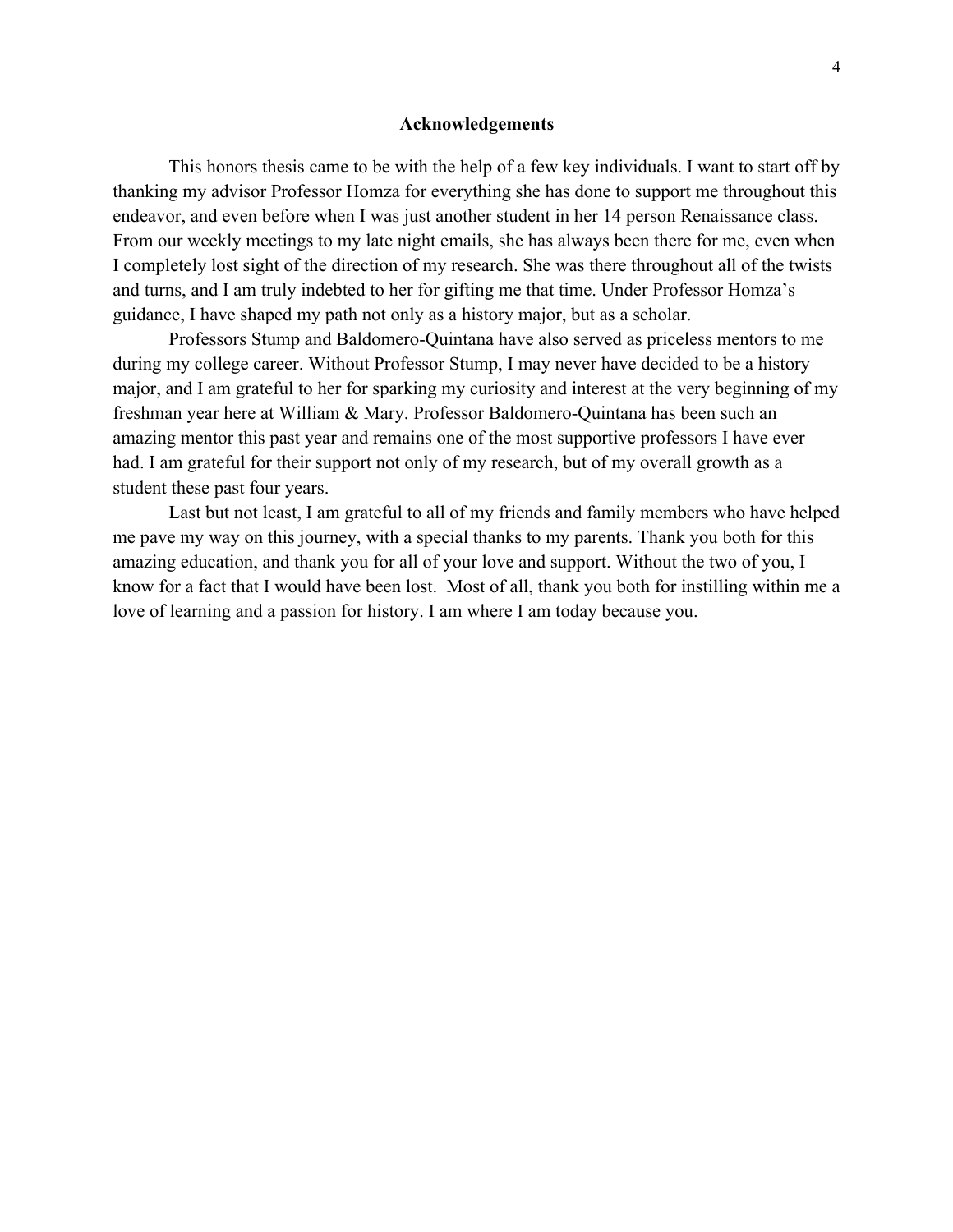#### **Introduction**

You fool! God's eye observes you, and his righteous hand will punish you forever. Then you will comprehend what punishment your sins deserve, especially the wickedness of forcing women to become nuns. If these women … were to bite off their fathers' noses to indicate paternal responsibility for all evils and sorrows befallen their daughters … you wouldn't see a single man without this member missing. They would be mutilated monsters!

-Arcangela Tarabotti<sup>1</sup>

In 1617, at the tender age of 13, Arcangela Tarabotti was forced by her family to leave their home and enter the Venetian convent of Sant'Anna. Tarabotti was one of thousands of girls who experienced forced monachization — a practice Tarabotti equated with condemning women to Hell. As an advocate not only of gender equality, but female superiority, Tarabotti fought on behalf of women who suffered under Venice's patriarchal institutions that robbed them of their liberty. A prolific writer with a sharp wit, Tarabotti denounced male hypocrisy and challenged traditional gender constructs, resulting in the wrath of the Church, the Venetian state, and male humanists across Europe. This study aims to examine the intersection between the time and space in which Tarabotti lived and her experiences as expressed through her writings.

The 21<sup>st</sup> century saw rise to a great influx of scholarship on the Venetian convent, two of the more famous works being Mary Laven's *Virgins of Venice* and Jutta Sperling's *Convents and the Body Politic in Renaissance Venice.* While some scholars focused on convent life in general, historians such as Meredith Kennedy Ray, Lynn Lara Westwater, Elissa B. Weaver, and Latizia Panizza turned to Tarabotti in particular. Study of Tarabotti in the United States has only picked up recently, with most translations of her works having been produced within the past decade, if not the past year. The year 2020 saw a particular increase in publications as by Ray, Westwater,

<sup>&</sup>lt;sup>1</sup> Arcangela Tarabotti, *Paternal Tyranny*, ed. Letizia Panizza (Chicago: University of Chicago Press, 2004), Book 1, 75.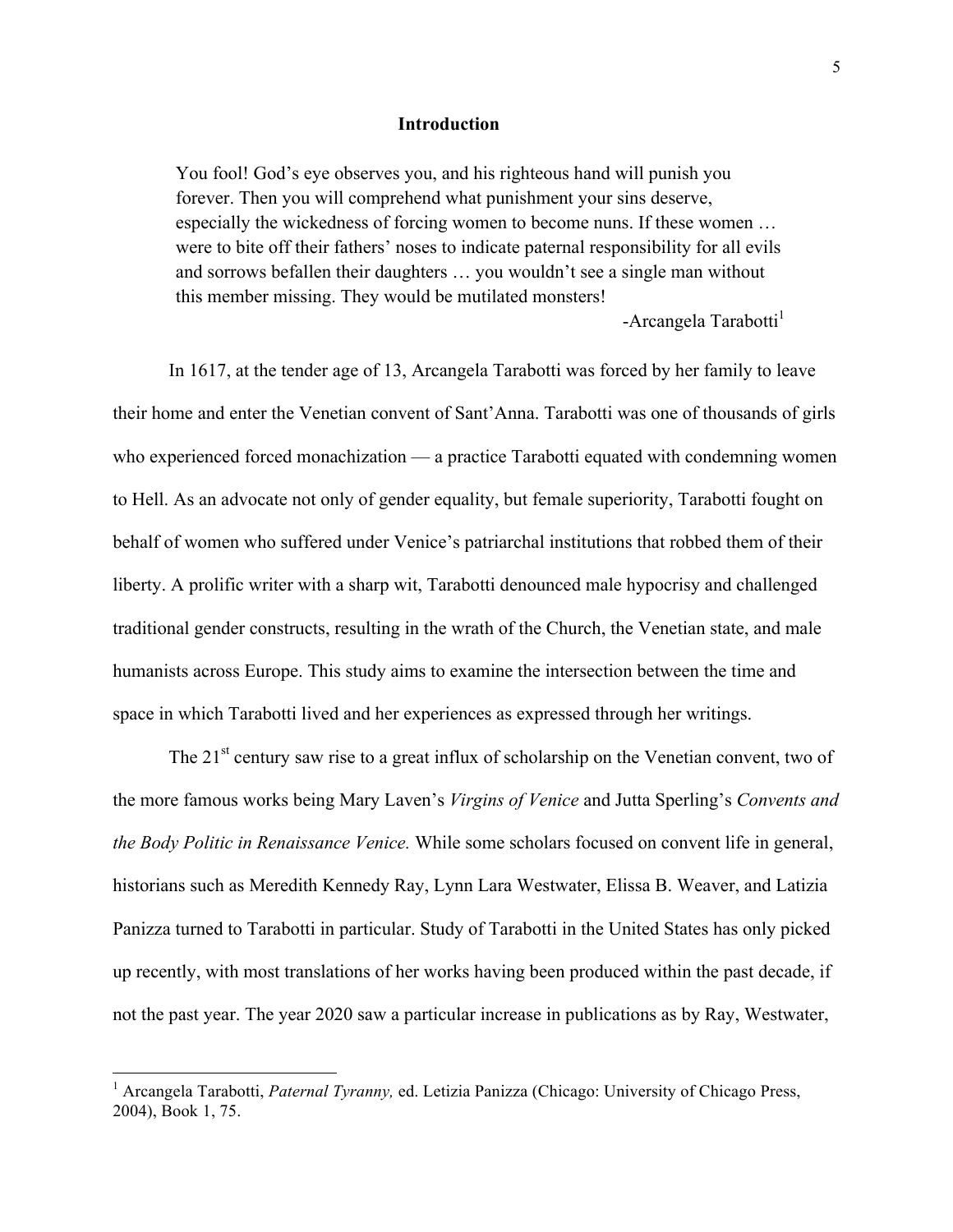and Weaver who introduced new English translations of Tarabotti's *Antisatire* and *Convent Paradise.*<sup>2</sup> European scholarship of Tarabotti has followed similar trends, with the uptick of study occurring around a decade earlier in the 1980s, but continuing throughout the  $21<sup>st</sup>$  century. The most important of whom being Mario Infelise and Francesca Medioli.<sup>3</sup> The focus of most Italian scholars leans toward Tarabotti's relationship with greater Renaissance Venetian academic realm.

Despite the growing studies of Tarabotti, especially in the Anglophone world, there has been little attention drawn to how Tarabotti's writings changed over time. In this thesis, I intend to rectify this gap in the historiography. More specifically, I will examine the manner in which the contents of her writings — emotions, tone, self-image, and beliefs — evolved as she published her works. My argument unfolds over the course of three chapters. The first chapter serves to contextualize the political, religious, social, and economic challenges Venice and

 $\overline{a}$ 

<sup>2</sup> Arcangela Tarabotti, *Convent Paradise,* ed. Meredith K. Ray, and Lynn Lara Westwater, (Toronto: Iter Press, 2020); Arcangela Tarabotti, *Antisatire in Defense of Women, against Francesco Buoninsegni,* ed. Elissa Weaver (Toronto: Iter Press, 2020). For other publications by Ray see Meredith K. Ray, "Letters and Lace: Arcangela Tarabotti and Convent Culture in Seicento Venice," in *Early Modern Women and Transnational Communities of Letter,* ed. Julie Campbell and Ann Larsen, (Farnham, UK: Ashgate, 2009); Meredith Kennedy Ray. "Letters from the Cloister: Defending the Literary Self in Arcangela Tarabotti's *"Lettere Familiari E Di Complimento*," *Italica* 81, no. 1 (2004), 24-43; Meredith K. Ray, "Making the Public Private: Arcangela Tarabotti's *Lettere familiari,*" in *Arcangela Tarabotti a Literary Nun in Baroque Venice,* ed. Elissa Weaver, 173-89 (Ravenna: Longo, 2006). For other publications by Weaver see Elissa Weaver, ed. *A Literary Baroque Nun in Venice,* (Ravenna: Longo, 2006); Elissa B. Weaver, ed. *Satira e Antisatira,*(Rome: Salerno, 1989). For other publication by Westwater see Lara Lynn Westwater, "A Cloistered Nun Abroad: Arcangela Tarabotti's International Literary Career," *Intersections Yearbook for Early Modern Studies, Volume 14: Women Writing Back, Writing Women Back: Transnational Perspectives from the Late Middle Ages to the Dawn of the Modern Era,* (Leiden: Brill, 2010).

<sup>&</sup>lt;sup>3</sup> For publication on Tarabotti by Mario Infelise see Mario Infelise, "Books and Politics in Arcangela Tarabotti's Venice," in *Arcangela Tarabotti a Literary Nun in Baroque Venice,* ed. Elissa Weaver, 57-72, (Ravenna: Longo, 2006). For publications by Francesca Medioli see Francesca Medioli, "Alcune lettere autografe di Arcangela Tarabotti: Autocensura e imagine di sé," *Rivista di storia e letteratura religiosa*  32.1 (1996):133-41 and 146-55; Francesca Medioli, "Arcangela Tarabotti's Reliability about Herself: Publication and Self-Representation (Together with a Small Collection of Previously Unpublished Letters)," *The Italianist* 23 (2003): 54-101.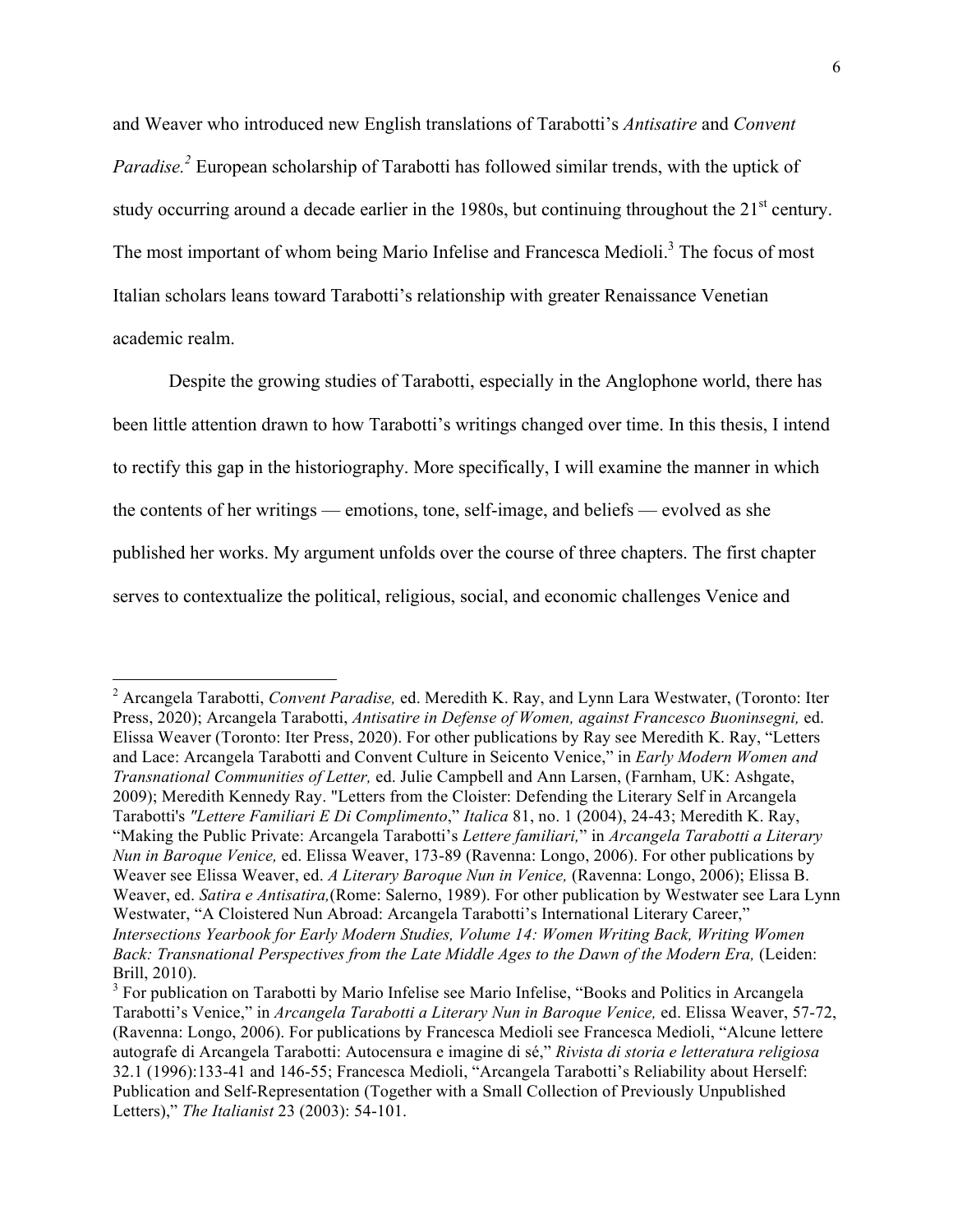Venetian families faced post Council of Trent that enabled, if not encouraged, the continued use of forced monachization. Thus it is important to establish the connection between the Council of Trent, The Venetian State, and general convent life in order to fully conceptualize Tarabotti's own experiences and work.

Chapter two specifically explores Tarabotti's life and writings. In this chapter, I will provide an outline of Tarabotti's life and works, while contending that despite her physical isolation from the secular world, Tarabotti broke through barriers separating male and female, public and private, secular and monastic. It will demonstrate that she was deeply enmeshed within the greater political and literary landscape that shaped 17<sup>th</sup> century Europe. Tarabotti's political and literary connections were crucial in her publishing efforts.

In the third and final chapter of my thesis, I will evaluate Tarabotti's literary journey in regard to her emotions and views toward men. I argue that Tarabotti experienced various stages in her career as a writer. She first relied heavily on anger and controversy to shame her male readers, sparking backlash from the literary and religious community. She then claimed to have undergone a conversion experience, in her first successfully published work. Moving on from her religiously charged treatises, Tarabotti engaged with new genres of writing and explored various secular topics, while displaying more nuanced and complex emotions. Tarabotti and her works offer rich insights into studies of gender, emotions, politics, and the Venetian literary sphere. The main objective of my honors thesis is to build upon recent literature dedicated to the protofeminist, Venetian nun Arcangela Tarabotti and show the connections between the Venetian experience in the Catholic Reformations, Tarabotti's own life and works, and the literary evolution she underwent throughout her life.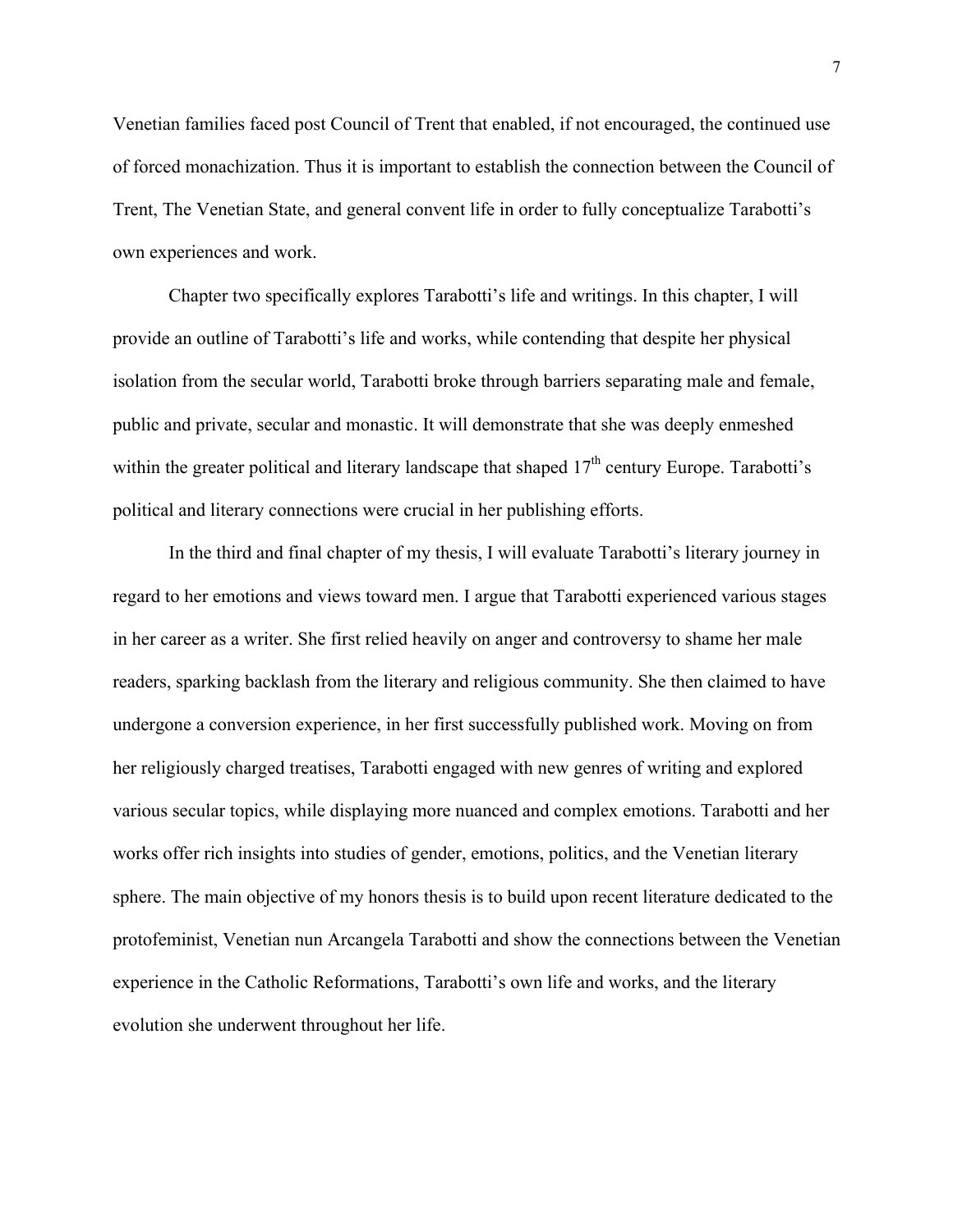#### **Chapter 1:** *Contextualizing Tridentine Venice*

Venice in the sixteenth and seventeenth centuries had a unique standing among Italian city states —it has long been recognized as one of the most politically stable and religiously independent. This can be attributed to many factors from the founding myth of Venice to its strong mercantile ties throughout the Mediterranean, its political structure, and perhaps most famously, its political and religious rivalry with Rome. Such independence of religious and political thought continued throughout the Reformation and its Catholic counterpart. Despite the efforts of the Council of Trent, which concluded in 1563, to unite Catholics under common practices and beliefs in defense against the onslaught of Protestantism, the Venetian clergy upheld and continued certain practices that were frowned upon by Rome. The reforms brought forth by Trent threatened to bring down one of the main pillars of Venetian aristocracy: the convent.

While Venice would respond kindly towards certain reforms, it turned its nose up at ones that could lead to civil unrest. The convent in Venice was crucial both in maintaining the social hierarchy of Venetian elites and the financial stability of all classes. Fathers would force their daughters into the convent, in a process known as forced monachization, when they feared they would not be able to find a proper marriage match or could not afford the dowry required to marry their daughter off. The Council of Trent directly targeted such practices — condemning both those who participated and the physical practices for their disregard of free will. Forced monachization was so deeply engraved into Venetian societal practices, however, that the cost of following Rome's orders far outweighed the cost of disobedience.

This chapter will provide the context needed to understand the political and cultural landscape in which Arcangela Tarabotti was forced into the convent. The first section will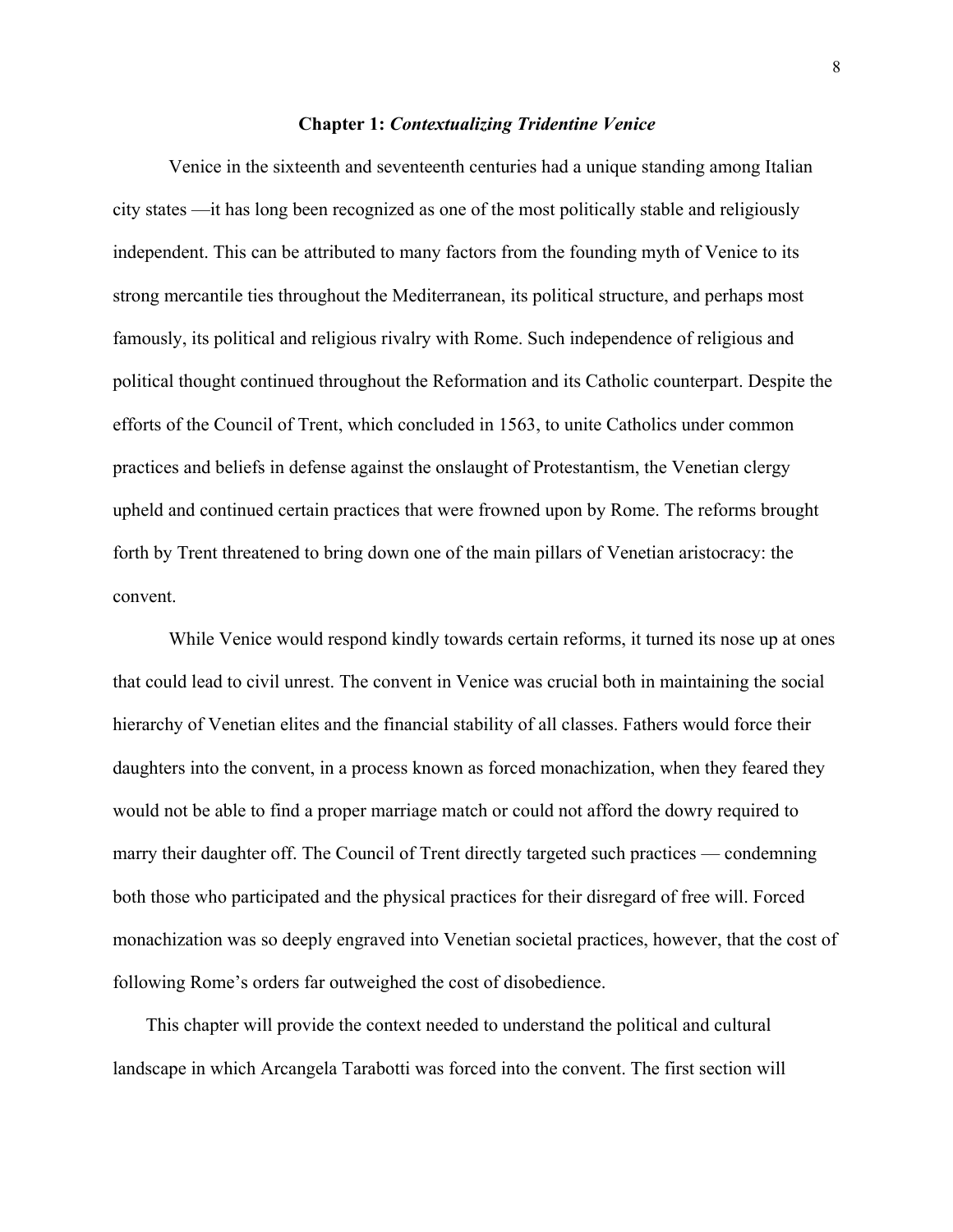examine the tumultuous relationship between Venice and Rome leading up to and throughout the Council of Trent. I will explain the precarious state of the Venetian aristocracy at the time and the use of the convent to placate financial worries. The second section will in turn look at the actual decrees of the Council of Trent that would most impact Venetian society. In the third section, I will explain the direct and indirect consequences the Council of Trent had on religious life in Venice. I argue that Venetian political and economic activity throughout the sixteenth and seventeenth centuries contributed to the selective adoption of Tridentine reforms, allowing for the continuation of forced monachization of nuns such as Tarabotti.

#### **Venice and Rome**

The political rivalry between Venice and Holy See dates back centuries. Venice's political stability and religious independence remained a threat to the papacy's power throughout the Reformation. Its position outside the Christian hierarchy of Rome and the Holy Roman Empire is embodied in the myth of the peace of 1177.<sup>4</sup> In the myth, the Venetian doge arranged for a safe haven for Pope Alexander III in the city while he fled from the Holy Roman Emperor Frederick Barbarossa. Venice pledged its support to the pope and won a major naval battle against Barbarossa. When the three — the pope, the emperor, and the doge — sat down after the battle to sign the treaty, the pope and the emperor sat under their respective umbrellas. The pope insisted a third umbrella be brought out so that the three could sit as equals. With this action the doge, the emperor, and the pope emerged as "the three parallel potentates of Christendom."<sup>5</sup> Venice was recognized as a protector of Christianity and a patron of Rome. This myth was widely circulated and disseminated throughout the  $14<sup>th</sup>$  century until it was engrained into

<sup>4</sup> William James Bouwsma, *Venice and the Defense of Republican Liberty: Renaissance Values in the Age of the Counter Reformation,* (Berkeley: University of California Press, 1968), 55.

 $<sup>5</sup>$  Bouwsma, 55.</sup>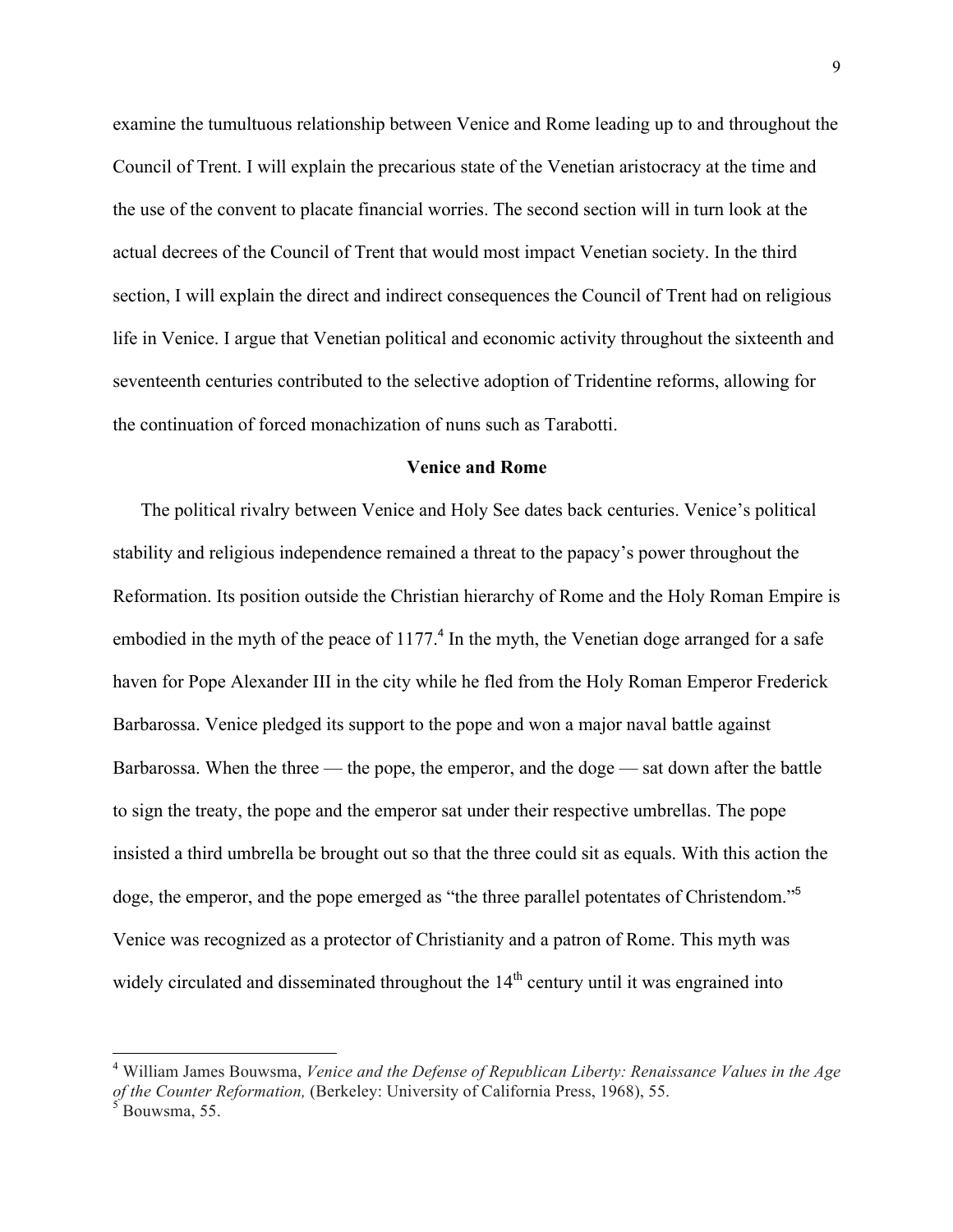Venetian psyche and political thought that Venice stood apart from the rest of the Christian states and enjoyed a sense of superiority over her counterparts.<sup>6</sup>

Venice's position as an outsider in the Christian hierarchy was expressed both politically and religiously. In regard to political structure, Venice's composite government was exceptionally stable for its time, especially when compared to that of Florence.<sup>7</sup> While Florence faced political disarray and instability fairly frequently, Venice, seemingly using a combination of republicanism, aristocracy, and monarchy, managed to sustain its stability throughout the sixteenth and seventeenth centuries.<sup>8</sup> Its political institutions — the Great Council, Senate, and doge— worked in tandem to grant the state a political edge over the Church that others lacked. The Great Council was a Venetian political organ that consisted of over 2,000 councilors depending on the year. These councilors were all male patricians, Venetian noblemen. The main role of the Great Council was the nomination and election of candidates for various judicial, legislative, and executive positions, though there were special committees within the Council that served different purposes.<sup>9</sup> The Venetian Senate was the main legislative body. It consisted of 300 senators in the year 1500, but only 230 had the right to vote. The Senate was a selective council that was chosen by the Great Council. Senators had a term limit of one year. However, many senators were re-elected year after year to ensure continuity within the governing body. Similar to the Great Council, typically only male patricians served on the Senate.<sup>10</sup> The doge of

 $6$  Bouwsma, 56.

 $<sup>7</sup>$  Bouwsma, 52.</sup>

<sup>8</sup> See Frederic Lane, "Medieval Political Ideas and the Venetian Constitution." in *Venice and History: The Collected Papers of Frederic C. Lane* (Baltimore: Johns Hopkins University Press, 1966).

<sup>9</sup> Bernard Manin, *The Principles of Representative Government*, (Cambridge: Cambridge University Press, 1997), 64.

 $10$  Lane, 57.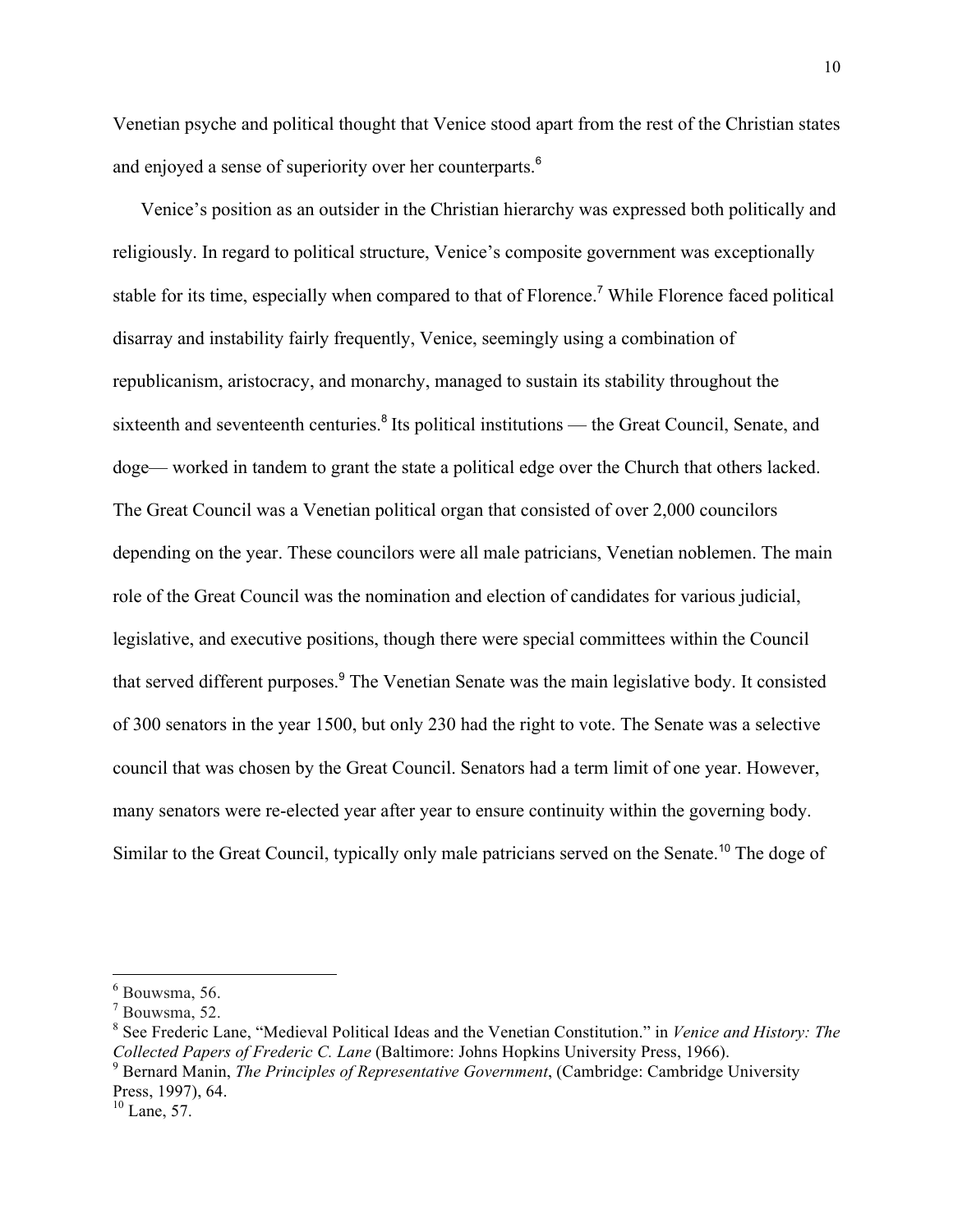Venice acted as the chief of state. The doge was not an inherited position, but instead he was elected by members of the Great Council — selected by lot — and served for life.<sup>11</sup>

Venice's strong governing bodies allowed the state to exert pressure on the Church that otherwise would have been impossible. The state managed to subjugate the Church in almost every way, representing its desire to keep Rome at bay.<sup>12</sup> While Rome exported bishops across most city-states, almost all bishops appointed to Venice were natives, selected by the Senate. The Church's confirmation of the patriarchs, or bishops, was traditionally only a formality. The state, not the Church, oversaw monasteries and convents — a key difference that enabled Venice to dominate its monastic institutions rather than have them be subject to direct control by the Church. In 1501, Venice had issued a rule forbidding any appeals regarding nuns to Rome without permission from the government. In 1521, the state then established a civic magistracy meant to monitor female religious houses.<sup>13</sup> Members of the clergy were subjected both to taxation and to secular courts. Property owning parishioners were even able to elect their own priests, presenting a parallel with the Senate's ability to elect the patriarch.14 Such ideas were unheard of elsewhere in the Catholic world where clergymen were rarely required to pay taxes and were immune from secular courts. Additionally, in other states, priests were more commonly tried in ecclesiastical courts by other clergymen. So the Venetian practice of electing local priests was even more radical: priests usually were appointed by the bishop not elected by laypeople. The involvement of laypeople in traditionally ecclesiastical matters was prevalent throughout

 $11$  Lane, 59.

<sup>&</sup>lt;sup>12</sup> John Martin, *Venice's Hidden Enemies: Italian Heretics in a Renaissance City*, (Berkeley: University of California Press, 1993), 34. [Henceforth cited as Martin, *Venice's Hidden Enemies*].

<sup>&</sup>lt;sup>13</sup> Anne Jacobson Schutte. "Between Venice and Rome: The Dilemma of Involuntary Nuns." *The Sixteenth Century Journal* 41, no. 2 (2010), 439.

<sup>&</sup>lt;sup>14</sup> Martin, *Venice's Hidden Enemies*, 34.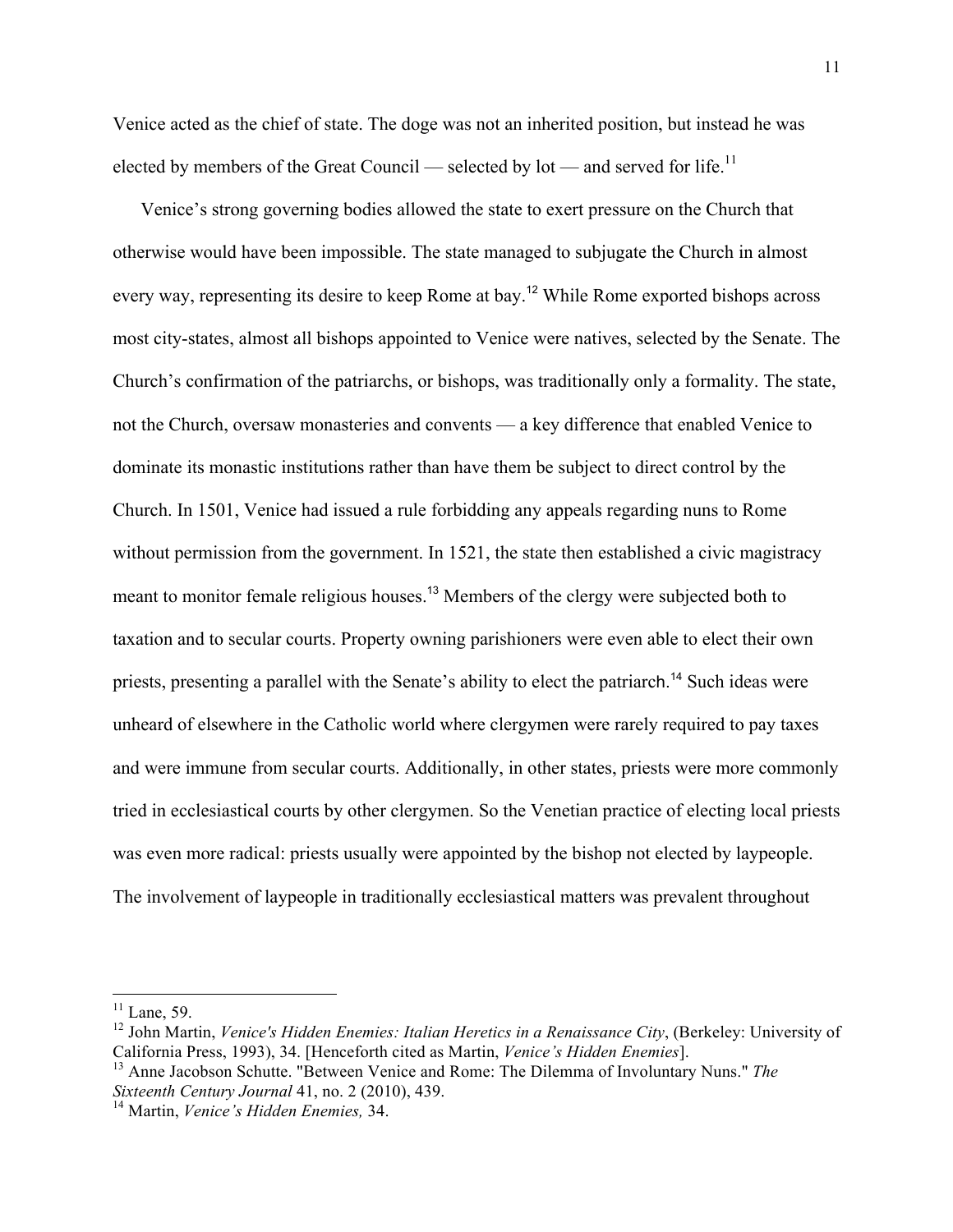Venice and exemplified the Venetian practice of situating religion in a more secular and practical context.

Such religious independence gave way to a practice of religious liberalism that only made Rome even more uncomfortable. Venice was one of the largest trading cities in Mediterranean. It was poised for the reception of religious dissent spread by Germans, Spaniards, and even the Ottoman Empire. It was not uncommon for Venetians to undergo various spiritual journeys, jumping from faith to faith or church to church, until they found a spirituality that resonated with them.<sup>15</sup> This spirituality was fluid and was not always extreme. Though there are instances of Venetian Protestants and Anabaptists, oftentimes Venetians experienced more modest spiritual transitions — practicing a sort of ecumenical approach. No matter the labels they used, Venetians were very individually driven in their religious practices. Typically, they would conform to the Catholic tradition outwardly, while maintaining their own internal beliefs.

Another important contributing factor to Venice's modest, heterogeneous view of religion was the state's flourishing publishing sector. Venice served as one of the printing capitals of Europe throughout the sixteenth and seventeenth centuries. Venetian publishing companies were known for printing books that the church would deem heretical and add to their list of prohibited books. Publishers would get around the ban by trading and selling prohibited books from London.<sup>16</sup> It was known that Rome was aware of these heretical practices, and with Protestantism growing rapidly throughout Europe, the pope in 1542 decided to reorganize the Inquisition. It was not until 1547 that Venice and the Holy See reached a compromise and the Inquisition, or a new form of it, was created in Venice. The reason for the delay was that the

<sup>&</sup>lt;sup>15</sup> John Martin, "Spiritual Journeys and the Fashioning of Religious Identity in Renaissance Venice." *Renaissance Studies* 10, no. 3 (1996), 359-360.

<sup>16</sup> Paul F. Grendler. "The Clandestine Book Trade." In *The Roman Inquisition and the Venetian Press, 1540- 1605*, 182-200, (Princeton, New Jersey: Princeton University Press, 1977), 199.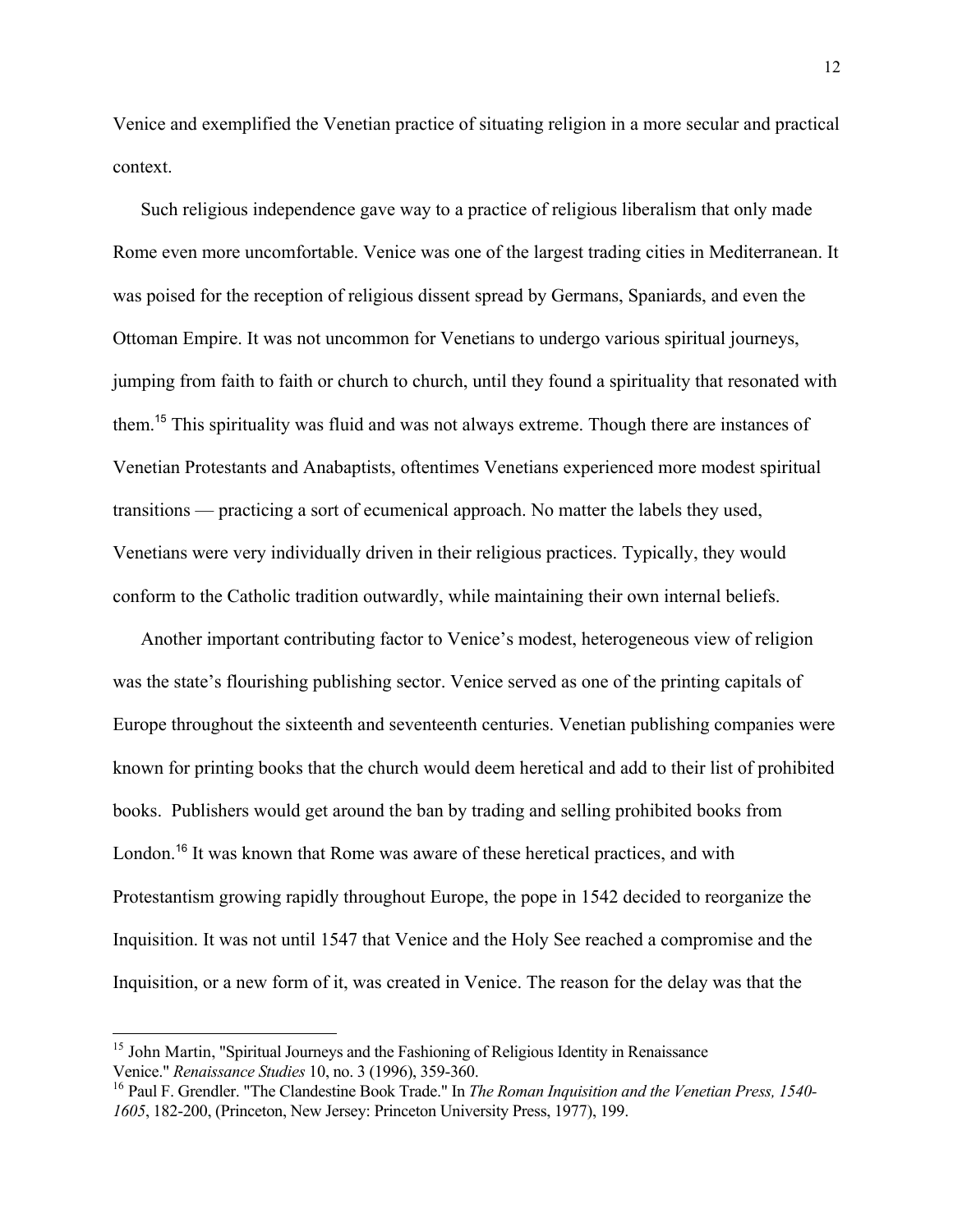Inquisition was not welcomed by the Venetian upper class. They feared that Rome would use the Inquisition and its new presence in Venice to interfere with trade and business, as had been done by the Church in the past. A compromise was reached between the doge and the pope to allow Venetian patricians to participate in the judgement of the local inquisition tribunals.<sup>17</sup> With this, the patricians hoped to keep the Church in check and affirm Venetian sovereignty, once again establishing that the Church was subject to the state in Venice. Rome only continued to grow frustrated with the lack of cooperation from the Venetian government.

Political tensions heightened again after the Battle of Lepanto in 1571. The Venetians, as members of the Holy League, were crucial in defeating the Turks in this famous battle. Venice was one of the main suppliers of ships for the battle.<sup>18</sup> Without their contributions it is likely that the Ottomans would have won. Issues ensued after the battle, however, as the Ottomans soon began to reclaim their lost territory and Venice became nervous that it would have to sacrifice territory. Around 1572 it resumed trade with Ottomans in order to cut its losses. Rome was not happy with this decision and in 1573, when the Holy League formed a peace treaty with the Ottomans, Venice was forced to accept losses and give up territory, despite its initial participation.<sup>19</sup>

The self-awareness of Venice as a Republic outside the Church's yoke only grew in the face of direct conflicts with Rome. Rome possessed two tools by which the Church was capable of sustaining its "direction of a unified and hierarchically organized society": excommunication whereby the Church officially excludes a group or individual from the faith, and the interdict whereby the Church excludes a group or individual from partaking in services or the

<sup>17</sup> Martin, *Venice's Hidden Enemies,* 52.

<sup>18</sup> See Suraiya Faroqhi, Faroqhi, *The Ottoman Empire and the World around It,* Library of Ottoman Studies; v. 7. London; (New York: I.B. Tauris, 2004).

<sup>&</sup>lt;sup>19</sup> See Faroqhi.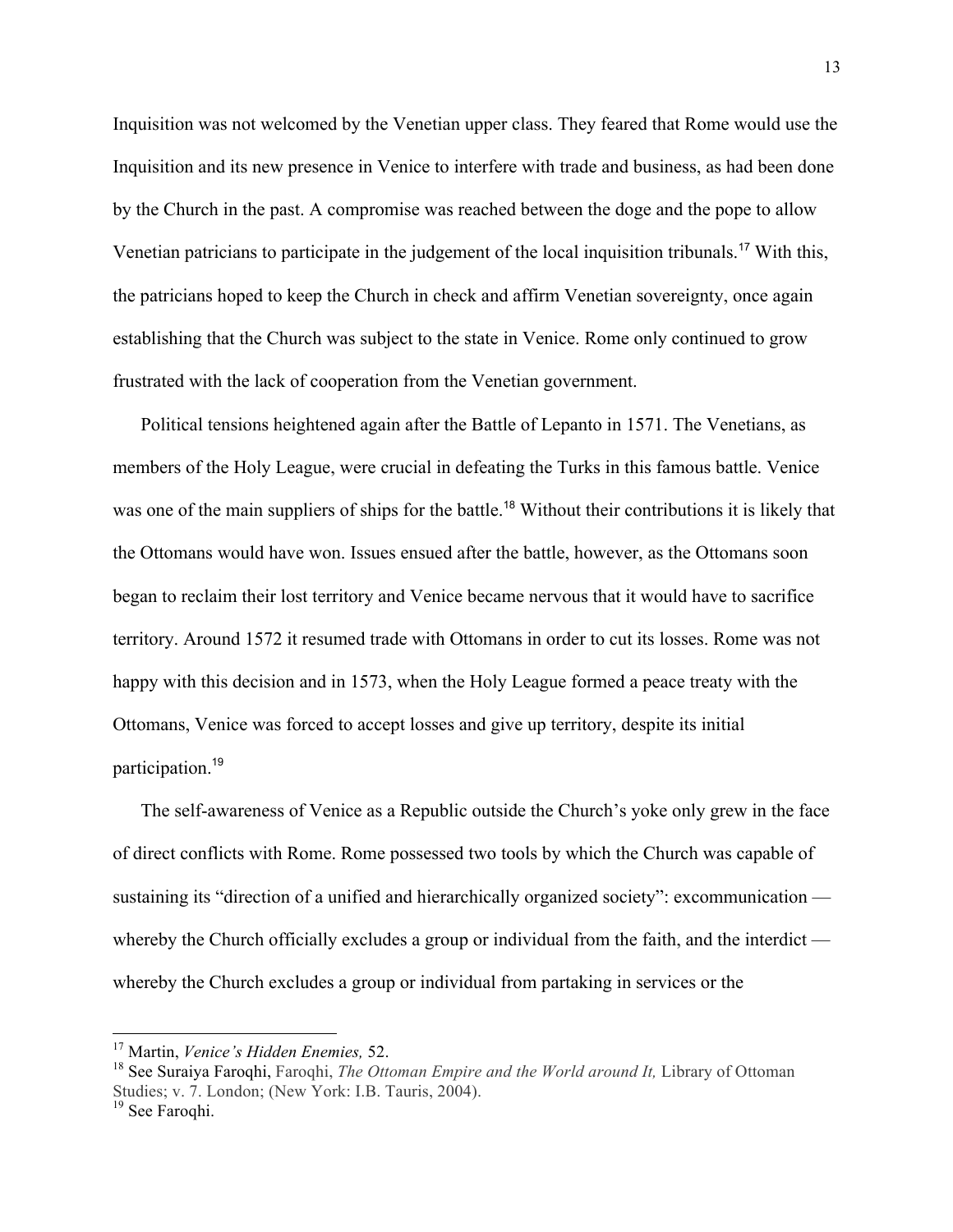sacraments.<sup>20</sup> These weapons of the Church, however, had unintentional consequences. In 1509 Pope Julius II announced the interdiction of the Venetian state for occupying papal territory in Romagna, and even more importantly, Paul V enacted another interdict between 1606 and 1607. The latter interdict was the culmination of decades of Venetian economic decline and a rise in the insistence of papal authority on the part of recent popes. Paul V, specifically, believed that it was heresy for lay governments to claim absolute authority over their subjects or to "deny the authority of the Inquisition over laymen."<sup>21</sup> Even more so, it was heresy to refuse the pope jurisdiction over temporal things that touched the spirit. Venice, while politically stable, was facing economic decline in light of the advancement of the Atlantic trade. With a weakened Venice, Paul V decided that the time was ripe for Rome to present all of its grievances in an interdict just as Venice elected its new patriarch. Though war loomed between Venice and Rome, it never broke out and the interdict was formally lifted in 1607. Nevertheless, tensions between the two states reached an all-time high. The interdict further incited a general hostility to Rome's interference in politics, and this hostility remained evident throughout the course of Tarabotti's life in the convent. Venetian skepticism towards Roman policies created a disregard for certain Tridentine reforms regarding the convent, while the state's decline forced it to acquiesce to others.

#### **Venetian Aristocracy and the Convent**

While political tension between Venice and Rome was high during this time, so too were the social and financial burdens that Venetian patricians faced. Convents, as spiritual and cloistered communities of women, at first glance might seem irrelevant to such worldly and high

 $20$  Bouwsma, 48.

 $21$  Bouwsma, 379. While popes in practice believed themselves to be infallible, the Doctrine of Infallibility does not become officially defined until the First Vatican Council in 1869-70.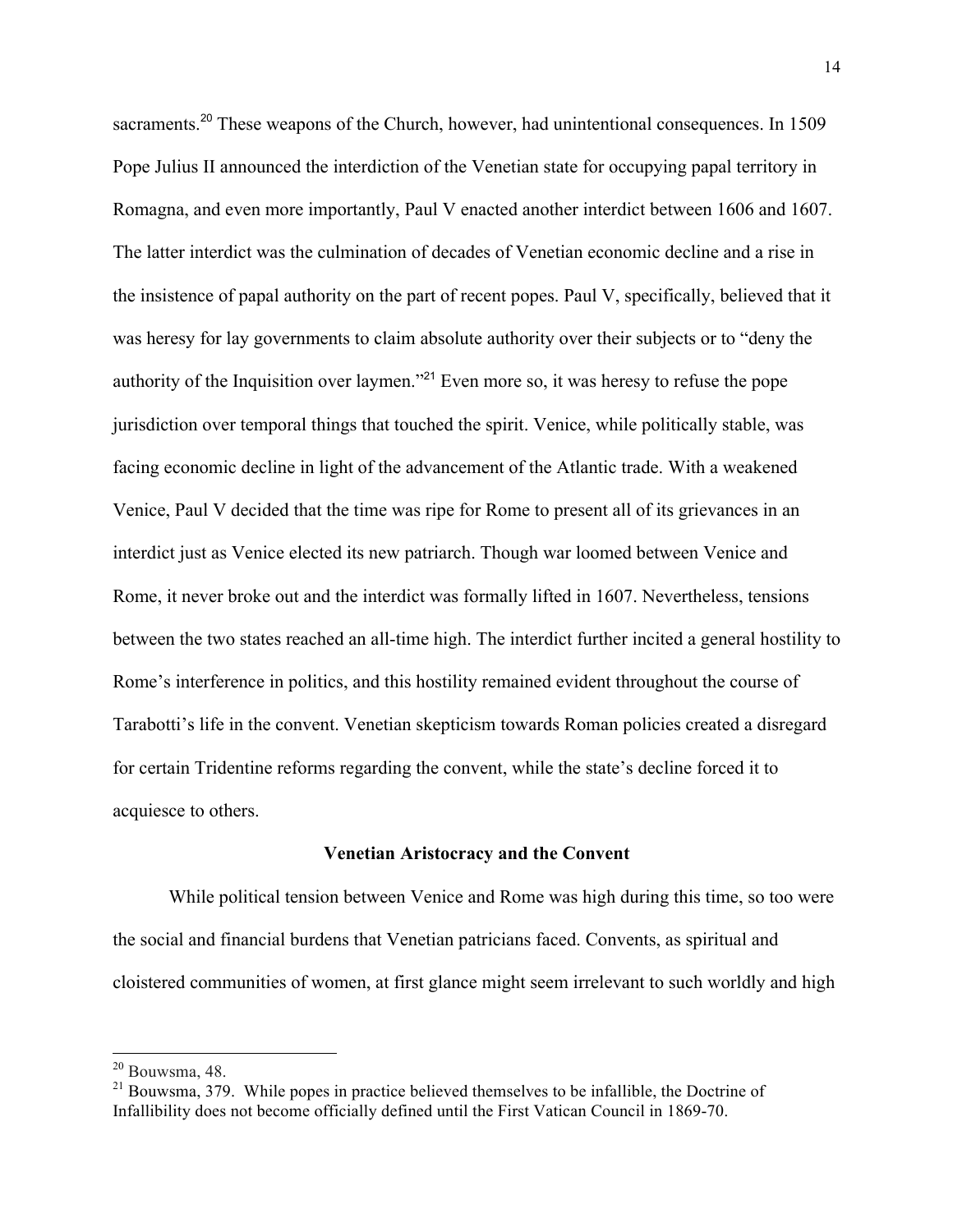political concerns, but in reality, they were a central problem. The Venetian convent was a tool that had been used by Venetian society for centuries in order to alleviate the ills that the upper class often faced: purity of the blood, dowry inflation, and the threat of unmarried women.

Marriage was a crucial component in the preservation of purity of blood and status. Marriage amongst the aristocracy was a tool for families to make political or financial connections. As per usual, standards differed for men and women. Venice was an extremely patriarchal society. Women would be incorporated into the men's family, and supposedly would leave their own behind. Their own status and purity was completely dependent upon their husband's, whereas a man would maintain his status regardless of whom he married. This meant that a man could marry up or down in status with relative ease: his family's purity of blood would remain the same. Despite this, men would typically only marry down in status if the bride came from a wealthier family. Women were much more limited in their marriage prospects, and it was harder for them to actually wed. Women could only marry men who were of equal or higher status to them. It was socially unacceptable for them to marry down in class, even if the man came from a wealthy family.

The importance of the convent becomes apparent here. The Venetian convent became a tool for families to deal with unwanted or unmarried daughters, regardless of whether they had a vocation for the church. Forced monachization was alarmingly common. Girls were typically sent to the convent for three reasons: first, if their families could not find them a match; second, if their family could not afford a dowry; and third, if they had a physical disability.

In the first instance, if a family could not find a suitable husband for their daughter, they had no choice but to send her to a convent or risk both the girl's and the family's honor. An unmarried woman in the house only posed a risk, as her chastity would undoubtedly be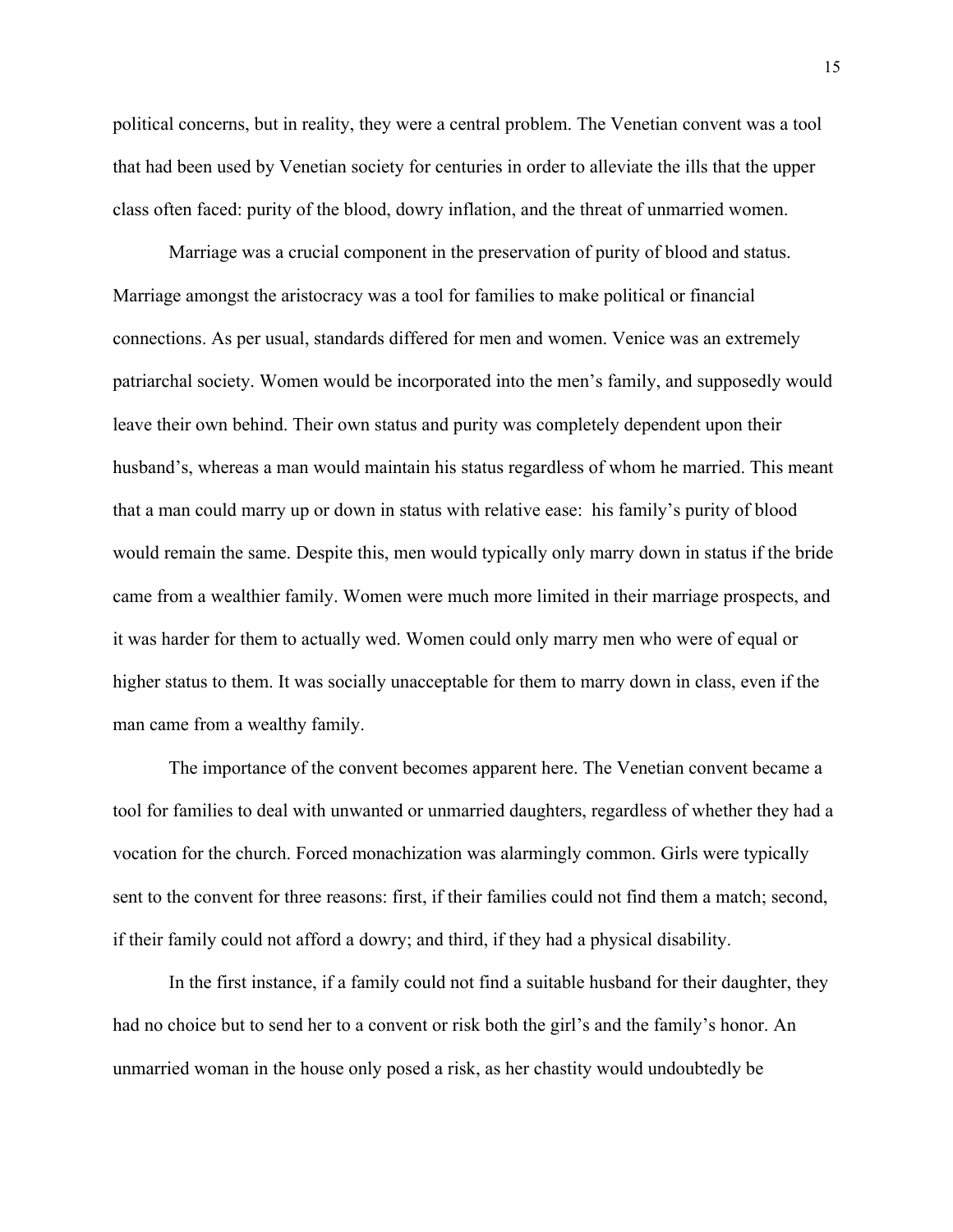questioned. Women were stereotyped as being sexually unstable and irrational.<sup>22</sup> Because of this, women required a man to keep them in line. First they were controlled by their fathers, but as they aged, their sexuality would become more apparent. As such, they needed to be married off while still young, typically while they were still teenagers.<sup>23</sup> In regard to the second reason, dowry inflation was extremely common in sixteenth and seventeenth century Venice. The dowry was a daughter's share of her father's patrimony that she received upon her marriage. By signing her marriage contract, she signed away her rights to any other inheritance. The dowry was typically lesser in value than the inheritance received by sons and was managed or controlled by the daughter's husband. A woman only recovered her dowry upon widowhood, and even then it was usually returned to the father's estate, bequeathed to family and friends, or invested in another marriage, though second marriages were fairly unusual.<sup>24</sup> Dowries — controlled by parents — served to prevent undesired social mobility and forced women to marry within their social classes.<sup>25</sup> They also were used as a form of credit or loans. Men would take out these loans — receive the dowry from the father-in-law — upon marriage and acceptance of their bride, only to pay the loan off once they married off their own daughters and had to supply a dowry. <sup>26</sup> The time gap between receiving and paying these loans made them susceptible to inflation. As the required minimum for dowries rose, it became harder and harder for families to afford them.<sup>27</sup> The problem only intensified when a family had multiple daughters. While dowries were still

<sup>&</sup>lt;sup>22</sup> Joan Gibson, "The Logic of Chastity: Women, Sex, and the History of Philosophy in the Early Modern Period," *Hypatia* 21, no. 4 (2006): 2.

 $23$  Gibson, 3.

<sup>24</sup> Jutta Gisela Sperling, *Convents and the Body Politic in Renaissance Venice*. (Chicago: University of Chicago Press, 2000), 5. <sup>25</sup> Sperling 5.

 $26$  Sperling, 6.

 $^{27}$  See Julius Kirshner and Anthony Molho, "The Dowry Fund and the Marriage Market in Early Quattrocento Florence." *The Journal of Modern History* 50, no. 3 (1978): 404-38.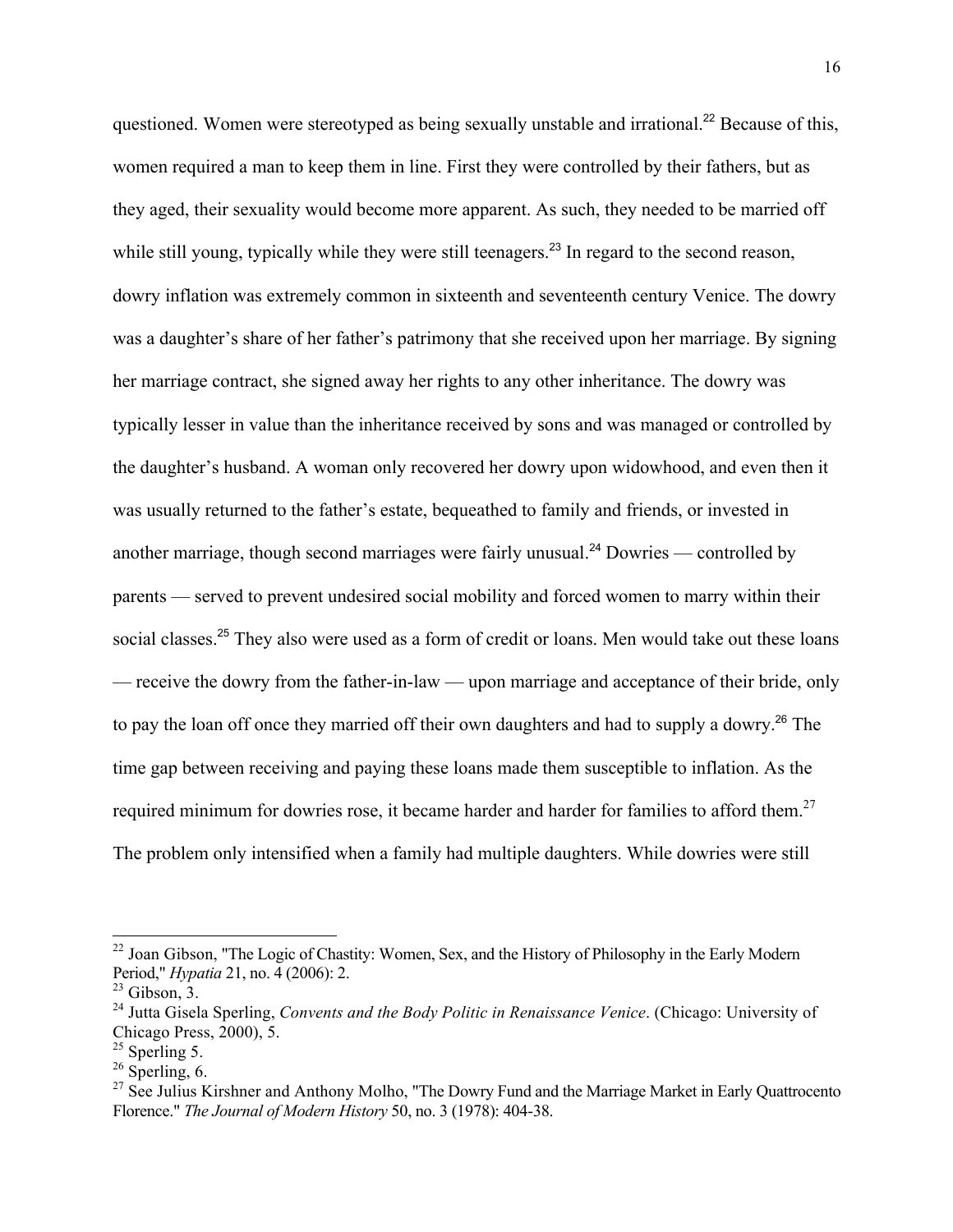required when entering the convent, these "spiritual" dowries (as nuns were considered "brides of Christ") were significantly less costly. As such, the convent became a depository for families to place daughters they could not afford to dower. If a family had multiple daughters, it was common for them to place the eldest in the convent to both save money and grant them more time to raise money for their younger daughter's dowry. If a daughter was lame, as the third reason states, fathers would have a difficult time marrying said daughter off and finding a match.<sup>28</sup> The convent would accept the daughter and take her for a lesser price than marriage would cost. Such would be the case for Arcangela Tarabotti in 1617, who suffered from physical disabilities that might have hindered her chances of getting married. Her disabilities, when added to the fact that she was the eldest of seven daughters, would have made her a prime candidate for forced monachization.

Whatever the reason for not being able to marry, an unwed daughter posed a risk to the house's honor. Women were considered to be innately sexual creatures, and their sexuality, regardless of whether or not it was expressed overtly, was a threat to the father and the family. If an unmarried woman was caught corresponding with a man she would bring shame onto the house.<sup>29</sup> Just allowing her to leave the home without a chaperone was perilous. The treatment and beliefs about women at the time made it near impossible for women to escape either marriage or the convent. By 1581 around 54% of Venetian patrician women lived in convents, and this number continued to grow into the seventeenth century.<sup>30</sup> Between 1591 and 1598,

<sup>28</sup> Anne Jacobson Schutte. "Between Venice and Rome: The Dilemma of Involuntary Nuns." *The Sixteenth Century Journal* 41, no. 2 (2010), 420.

<sup>&</sup>lt;sup>29</sup> See Julius Kirshner, *Pursuing Honor While Avoiding Sin: The Monte Delle Doti of Florence*, (Milano: A. Giuffrè, 1978); d. Siena Bernardino, *Saint Bernardine of Siena. Sermons*, ed. Helen Josephine Robins, trans. N. Orlandi (Siena: Tipografia sociale, 1920).

 $30$  Sperling, 18.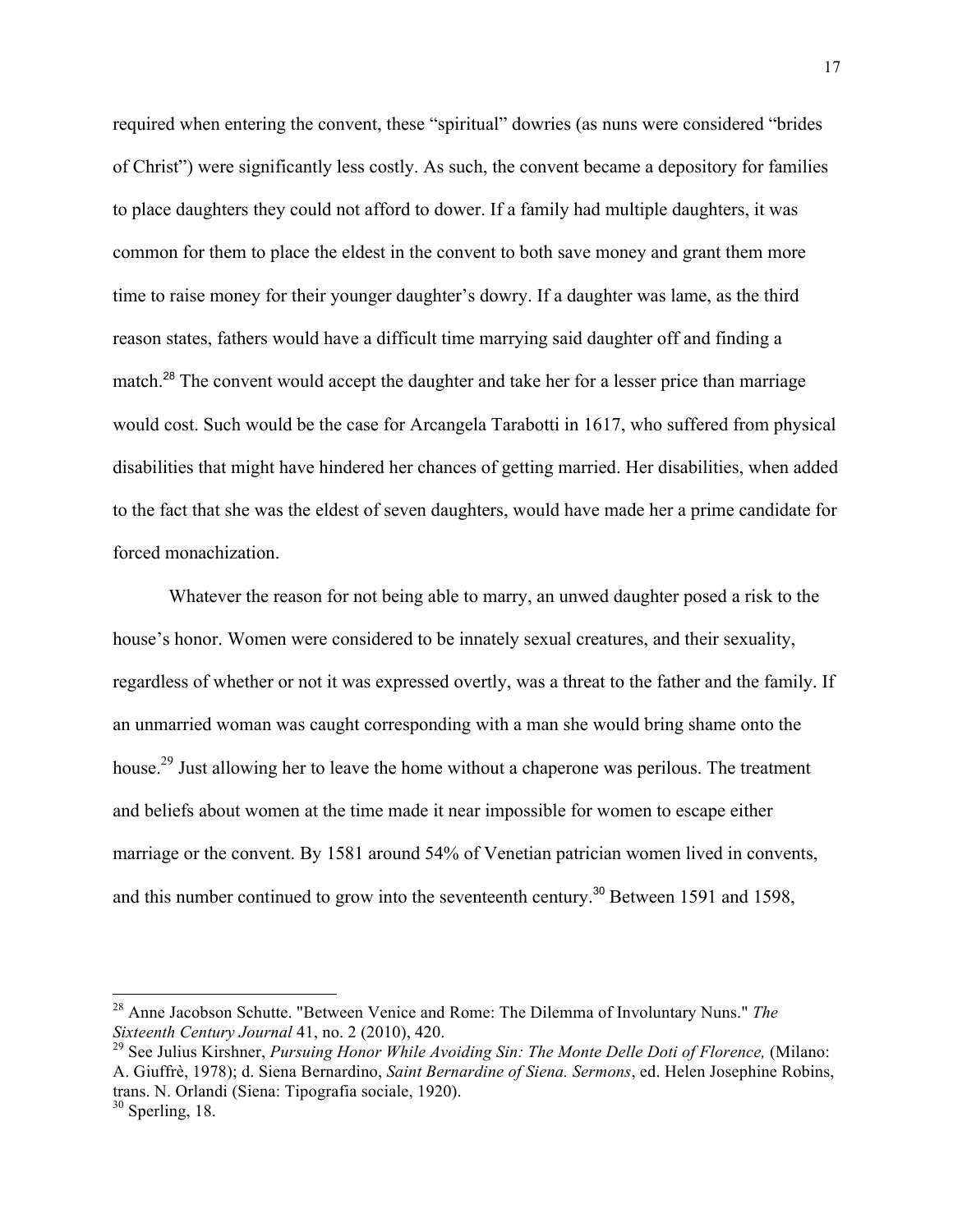around 73% of nuns were patricians.<sup>31</sup> Women were more likely to become brides of Christ than brides to men, a trend that can be explained by a tightening marriage market. As mentioned earlier, both women and men were strongly encouraged to marry partners of the same social status. While this may be true, women tended to follow such advice more often than men. In the early seventeenth, around 83% of patrician grooms married patrician women; in comparison over 90% of patrician brides married patrician grooms.<sup>32</sup> Over the course of the sixteenth and seventeenth centuries, a gender gap formed in the marriage market. Women continued to refuse — or weren't permitted — to marry down, so they could only enter the convent, as it was the only other honorable option. Men, however, began to seek out secret marriages with women of lower class throughout the second half of the sixteenth century and the first half of the seventeenth century, going against the will of their parents.<sup>33</sup> These marriages were recognized by the Church, as per Tridentine reforms, but were not upheld by the state, and as such, would not be acknowledged in court. The lack of formal recognition by the state and courts meant that any offspring produced in the secret marriage were considered illegitimate.<sup>34</sup> Then again, marriage rates within the patriciate class fell dramatically as dowries grew in price, more women entered convents, and more men sought marriages with women of lower classes. With fewer marriages, came fewer legitimate children, and patriciate birth rates similarly dropped.

 $31$  Sperling, 27.

 $32$  Sperling, 19.

 $33$  Sperling, 20.

 $34 \frac{S_1}{Sperling}$ , 20.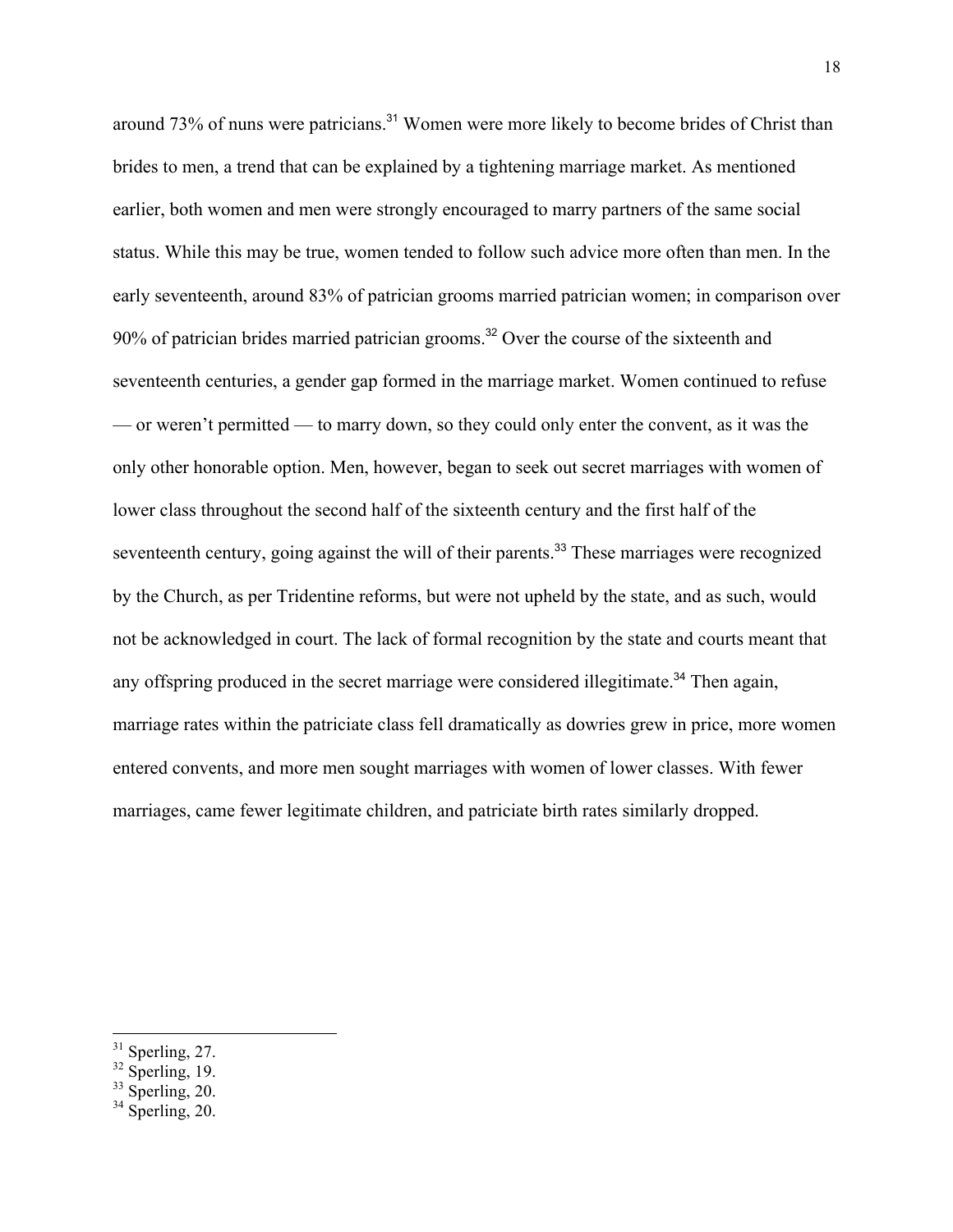|                                                                       | 1581           | 1586           | 1642           |
|-----------------------------------------------------------------------|----------------|----------------|----------------|
| Number of Nuns in Venice                                              | 2,508          | 2,408          | 2,905          |
| Percentage of nuns who were<br>patricians<br>Number of patrician nuns | 73.33<br>1,839 | 74.28<br>1,788 | 69.54<br>2,020 |
| Number of patrician women                                             | 3,418          | 3,577          | 2,476          |
| Percentage of patrician women who<br>were nuns                        | 53.80          | 49.98          | 81.58          |
| Population of Venice                                                  | 134,871        | 148,673        | 120,307        |

### TABLE 1: HOW MANY PATRICIAN WOMEN WERE NUNS?<sup>35</sup>

The role of the forced monachization as a tool of the Venetian patriciate continued well into the seventeenth century, despite reaching its peak the first decade of that century. In 1581 there were 3,418 patrician women in Venice, and 1,839 of them were nuns.<sup>36</sup> By 1642, out of 2,476 patrician women, 2,020 were nuns. That would make over 80% of patrician women.<sup>37</sup> The drop in the number of Venetian patrician women provides further proof of the aforementioned declining birth rate. The convent remained the sole honorable option for women outside of marriage and a place for fathers to deposit unwanted daughters or daughters they could not afford. While the Venetian convent may have been controversial, the nature of life within it would be altered significantly with Tridentine reforms.

### **The Council of Trent**

The Council of Trent, which took place intermittently between 1545 and 1563, was held in response to the challenges, both doctrinally and institutionally, posed by the Protestant Reformation. The Council condemned heresies committed by Protestants and issued key

<sup>&</sup>lt;sup>35</sup> Table indebted to Sperling, 28, with additions on the population of Venice sourced from Gordon Weiner, "The Demographic Effects of the Venetian Plagues of 1575-77 and 1630-31," *Genus* 26, no. 1/2 (1970): 41-57.

 $36$  Sperling, 28.

 $37$  Sperling, 28.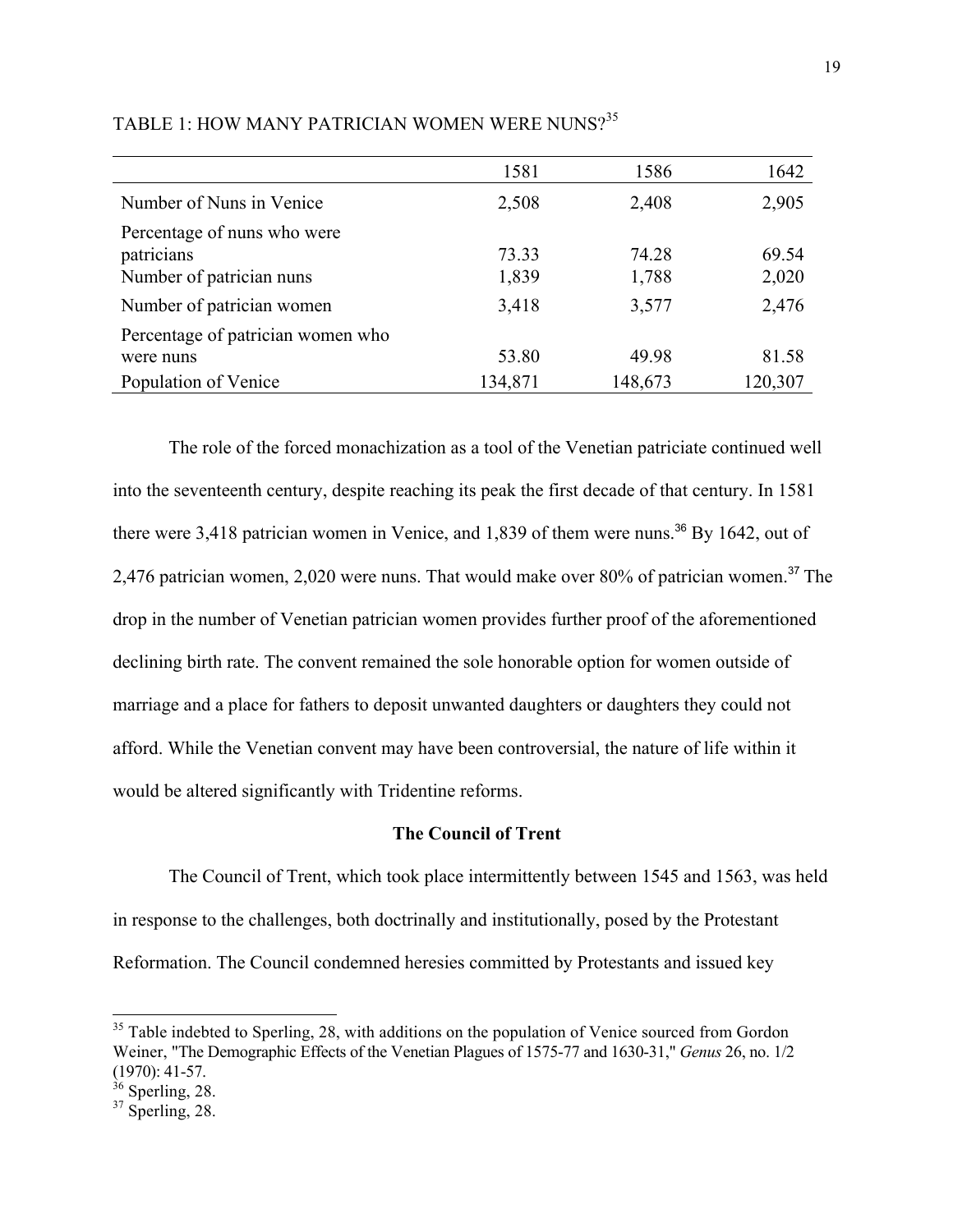statements and clarifications of the Church's doctrine and teachings, including scripture, the biblical canon, sacred tradition, original sin, justification, salvation, the sacraments, Mass, and the veneration of saints. Its decrees reaffirmed important Catholic dogma that Martin Luther and John Calvin called into question, but it also made key changes both in terms of the attitude and direction of the Church as well as certain Church structures, such as the parish and convent. Perhaps the most important component of Trent was the emphasis it placed on free will in the process of justification.

The outcomes of the Council of Trent were mostly reaffirmations of traditional Church practices and dogma, with a few key distinctions. An important result of the Council of Trent was a new-found emphasis on individual spirituality: the Church was still the ultimate interpreter of Scripture, but one was encouraged more than ever to nurture an individual relationship with God. This is evident in the treatment of free will throughout the various decrees. Trent's reaffirmation and emphasis of man's free will was clear in its description of the justification of the soul, which is discussed in its sixth session. Sinners must first open themselves up to God's grace and freely assent and cooperate with that grace so that God may touch their hearts.<sup>38</sup> God's grace offers divine inspiration which man can then reject if he so chooses. The choices God offers are meant to continuously remind us of our own liberty.<sup>39</sup> Once man decides to cooperate with divine grace, he comes to the realization that he is a sinner and through God's mercy he can be saved. At this point, preparation for justification is complete and he can be baptized for the remission of sins and the renewal of the inward man. Man only receives justice "according to

<sup>&</sup>lt;sup>38</sup> Henry Joseph Schroeder, *Canons and Decrees of the Council of Trent / English Translation by H. J. Schroeder,* (Rockford, Ill.: Tan Books and Publishers, 1978), 31.

<sup>&</sup>lt;sup>39</sup> Schroeder, 32.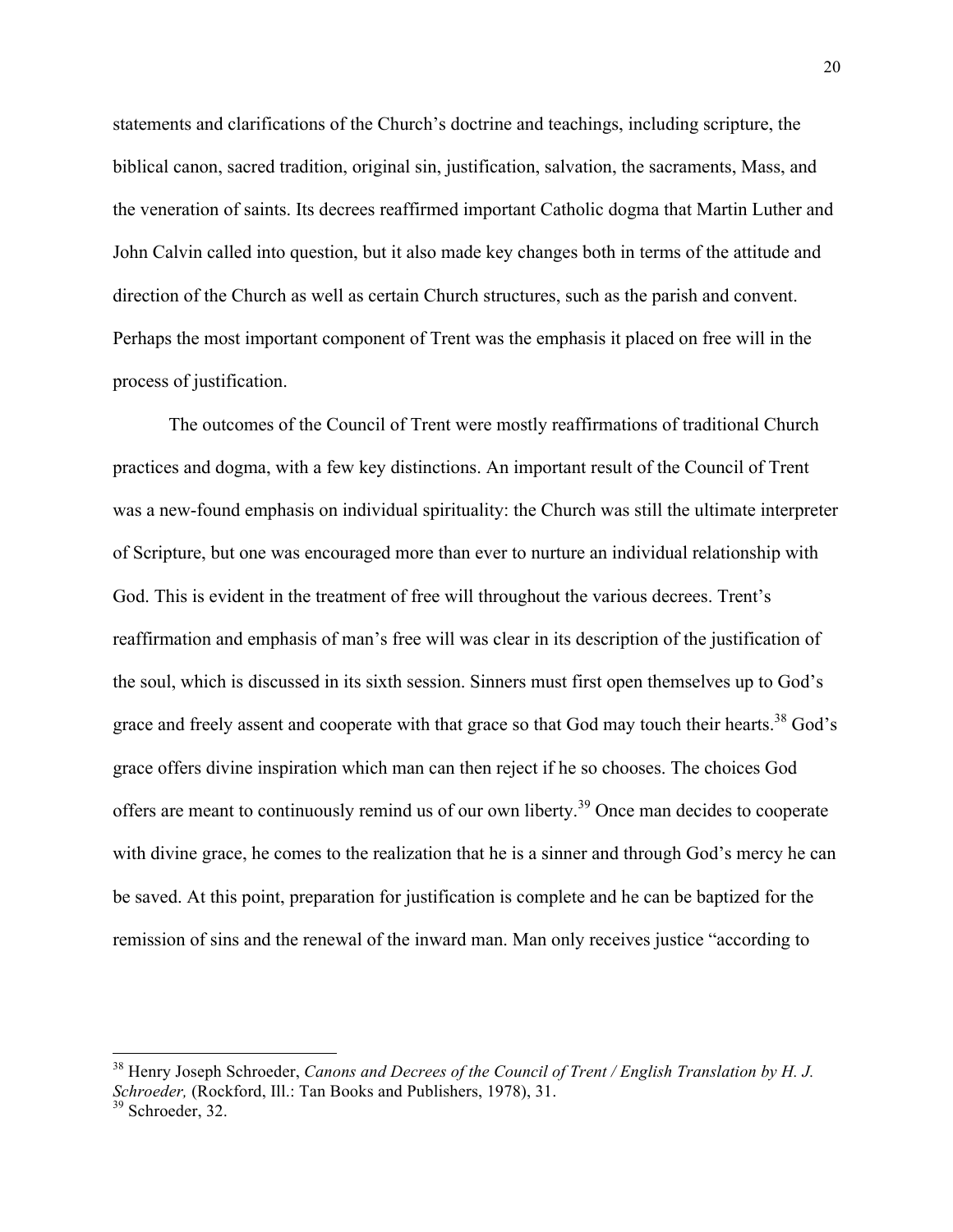each one's disposition and cooperation."<sup>40</sup> Man must work to continue to be justified, however, which entails that he must perform good works and follow the commandments.

According to the Tridentine decrees, the concept of free will is also significant in regard to convents and forced monachization regardless of vocation. Trent declared that it was against the wishes of God to compel "any virgin or widow, or any other woman whatsoever, to enter a monastery against her will."<sup>41</sup> This held true no matter the status or rank of the compeller, be it a cleric or laic. The reason behind this was that if nuns were compelled to enter the convent, they were not exercising their free will. A nun who was forced to take her vows could not be considered a true nun. As such, an unwilling nun was allowed to appeal to Rome to leave the convent. To be sure that a nun was not "forced or enticed, [and knew] what she was doing," superiors were tasked with examining the women or young girls before the "ordinary and once again before the profession."<sup>42</sup> The "ordinary" refers to a representative of the bishop and "before the profession" is simply before she would take her formal vows. Only if "she [was] found to be pious and free and she has the qualifications required by the rule of that monastery and order… shall [she] be permitted freely to make the profession.<sup>343</sup> At any point prior to taking formal vows, the women were allowed to return to secular life at any point if they so desired. They were encouraged to exercise their will by the Church. The act of taking the vows was not meant to be passive, but instead had to be thought through extensively. The Catholic religious vocation required active and willing participation similar to if not more extreme than the process of justification.

<sup>40</sup> Schroder, 33.

 $41$  Schroeder, 228.

 $42$  Schroeder, 228.

<sup>43</sup> Schroeder, 228.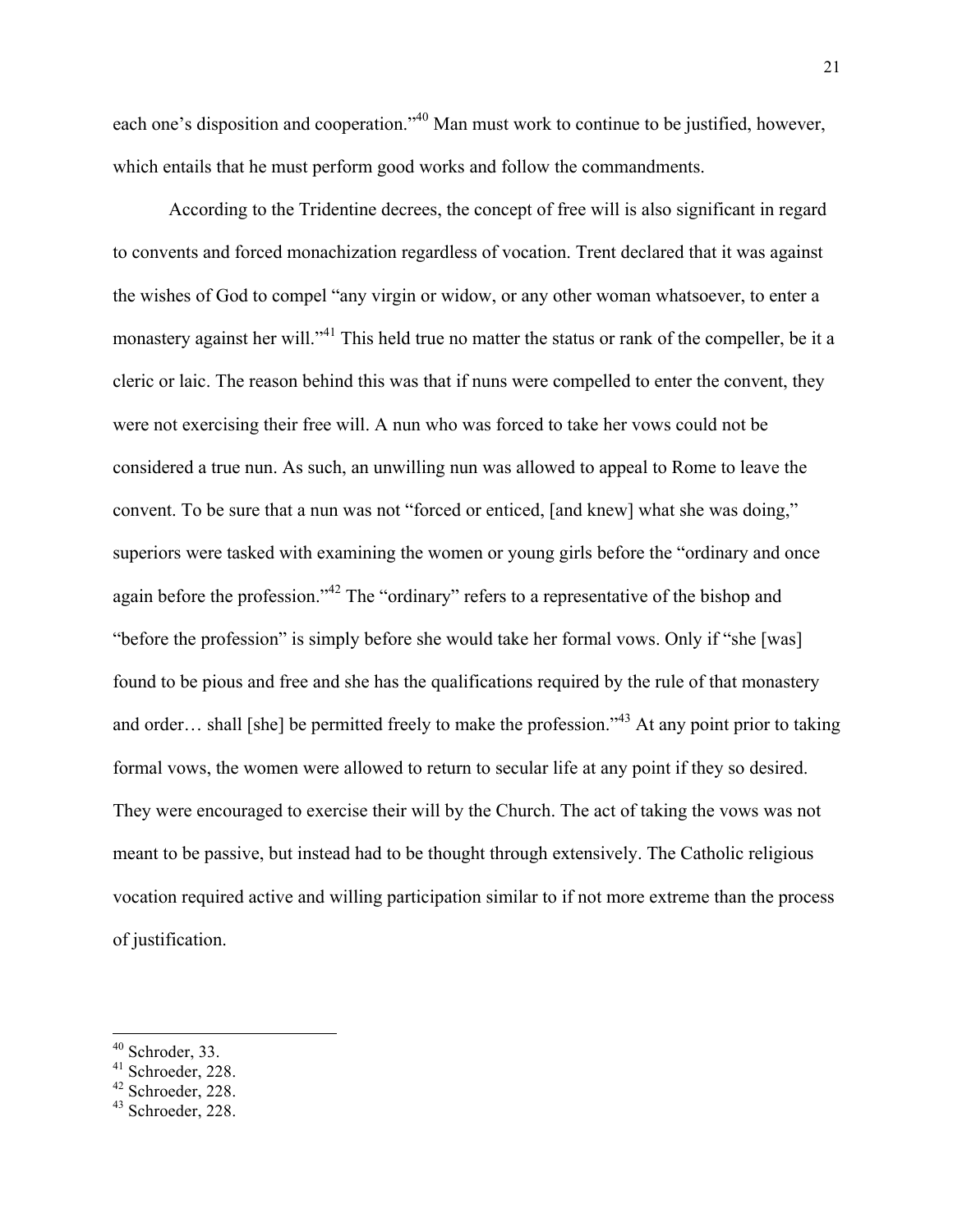In addition to emphasizing the free will of individuals, the Council of Trent changed the very nature and role of the convent within the community. While convents prior to Tridentine reforms were incorporated into society and the community, the Council of Trent in its 25<sup>th</sup> session declared that all monastic orders were to be enclosed. Monks could no longer leave the monastery without gaining the permission of their superiors. In an even more extreme reform, nuns now had to remain enclosed within the convent. "No nun shall after her profession be permitted to go out of the monastery, even for a brief period under any pretext… unless approved by the bishop."<sup>44</sup> If they did want to leave, they had to get the permission of the bishop. Their superiors could not give them permission. Similarly, no one, regardless of "birth or condition, sex or age," was allowed to enter a convent without the permission of the bishop, under "penalty of excommunication". <sup>45</sup> If a convent refused to adhere to enclosure or people persisted in entering the convent, the Church would "exhort the aid of the secular arm" and call upon Christian princes to "furnish this endeavor."<sup>46</sup> With this statement, the Church asked for the help of the secular states and princes in upholding and enforcing the enclosure of nuns, though this support was irregular and varied across states. The Church was especially concerned with convents located far outside the walls of towns and cities. They saw them as more susceptible to both breaking the enclosure and falling prey to rogue men. In addition, the secluded convents were much more difficult to supervise. To fix this, the Church encouraged the relocation of these convents to within or at least closer to towns and cities.<sup>47</sup>

The Council of Trent aimed to reform or reiterate many traditional Catholic ideals and practices. The profound emphasis on free will throughout its declarations contributed to a range

<sup>44</sup> Schroeder, 220.

 $45$  Schroeder, 221.

<sup>46</sup> Schroeder, 221-222.

<sup>47</sup> Schroeder, 223.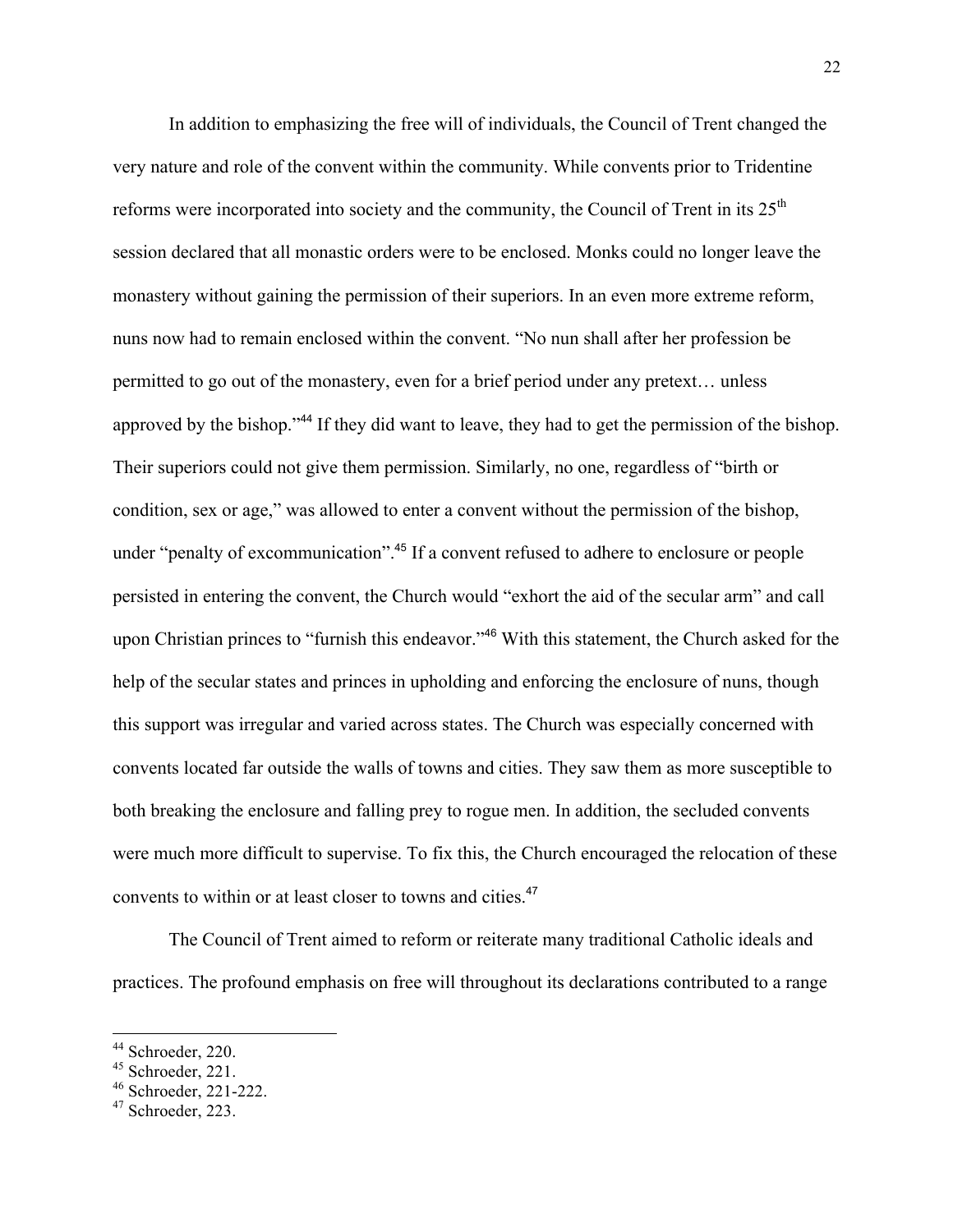of reforms from the process of salvation and justification as well as the process in which one became a nun. Though Trent aimed to prevent forced monachization, many scholars and a few nuns, such as Arcangela Tarabotti, have noted that it failed to do so in Venice. Throughout the  $16<sup>th</sup>$  and  $17<sup>th</sup>$  centuries, forced or "coerced" monachization was so common that it became a popular theme in Venetian literature. <sup>48</sup> Venetian men could embrace the idea of free will and individuality both in their marriages, as Jutta Sperling proved, and their religious lives, as John Martin has discussed extensively. Yet women remained forcefully enclosed behind convent walls without regard for their vocation.

#### **Tridentine Reforms in Venice**

Tridentine reforms were not enacted uniformly in Catholic countries. Reforms looked different in Spain than they did in Rome or Genoa. The dissemination of information was uneven across the board and many parishes or priests ignored the declarations altogether. Bishops would often have to step in and take action to force priests and parishes to change their ways. Venice's clergy was under secular control, however. Bishops could not place Tridentine reforms into practice quite as easily as in other places — it was not within their power to do so. Reforms in Venice were topics of contention due to the nature of foreign relations at the time, as well as the role that convents played in Venetian society.

The enclosure of convents meant a significant change in the role that convents played in Venetian society. Prior to Tridentine reforms in the sixteenth century, convents maintained a symbiotic relationship with the government and city as a whole.<sup>49</sup> In exchange for being forced into the monastic life, nuns expected to become a part of a self-governing community that

<sup>48</sup> Sperling, 30.

<sup>49</sup> Gary M. Radke. "Nuns and Their Art: The Case of San Zaccaria in Renaissance Venice." *Renaissance Quarterly* 54, no. 2 (2001), 432.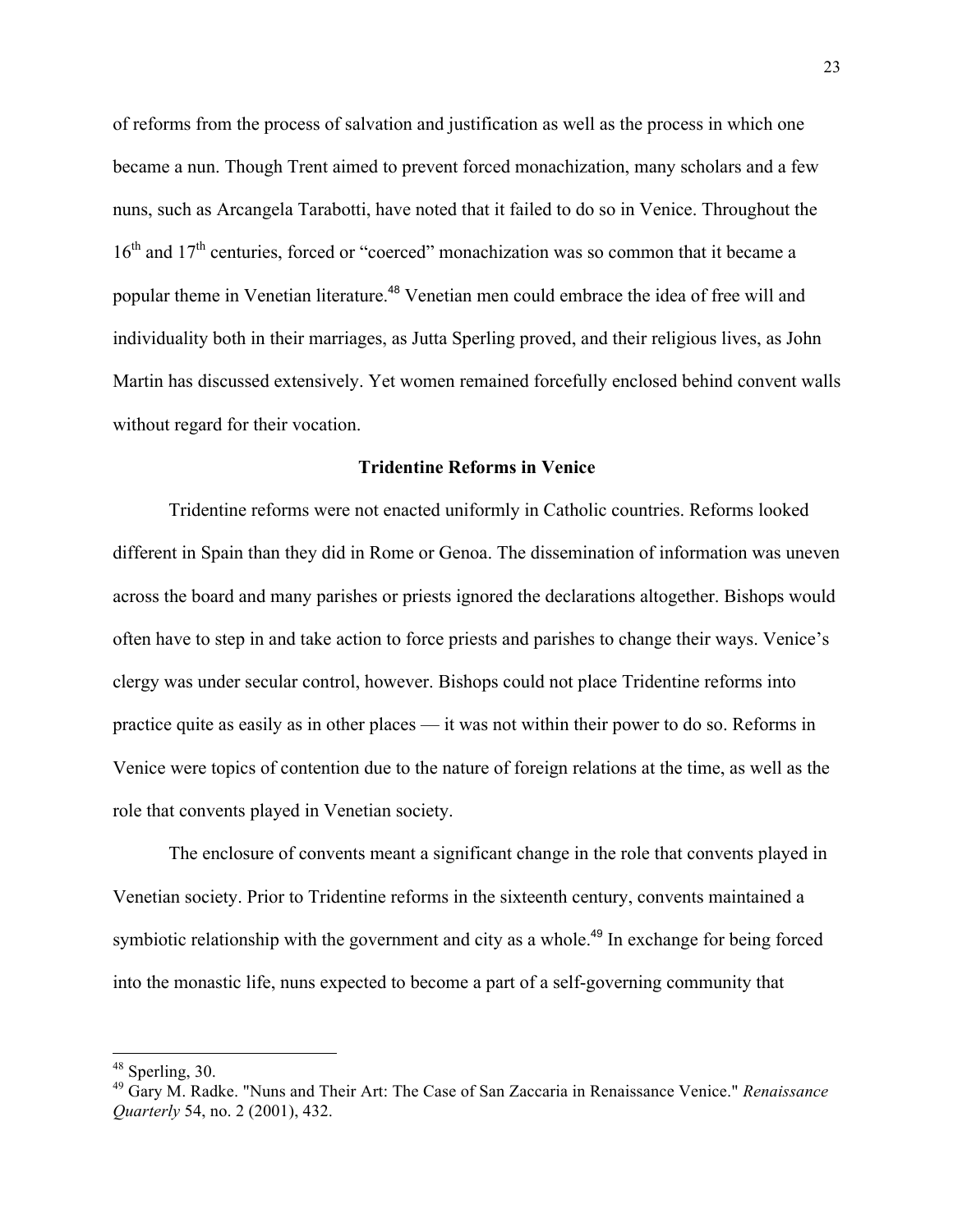existed outside the traditional patriarchal hierarchy.<sup>50</sup> The nuns of San Zaccaria are a perfect example such an exchange and illuminate the ways the interactions between Venice and the convent changed after Trent. Up until 1595, the nuns of San Zaccaria contributed to the city's fame and glory and were astoundingly self-reliant and autonomous. In 1595, however, the nuns were forcefully enclosed and removed from the church they had resided in for centuries, when the present San Zaccaria was built.<sup>51</sup> Before this shift, nuns controlled the art within the cathedral of San Zaccaria and their involvement with the building itself — from the enlargement of the chancel within the nun's church and the reconstruction of the nave to the creation of new choir stalls.<sup>52</sup> It was not uncommon for abbesses to dip into their own private funds to provide for the church. For example, in 1437 Abbess Elena Foscari paid for the ceremony to consecrate fifteen virgins as well as to buy a new organ for the church.<sup>53</sup> Nuns did use the influence of the abbey and their own. families to practice patronage and bestow the church with lavish works of art. For artists, it could be considered an honor to have their work on display in a grand cathedral or church, and served to increase their fame. The more famous the church or the abbey was, the more easily nuns could find artists. Nuns also relied extensively upon the reputations and connections their families had to commission artists and architects. They were not cut off from their families and society when they entered the convent before Tridentine reforms. The nuns' relationship with the city was further solidified in its housing of relics both religious and relating to the city's founding — "the convent was seen as the custodian of civic as well as religious treasures."<sup>54</sup> These treasures included the blood of Jesus Christ and the relics of Sts. Nereo,

<sup>50</sup> Radke, 432.

<sup>51</sup> Radke, 439.

<sup>52</sup> Radke, 433-34.

 $53$  Radke, 440.

<sup>54</sup> Radke, 445.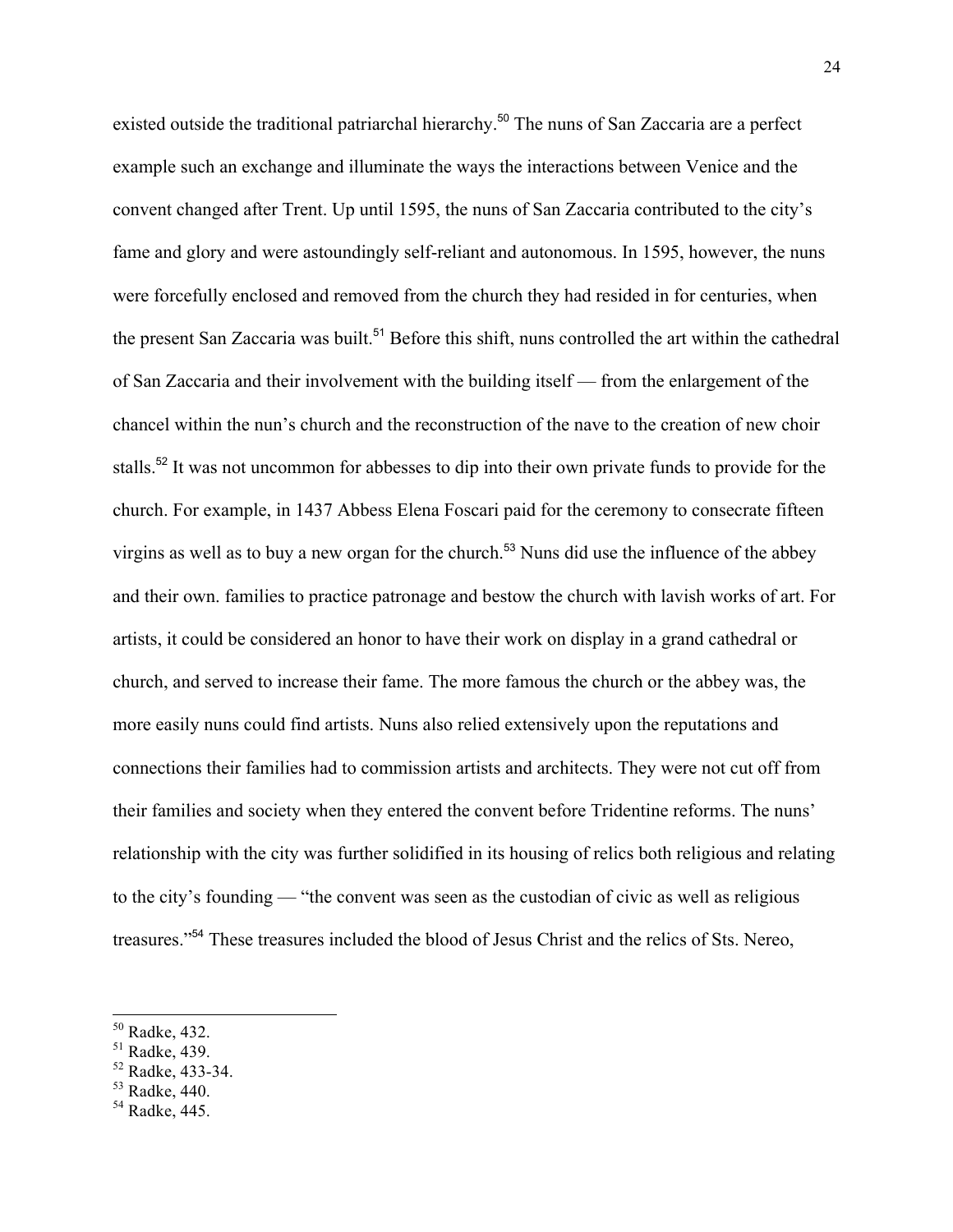Achilleo, Sabina, and Tarasio.<sup>55</sup> Such a relationship changed drastically when the church sought to control the convent's autonomy.

In 1595, decades after the conclusion of the Council of Trent, the nuns of San Zaccaria were sealed away within their smaller convent, as the construction of the larger pilgrimage church was completed. <sup>56</sup> Construction of the new church had begun in 1456, long before the Council of Trent, by the patriarch of Venice. It wasn't until the 1595, however, that the nuns were officially sealed off and forced to move their relics to the pilgrimage church. Though they had dedicated so much of their lives to the cathedral, they could no longer enter its walls. The art they had curated and commissioned no longer could be called their own. The money they had invested in the physical building was also lost. As they were no longer allowed to care for the cathedral, the relics that were stored within could no longer be considered under their care. The convent's duty as custodian of Venice's treasures was revoked, and the symbiotic relationship between the convent and the state was broken.

While much about Venetian convents did change with the council of Trent, many convents fought these changes on an individual level, despite the intentions of the Papacy mainly in their continuations of convent traditions. This can be seen with the theatrical performances put on by nuns within convents throughout Venice. Throughout the seventeenth century and well after, Venetian convents maintained a strong theatrical tradition that attracted audiences across Venice, despite the recent reforms.<sup>57</sup> One out of two convents between 1550 and 1750 was cited for theatrical infractions including, but not limited to, "performing in their parlors for outsiders, selecting plays that were more secular than religious, borrowing draperies

<sup>55</sup> Radke, 444-445.

<sup>56</sup> Radke, 448.

 $57$  Christine Scippa Bhasin. "Prostitutes, Nuns, Actresses: Breaking the Convent Wall in Seventeenth-Century Venice." *Theatre Journal* 66, no. 1 (2014), 19.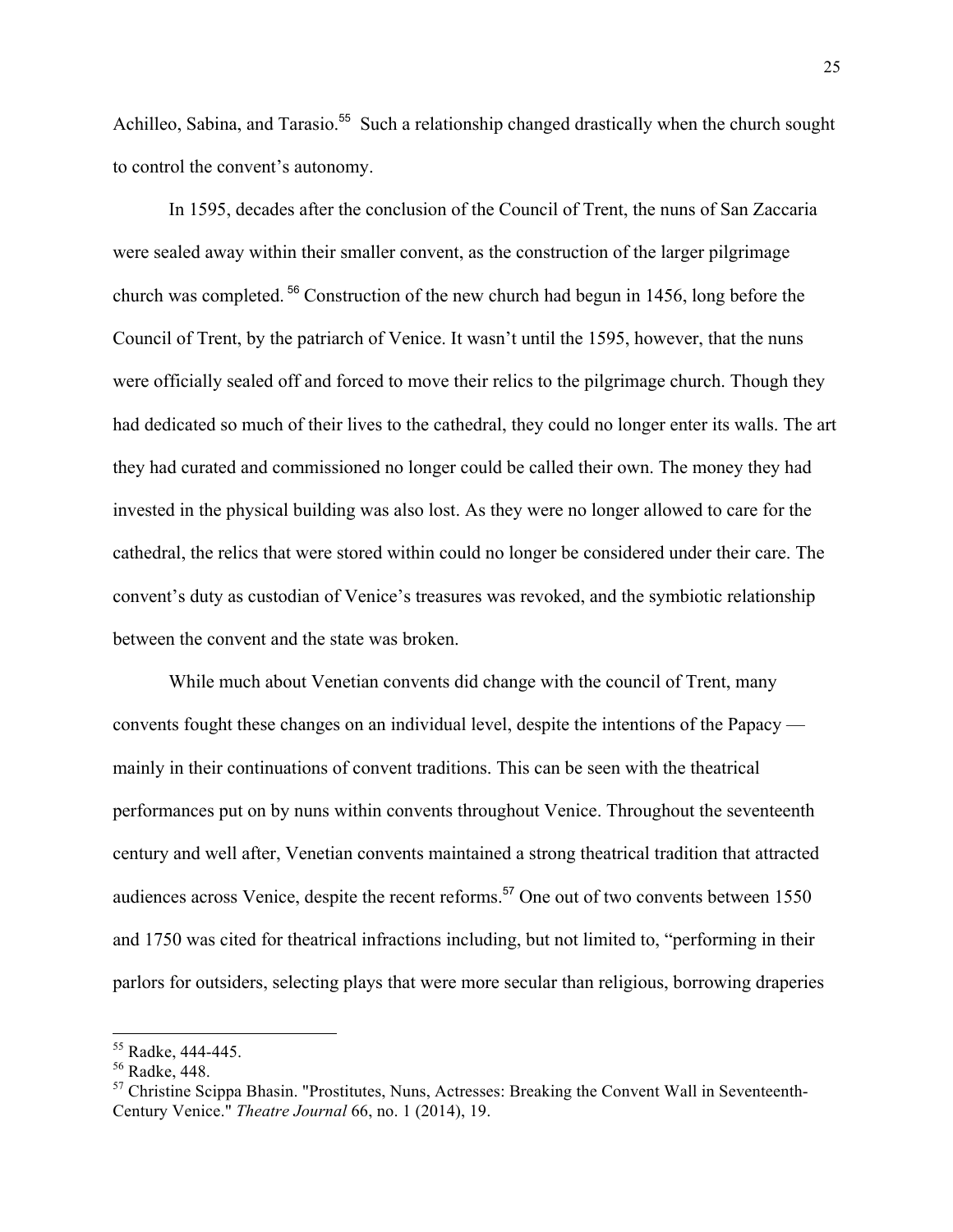and costumes, and acting out of their religious habits and in the costumes and jewels of secular female characters, as well as cross-dressing as secular and religious men."<sup>58</sup>

The Church may have tried to suppress these performances, but records indicate that it were very unsuccessful. The genres of performances varied from comedies, to romances, to the popular conversion play — typically where a woman converts herself from a fallen woman to a holy one.<sup>59</sup> One possible reason for the popularity of the conversion theme was the practice of "depositing excess daughters," who were often reluctant to take up the veil. $60$  While more often than not, actresses in the seventeenth century were associated with prostitutes, the waters became murkier when said actress was a nun.<sup>61</sup> Nuns would use this association to their advantage as an ironic trope when performing. The play *La Clotilde* is a perfect example of such practice. The play about the Christian Clotilde giving up her virginity to the barbarian Clodoveo in order to convert him and his country is much more comical and ironic when performed by a nun than by any other actress.<sup>62</sup> These performances were occasionally performed in public, but more often than not were performed on the ground of the convent through the gate that separated the convent from the outside world. This gate is similar to an actress's window where she would put on her performance for the public to see through the glass as was common for the time.<sup>63</sup> Through the bars of this gate, nuns found a balance between isolation and public interaction.<sup>64</sup>

 $60$  Bhasin, 21.

 $62$  Bhasin, 26.

 $58$  Bhasin, 20.

<sup>59</sup> Bhasin, 21.

 $<sup>61</sup>$  Bhasin, 21.</sup>

 $<sup>63</sup>$  Bhasin, 35.</sup>

<sup>64</sup> Bhasin, 35.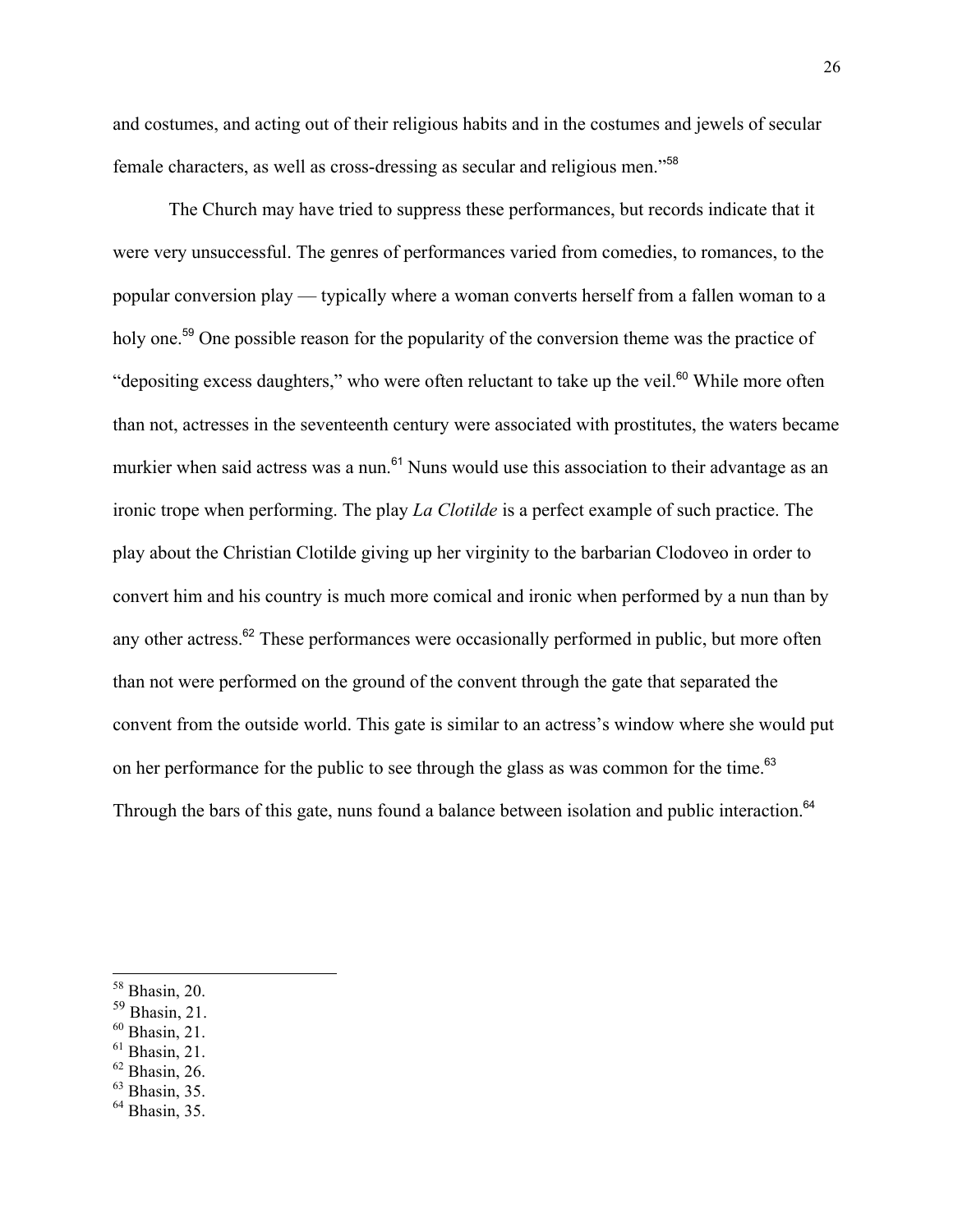Convents, or "pleasant prisons" as Mary Laven prefers to call them, were paradoxical in nature.<sup>65</sup> On the one hand, they gave women an honorable option outside of marriage. They could live an honest life safely nestled in the walls of the convent and could learn skills such as reading and writing — gaining access to educational opportunities they may never have been able to outside. On the other hand, their freedom and ability to interact with anyone outside of the convent or without bars between them was severely limited.<sup>66</sup> Recent literature has suggested that convents were places that created powerful women and provided a reprieve from the constraints of the domestic sphere. Venetian convents and the nuns such as Arcangela Tarabotti trapped within them call these claims into question.

<sup>65</sup> Mary Laven, *Virgins of Venice: Broken Vows and Cloistered Lives in the Renaissance Convent* (London: Penguin Books, 2004), XXXI.

<sup>&</sup>lt;sup>66</sup> Laven, XXXII.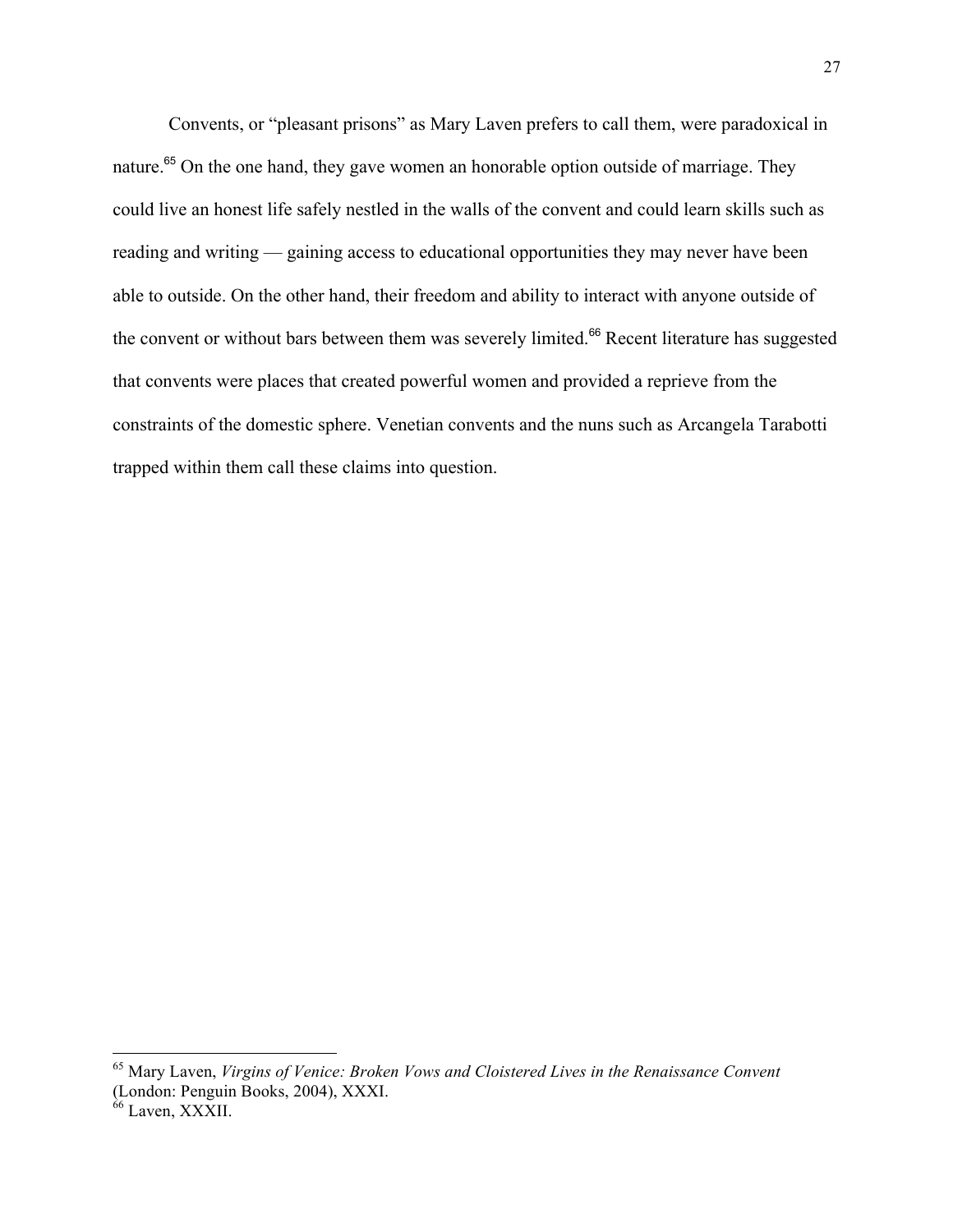#### **Chapter 2:** *Arcangela Tarabotti, The Life and Works of a Protofeminist Nun*

Elena Cassandra Tarabotti, more commonly referred to as Arcangela Tarabotti, was a 17<sup>th</sup> century Venetian nun, who like many young girls during this time in Venice suffered from coerced monachization. Although her circumstances may not have been unique, Tarabotti was anything but a common nun. Known for her intellect, wit, and even her attractive appearance, Tarabotti was one of Venice's most radical thinkers. An early advocate for equality of the sexes, Tarabotti fought on behalf of women who suffered not only under the despotism of their fathers, but also state-sanctioned tyranny. Through her many works, Tarabotti analyzed and brought to light the hypocrisy of men and their patronizing views of women, bringing upon herself the wrath of the Church, the Venetian state, and male humanists across Europe.

Writing under the pseudonyms Galerana Barcitotti and Galerana Baratotti, Tarabotti's works spread throughout the continent and were published in multiple languages. Her most divisive work, *Paternal Tyranny* — the English translation of *La semplicita ingannata* ("Simplicity deceived") — was first published posthumously in Holland in 1654 and remains one of the most important sources on the female experience during the Catholic Reformation in Venice. It speaks the ordeals of fellow nuns who were forced to say their vows and who were hidden from the outside world, trapped in convent cells. Although it was published posthumously, it likely circulated as a manuscript earlier in her career. Her talents and intellect led her into direct communication with Europe's most brilliant minds and political actors, including Cardinal Jules Mazarin, the Duke of Parma Ferdinando Farnese, and Giovani Francesco Loredano, to name a few. Much of her correspondence with fellow humanists was in defense of her work, however, as many doubted if she was truly capable of producing such high quality writings. She was even known to write her own pamphlets in direct response to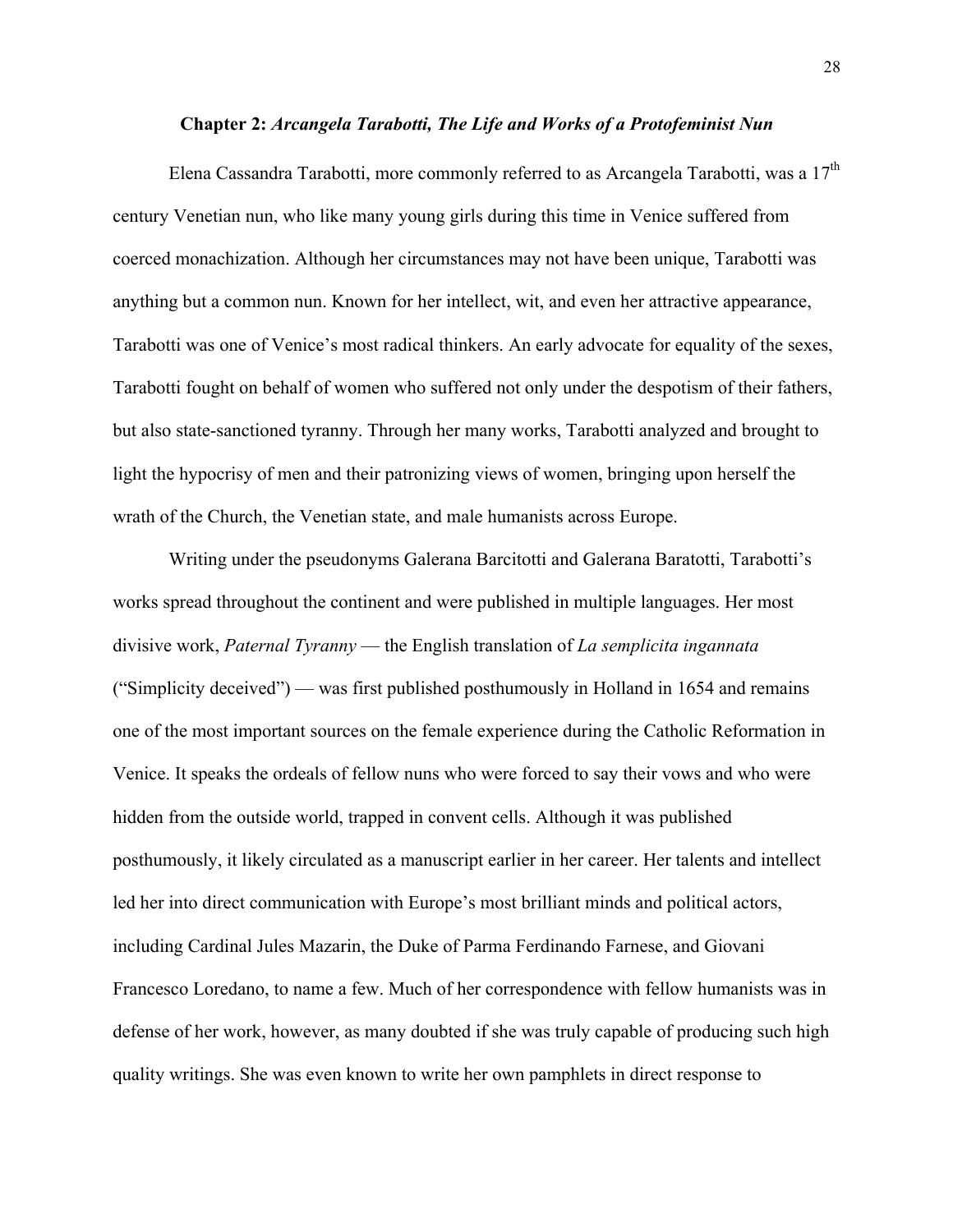challenges issued by humanists such as Francesco Buoninsegni. While enclosed behind convent walls, Tarabotti forced her way into the male-dominated humanist world.

In this chapter I will explore the life of Arcangela Tarabotti — her childhood and family, her experiences and thoughts on life in the convent, as well as her work and connections. Although this is a biographical chapter, through this outline of her life, I will demonstrate the significance of her work, wit, and sphere of connections in  $17<sup>th</sup>$  century Venice. While physically isolated from the world, Tarabotti's treatises circulated throughout Europe and challenged the essence of the conventional, patriarchal social construct. Tarabotti was an early feminist thinker who fought against male hypocrisy and argued that women were actually superior to men. She challenged the male idea of the unvirtuous woman and proved that women, when given access to education, could possess as many talents and skills as men. In addition to being a display of early feminist thought, Tarabotti's works demonstrate the interconnectedness and wide-reaching networks that women could maintain despite their isolation.

#### **Early Life and Family**

Much of Tarabotti's early life is shrouded in questions — from the exact status of her family to her education. Despite the numerous gaps in her story, through her various works, scholars have pieced together a relatively clear picture of her life before the convent. Elena Cassandra Tarabotti was born to Stefano and Maria Cadena in 1604.<sup>67</sup> She was the eldest of six daughters and the second of 11 children total. Her family, though very large, was not especially

 $\overline{a}$ 

<sup>67</sup> Rosella Lalli, "Tarabotti, Arcangela," *Dizionario biografico degli italiani*, 94(2019): 849-851; and Francesca Medioli, "Tarabotti, Arcangela (1604-1652)," Encyclopedia.com (Encyclopedia.com, March 29, 2021), https://www.encyclopedia.com/women/encyclopedias-almanacs-transcripts-andmaps/tarabotti-arcangela-1604-1652.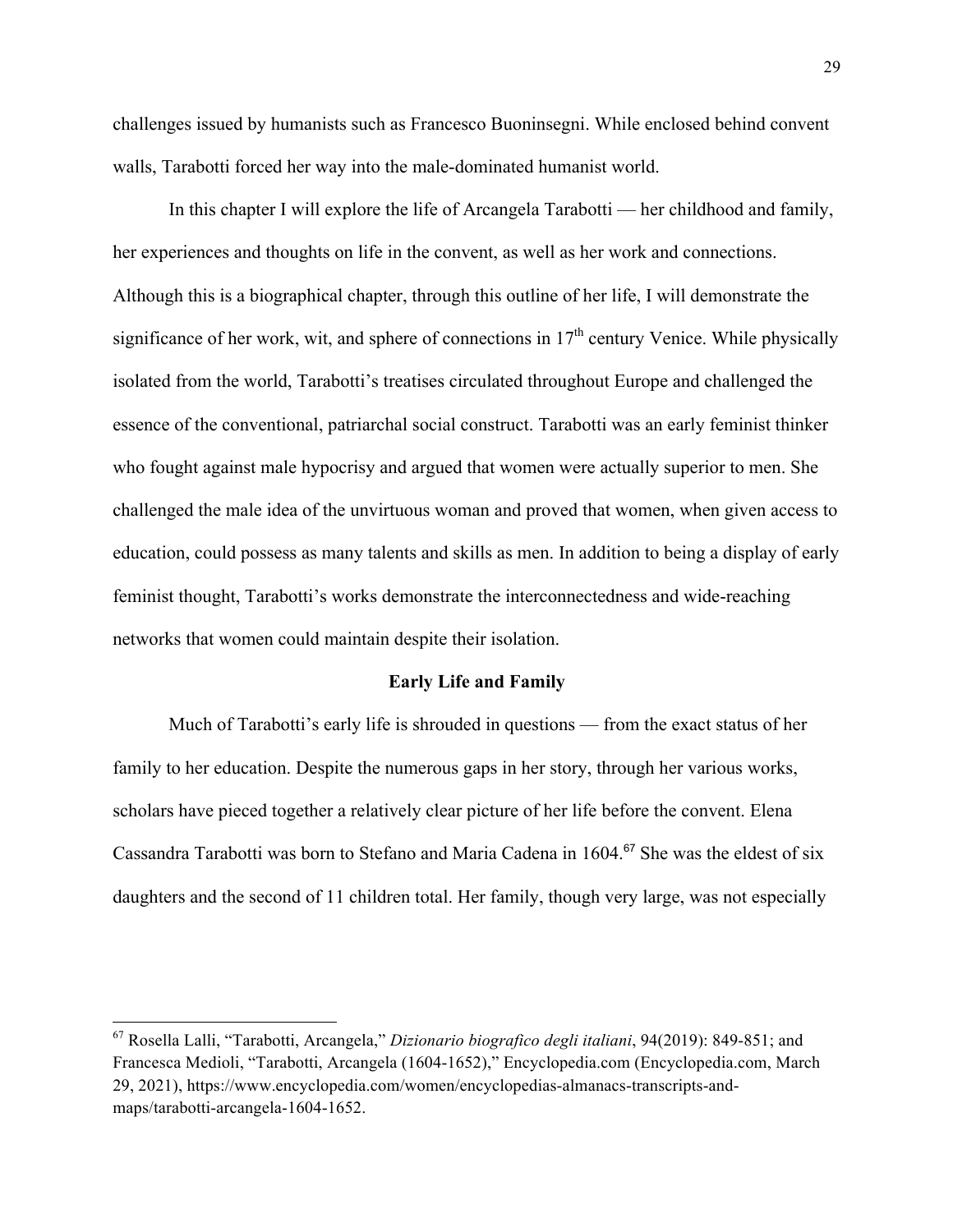well-off. Most likely they were members of a secondary patriciate class called cittadini.<sup>68</sup> This secondary patriciate class could be likened to an upper-middle class. They were wealthy enough to afford an apartment large enough to house the 13 of them, albeit likely in close quarters. Her father, as described by Tarabotti, "was a man expert in sea matters."<sup>69</sup> From this description, he was potentially a ship owner. In her writings, Tarabotti claims that her father was lame and that she inherited her lameness from him, though we do not know the exact ailment either suffered from.<sup>70</sup> Her inherited disability was likely one source of the anger that she felt toward her father, which would combine later in her life with her eventual coerced monachization. With six daughters, even the wealthiest Venetian family would have struggled struggle to procure a substantial dowry for each one.<sup>71</sup> By placing Tarabotti in the convent, her family could save money for her younger sisters' dowries and avoid the challenges and difficulties of finding a match for their lame daughter.

Tarabotti's brothers remain a mystery to a certain degree, but through her letters and other records, we do know the fates of her sisters. Lorenzina and Innocenza Tarabotti were married a few years after Elena entered the convent, which caused great tension in her relationship with them.<sup>72</sup> Her other three sisters remained unmarried, but did not enter the convent. This was highly unusual for women during this time and especially women of their status. One of the three unmarried sisters, Caterina, studied under the Venetian painter

<sup>&</sup>lt;sup>68</sup> Monika Schmitter, ""Virtuous Riches": The Bricolage of Cittadini Identities in Early-Sixteenth-Century Venice," *Renaissance Quarterly* 57, no. 3 (2004): 908.

<sup>69</sup> Medioli, "Tarabotti, Arcangela."

<sup>70</sup> Arcangela Tarabotti, *Letters Familiar and Formal,* ed. Meredith K. Ray, and Lynn Lara Westwater, (Toronto: Centre for Reformation and Renaissance Studies, 2012), Letter 106, 158. [Henceforth cited as Tarabotti, *Letters*].

<sup>71</sup> Meredith K. Ray, "Introduction," in Tarabotti, *Letters*, 3.

<sup>72</sup> Tarabotti, *Letters,* Letter 158, 231.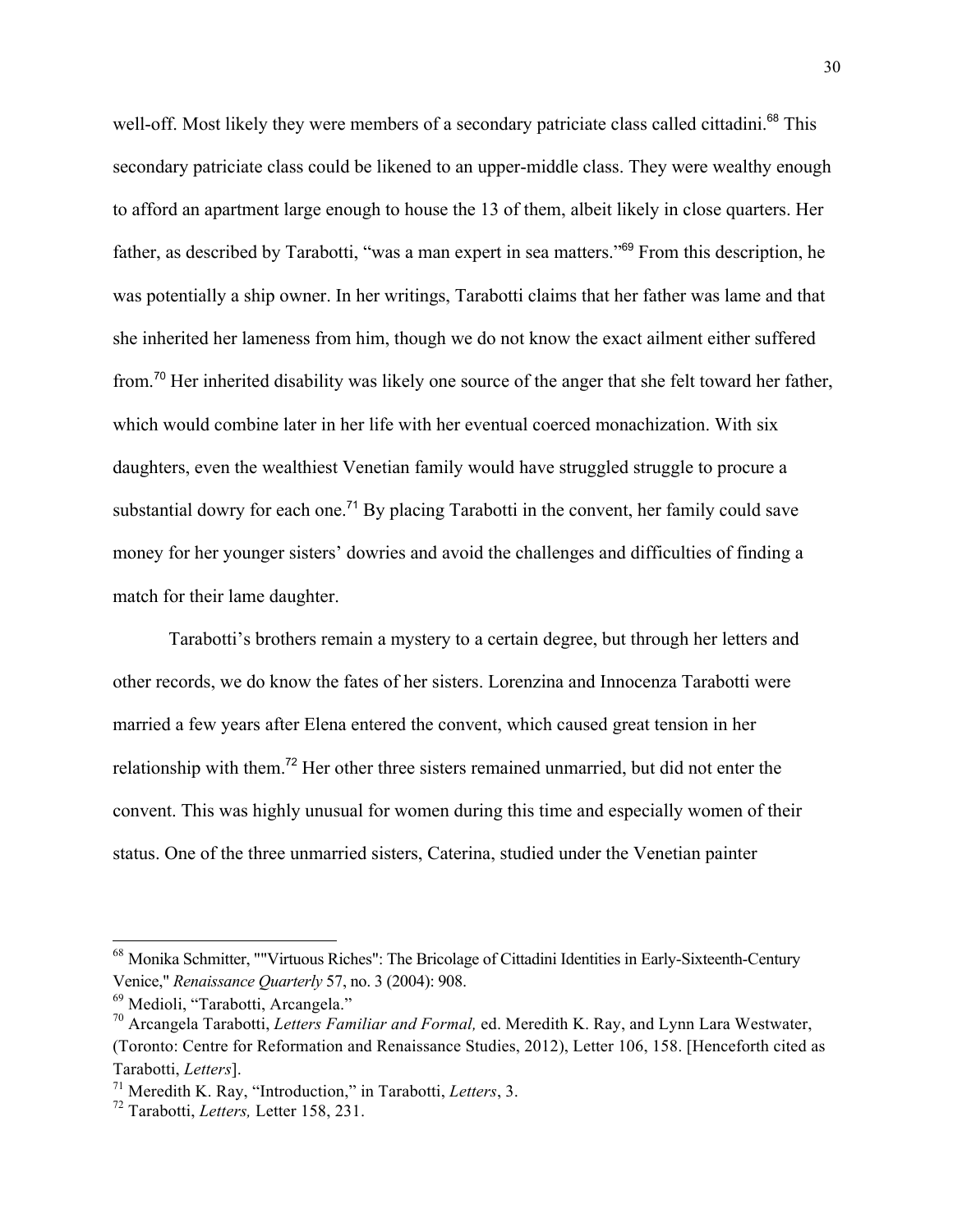Alessandro Varotari, more commonly referred to as il Padovanino.<sup>73</sup> After Stefano and Maria passed away, the unwed sisters were left in the care of their five brothers. A few years after Arcangela's death, Caterina entered the convent, not as a nun, but as a pensionaire. Interestingly enough, this convent, Sant'Anna, was the same convent that Arcangela resided in for most of her life. Caterina, like her sister, died in this convent, while her other two unwed sisters lived out the rest of their lives with their brothers.

Tarabotti's family relations significantly influenced her work. Her relationship with her father above all else served as inspiration for *Paternal Tyranny.* His disregard for her education in comparison to her brothers — which was common among Venetian fathers — was a sore spot for Tarabotti, as her education and intellect were questioned to no end by male intellectuals. While she may have been literate, her penmanship was lacking. Convents often taught girls how to read, but rarely taught them how to write. Tarabotti most likely taught herself how to write, hence her less than appealing handwriting.<sup>74</sup> While she may have possessed terrible handwriting, she still insisted throughout her life on writing all of her own manuscripts. She most likely had the option to dictate her work to another person, but she chose to do so herself, indicating her strong sense of autonomy. She also didn't want to give her critics any additional material that they could find fault with. If she hired someone to write her manuscripts for her, their mocking would be even greater. Although this was the age of the printing press, manuscripts were still important. Prior to being published, works were often passed around in handwritten form. In Tarabotti's case, some of her work remained in manuscript and was never actually printed in her lifetime.

<sup>73</sup> Ugo Ruggeri, "ALESSANDRO VAROTARI, DETTO IL PADOVANINO," Saggi E Memorie Di Storia Dell'arte 16 (1988): 101.

<sup>74</sup> Medioli, "Tarabotti, Arcangela."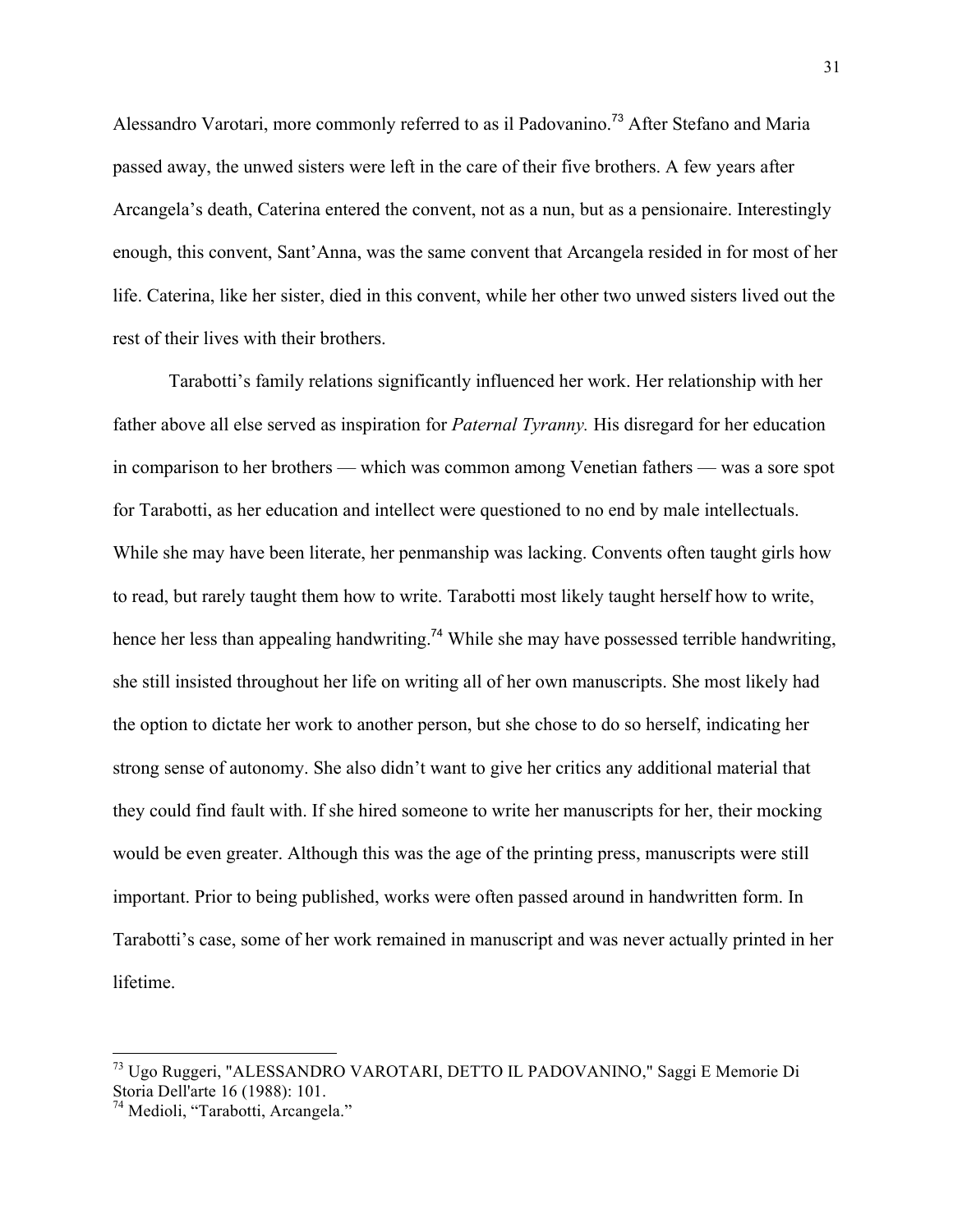#### **The Convent**

The convent in  $17<sup>th</sup>$  century Venice was a tool used by Venetian society — especially the upper class — to combat the threat of unmarried women and avoid the hyperinflation of dowries. To have an unmarried woman in a house meant risking the honor of both the girl and, more importantly, the family. The stereotype of the promiscuous and irrational woman was perpetuated throughout Italian society, and men were thought a necessity to keep a woman tame.<sup>75</sup> If not, her sexual instability would get the better of her. At the same time, dowries were increasing exponentially in price, making it harder and harder for families to afford to marry off all of their daughters.<sup>76</sup> The convent served as a mechanism for families to avoid expensive marriages and maintain their honor. A family, headed by the father, could choose to place their daughter in the convent as a nun  $-$  a position that would bring honor to the house. If a family had more than one daughter, or if a daughter was lame or disfigured in some way, it was especially common for families to turn to convents, regardless of the daughter's wishes. Unfortunately for Archangela Tarabotti, as the eldest of six daughters suffering from lameness, forced monachization was her fate.

Elena Cassandra Tarabotti entered the convent on Sant'Anna in Castello in 1617 at the age of 13 as an *educanda*, or boarder.<sup>77</sup> In 1620, her father, Stefano Tarabotti, gave the convent 1,000 ducats for her spiritual dowry. She took her spiritual vows that very day. Tarabotti spent the next three years as a novitiate, and only took her solemn vows of poverty, chastity, and

<sup>&</sup>lt;sup>75</sup> Joan Gibson, "The Logic of Chastity: Women, Sex, and the History of Philosophy in the Early Modern Period," *Hypatia* 21, no. 4 (2006): 2.

<sup>76</sup> Jutta Gisela Sperling, *Convents and the Body Politic in Renaissance Venice*. (Chicago: University of Chicago Press, 2000), 6.

 $^{77}$  Tarabotti claims to have entered the convent at the age of 11, but convent records show she was 13. It is possible that she was educated at the convent for two years before she formally entered.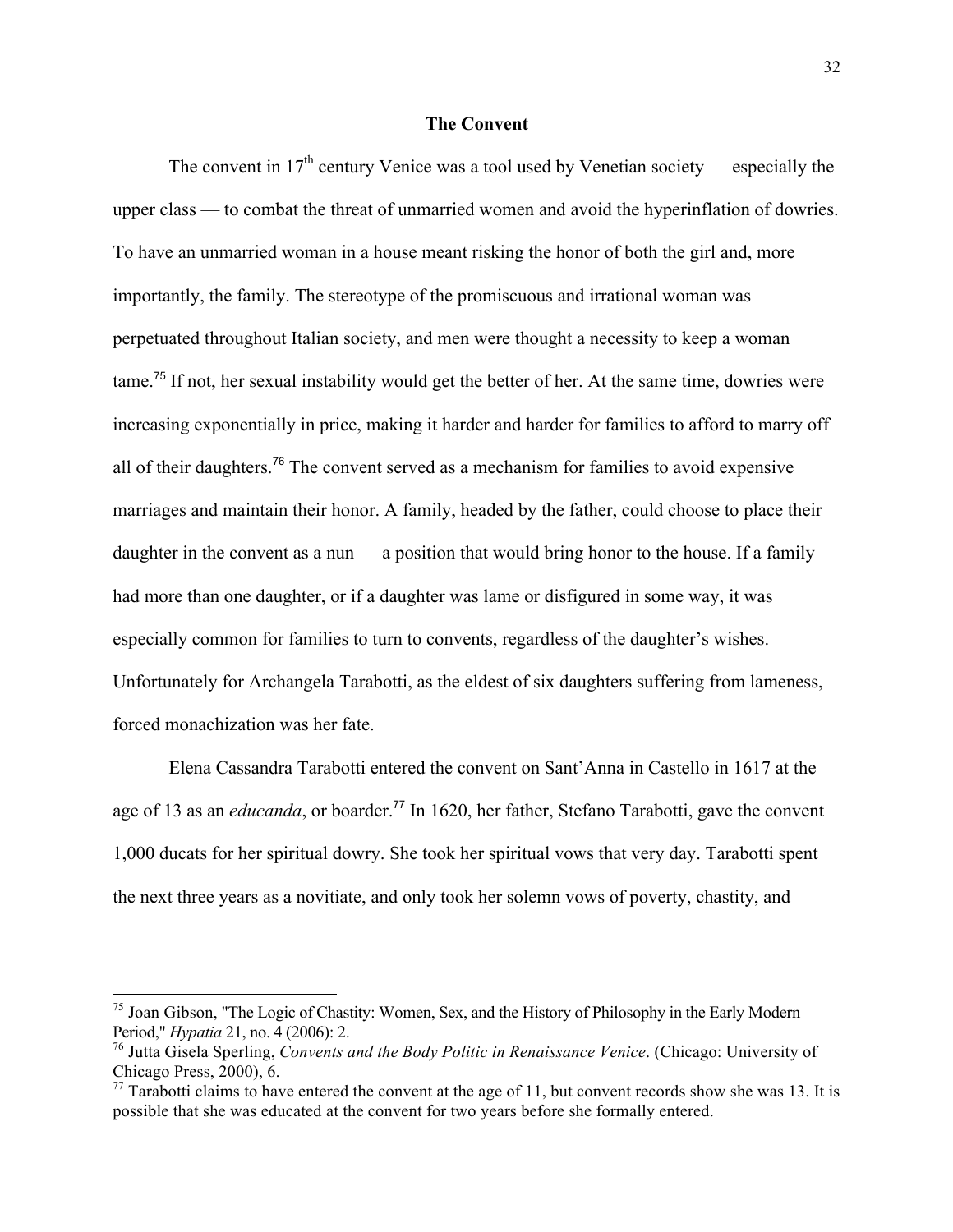obedience in 1623.<sup>78</sup> It is important to note the delay in her vows. Usually, novices profess their vows only one year after entering the convent. During this probationary period of one year, women could decide whether they possessed religious vocation. If they felt no vocation, they could choose to leave the convent thereby avoiding the cloister. In Venice, however, familial pressure often left women with little to no choice in the matter. This unusual gap between her vows was potentially due to Tarabotti's active resistance against monachization. However, she never openly claimed this was the case. It is also possible that the delay was due to poor health, which she suffered from throughout her life. In any case, after she professed her solemn vows in 1623, she remained confined to the convent until her death in 1652. As per the decrees of the Council of Trent, nuns had to remain cloistered within the convent walls, and were not allowed to leave for any reason. Tarabotti was no exception to this rule.

Tarabotti's life within the convent was physically and spiritually tumultuous. She was seriously ill on and off during the course of her life, but her first few years as a nun were especially harsh. This illness may or may not have been tuberculosis — she suffered from a tightness in her chest and also died fairly young in comparison to other nuns. During these first few years, relatively isolated from the rest of the nuns due to her illness, Tarabotti struggled with her spirituality. She had "neither the excellence of religion, nor the obligation of a real nun."<sup>79</sup> While she greatly respected nuns with true vocation, she could not find such vocation within herself. She could not recognize "the worth of religion nor the duty of a true nun."<sup>80</sup> She only disdained God's "harsh judgement."<sup>81</sup> She simply went through the motions expected of her as a

<sup>78</sup> Medioli, "Tarabotti, Arcangela."

<sup>79</sup> Arcangela Tarabotti "Soliloquy to God," in *Convent Paradise,* ed. Meredith K. Ray, and Lynn Lara Westwater, (Toronto: Iter Press, 2020), 81. [Henceforth cited as Tarabotti, "Soliloquy to God."] <sup>80</sup> Tarabotti, "Soloquy to God," 81.

 $81$  Tarabotti, "Soliloquy to God," 81.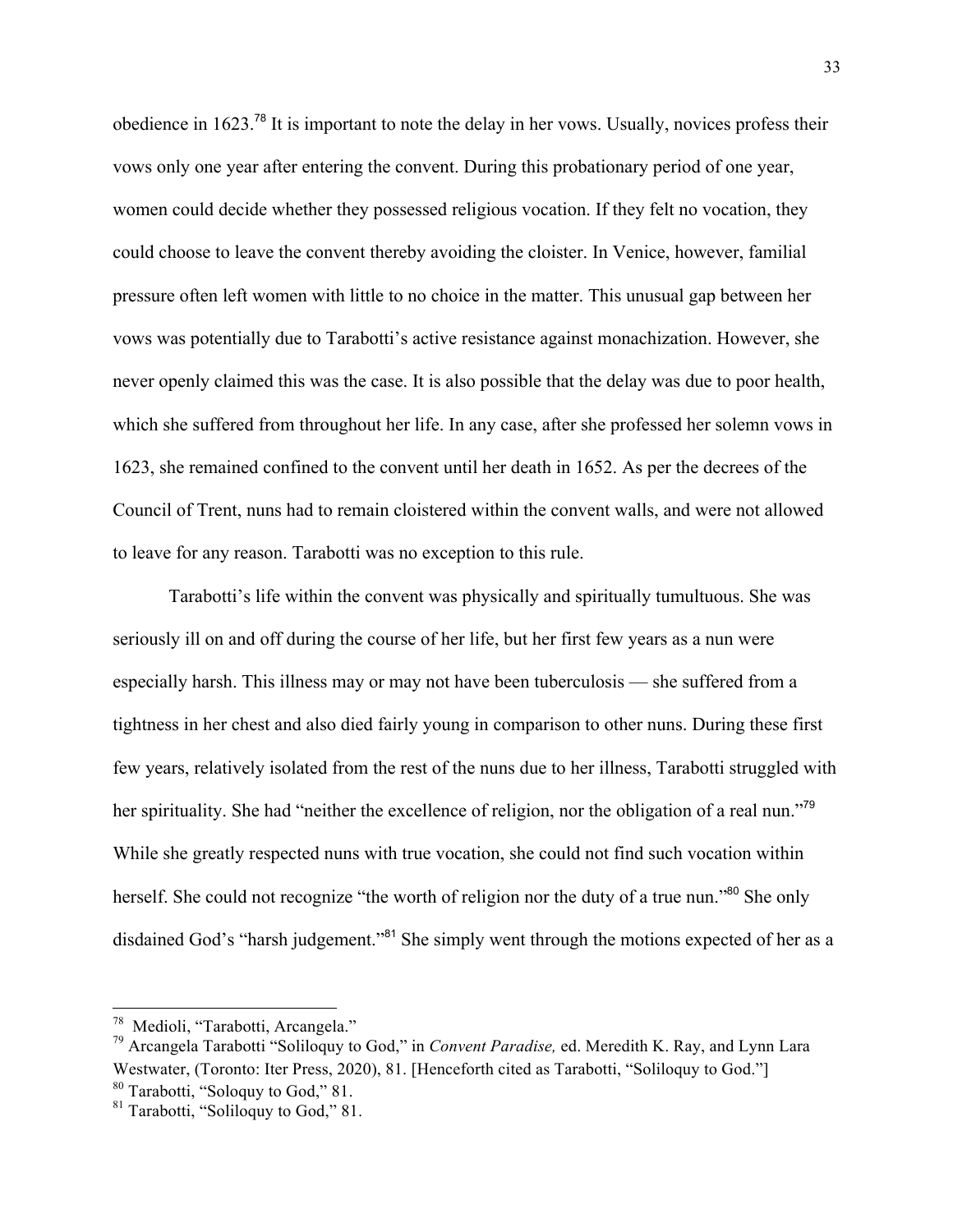nun, while retreating mentally. Her act was enough to satisfy church authorities, however, and there were no records of any convent scandals or infractions that involved her. Father Angelico Aprosio described her as an ordinary if not elegant nun who followed the practices typical of Venetian nuns. This description implies that her struggle was internal and she complied externally with the church. It should be noted that she struggled to find friends within the convent in part due to her "frank and impassioned way of speaking."<sup>82</sup>

At Sant'Anna Tarabotti eventually claimed to have undergone a conversion in her religiosity. While at first she was vain, prideful, and failed to see God as any more than a "God of vengeance," after falling ill, she recognized Him as a merciful God.<sup>83</sup> She described her conversion process as follows: "When I was living in sin you could have caught me red-handed like a thief and thrown me into the chasms of hell, but you preferred — oh true Savior of my soul — to suspend the bolts of your wrath and instead warn me with illness and suffering that gave me a clear sign of your love."<sup>84</sup> She recounted her newfound love for God in her *Soliloquy to God,* which served as the introduction to her *Convent Paradise.* In her soliloquy, Tarabotti promised God "that the only aim of [her] pen is to serve [Him] devoutly," but also asked that God help her so that "those reading this discourse will not be scandalized by human frailty but rather enlightened by your mercy."<sup>85</sup> Tarabotti portrayed herself as a woman dedicated to God and God's work, implying that her own more scandalous treatises had been approved by God. It was only because men are prone to "scandals and rumors" that they were taken aback by her views.

<sup>82</sup> Tarabotti, *Letters,* Letter 59, 112.

<sup>83</sup> Tarabotti, "Soliloquy to God," 81.

 $84$  Tarabotti, "Soliloquy to God," 81.

<sup>&</sup>lt;sup>85</sup> Tarabotti, "Soliloquy to God," 81.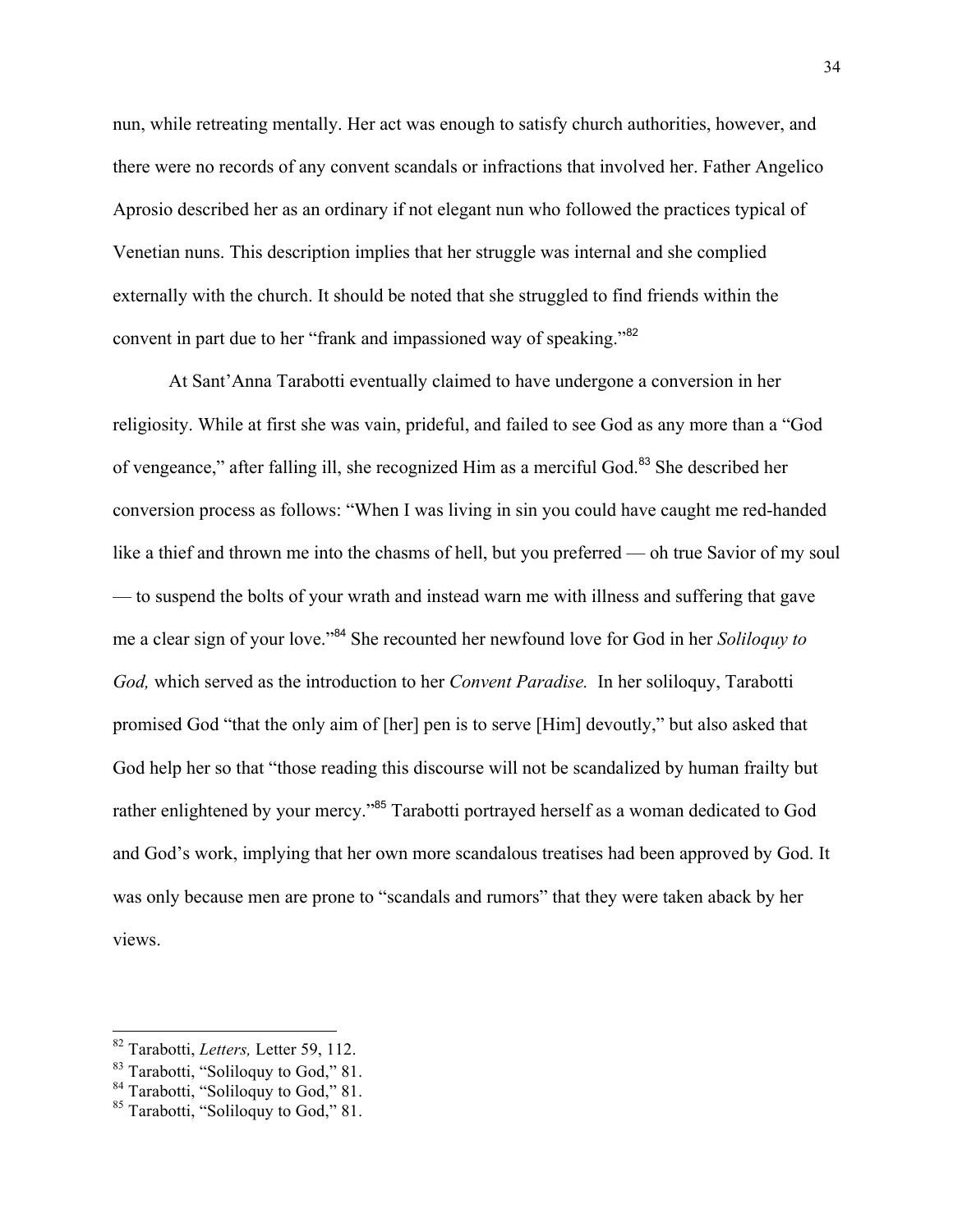Her vocational troubles are best displayed in her three works, *Convent Paradise, Paternal Tyranny,* and *Inferno monacale.* <sup>86</sup> According to Tarabotti, the convent could be paradise for those who entered willingly with the proper calling, but for those without vocation, she equated monastic life with hell. In her section of *Paternal Tyranny* dedicated to the "merits of a freely chosen religious life," Tarabotti summarized the arguments she would eventually make in the last of her three books on the monastic life, *Paradiso monacale,* or *Convent Paradise.* A nun who willingly entered the convent "deserve<sup>[d]</sup> to enjoy the virginal crown in Heaven" and Tarabotti felt great "envy of the religious life of true nuns."<sup>87</sup> Convents were not terrible places for those who entered willingly, only for those who preferred the life of the layperson. But for those without the vocation toward religious life and the inability to resist monachization, the convent was simply an inferno. Tarabotti explained that unwilling young girls would inevitably feel "smothered, overwhelmed by despair at not finding some spiritual escape from the intricate labyrinth enclosing them."<sup>88</sup> Shut off from the rest of the world, forced to dress, act, sleep, and pray in very particular fashions, nuns experienced very few freedoms and could not celebrate their individuality as God intended. Forced vows deprived nuns of their liberty and damned them to hell. $89$ 

This then leads to two questions: were reluctant nuns true nuns? And who then was responsible for these atrocities toward women and against God? To answer the first question, Tarabotti did not believe that nuns forced into religious life were true nuns. She referred to herself as a layperson and could not understand why it was possible for marital vows to be

 $\overline{a}$ 

 $86$  For information on the publication dates and order of these Tarabotti works, see pg. 38.

<sup>87</sup> Arcangela Tarabotti, *Paternal Tyranny,* ed. Letizia Panizza (Chicago: University of Chicago Press, 2004), Book 1, 64. [Henceforth cited as Tarabotti, *Paternal Tyranny.*]

<sup>88</sup> Tarabotti, *Paternal Tyranny,* Book 1, 67.

<sup>89</sup> Tarabotti, *Paternal Tyranny,* Book 1, 81.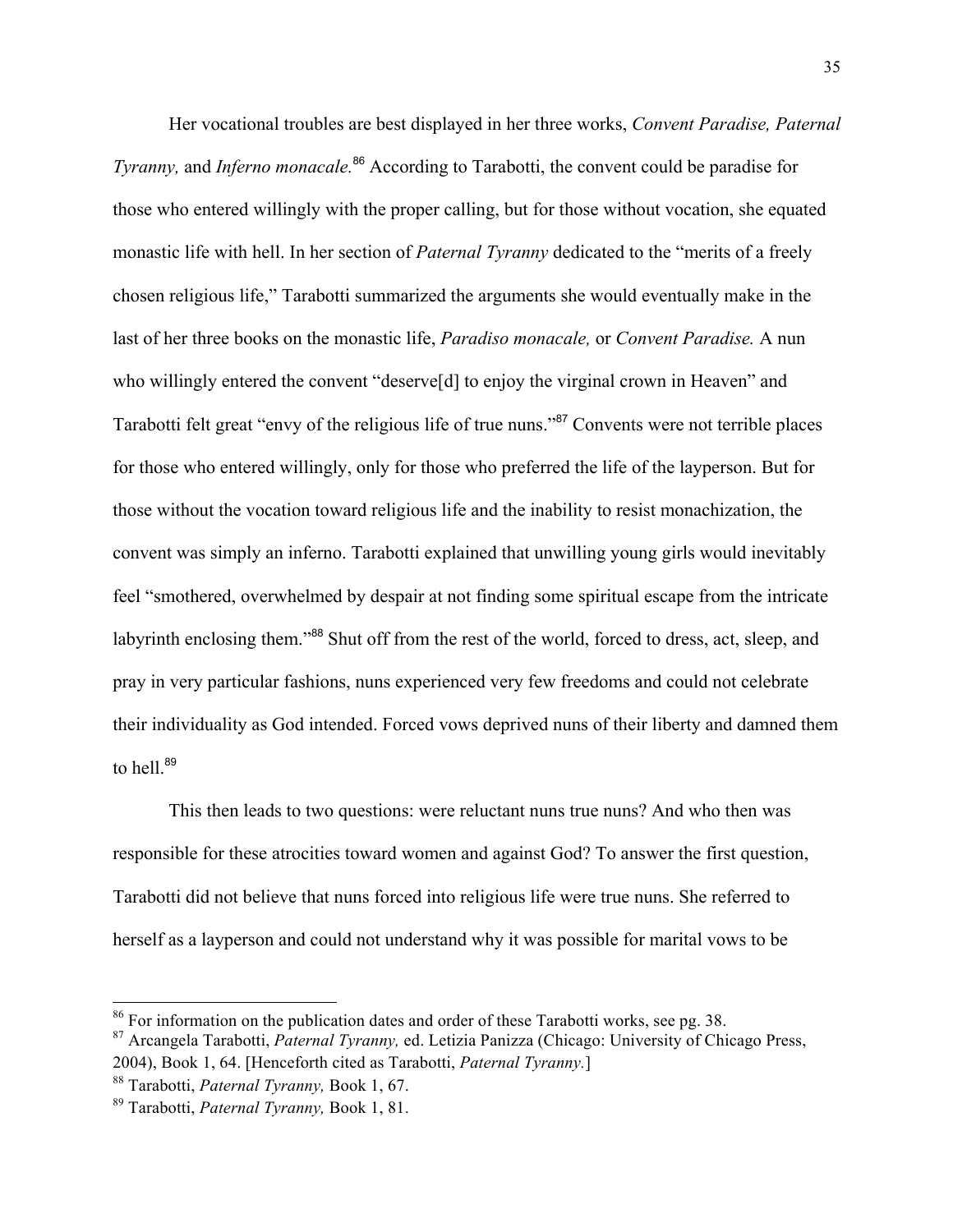dissolved but not their religious counterparts.<sup>90</sup> Vows that were not made willingly could only be considered false vows, and false vows were never God's will.<sup>91</sup> As a result of such selfishness, these women were forced to "experience a short Hell in this life as a prelude to the eternal Hell they are doomed to endure on account of [this] cruelty."<sup>92</sup>

In regard to the second question, fathers, society, and paternal tyranny of all forms were responsible for the damnation of their own souls as well as those of their daughters. More interesting was the role Tarabotti claimed the religious superiors held in this process. "Political expediency,... the father of all error, contaminate [d] even these supreme ministers" and it was those ministers who granted their approval for such women to become nuns.<sup>93</sup> Religious superiors, leaders of the church, overlooked and bought into forced monachization for their own political agendas, both for economic benefits — such as the dowries the convents or religious leaders received — as well as the political connections they gained with the families by accepting their daughters. Paternal tyranny corrupted and damaged both secular and religious life, and all those who participated, according Tarabotti, deserved the title of "infernal."<sup>94</sup>

#### **Works**

Despite her lack of formal education, Tarabotti published six works in prose and composed at least an additional six works, of which four have been lost: she was a prolific writer. Tarabotti used her lack of education as a defense to further her points on educating women. She used her own work to encapsulate the latent talents women could possess if only they were formally educated. Any mistakes that she made, especially in her Latin citations, she

<sup>90</sup> Tarabotti, *Paternal Tyranny,* Book 1, 65, 60.

<sup>91</sup> Tarabotti, *Paternal Tyranny,* Book 3, 129-131.

<sup>92</sup> Tarabotti, *Paternal Tyranny,* Book 1, 65.

<sup>93</sup> Tarabotti, *Paternal Tyranny,* Book 2, 92.

<sup>94</sup> Tarabotti, *Paternal Tyranny,* Book 1, 65.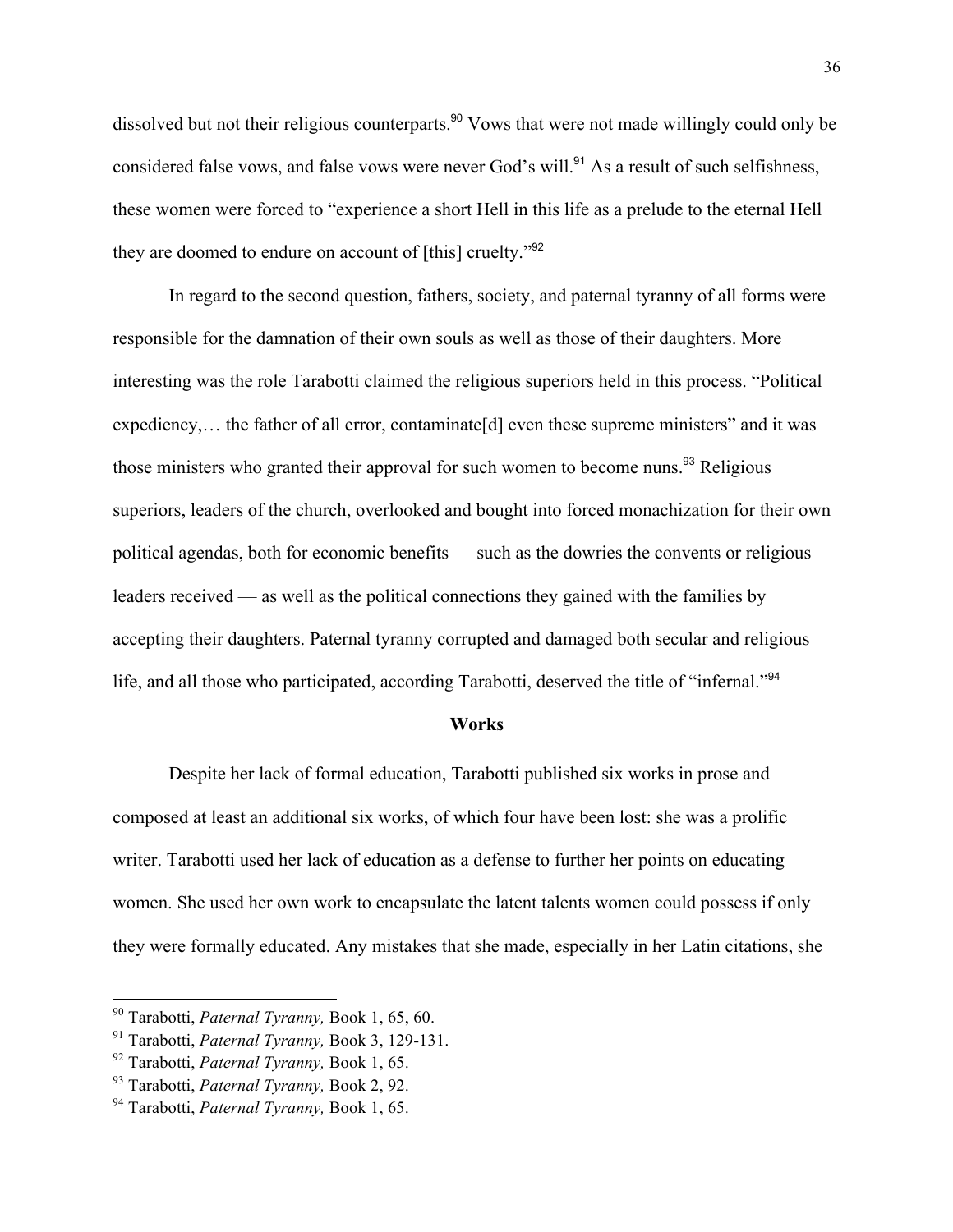attributed not to herself, but her nonexistent training. With her pen as her weapon, Tarabotti attacked the hypocritical nature of men and used the scripture she was forced to learn against the powerful men and society that sought to trap her.

Furthermore, Tarabotti's writing allowed her to metaphorically escape from Sant'Anna's confines, and provided a distraction from her physical and social isolation. With only a pen and paper, she could communicate with the outside world and express even her most controversial opinions, whereas the convent restricted her daily life to monotony and orthodoxy. Within the convent, Tarabotti had to maintain the image of a proper nun and could not openly tout her views. Through her writing, she could be as rebellious as she wanted to be. While it is safe to say that Tarabotti's reputation spread across Venice and Europe, it is unclear what impact her work had on Sant'Anna. Aside from a few gifts sent by her higher up connections in honor of Sant'Anna after she completed *Convent Paradise,* there are few records or sources that comment in Tarabotti's influence on Sant'Anna.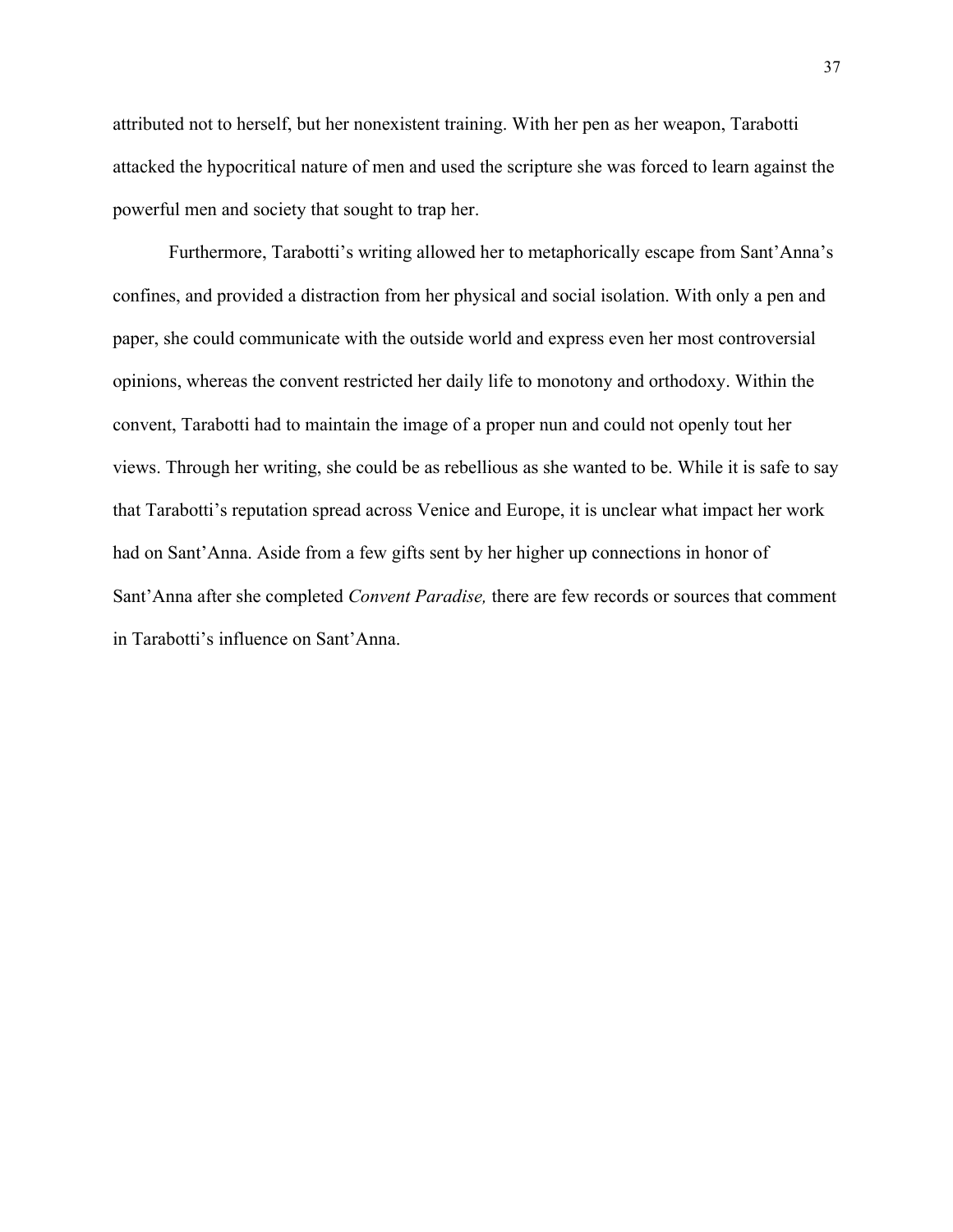# TABLE 2 – THE WRITINGS OF ARCANGELA TARABOTTI<sup>95</sup>

## 2a - Chronology

| Title                              | Appr. date of<br>writing | Date of publication                         |
|------------------------------------|--------------------------|---------------------------------------------|
| Tirannia paterna                   | before 1643              | Circulated in manuscript; publ. 1654        |
| Inferno monacale                   | before 1643              | Circulated in manuscript; publ. 1990        |
| Paradiso monacale                  | before 1643              | 1643                                        |
| Antisatira                         | 1640-1644                | 1644                                        |
| Lettere familiari e di complimento | 1642?-1650               | 1650                                        |
| Che le donne siano delle specie    | 1647-1651                | 1651                                        |
| La semplicità ingannata            | 1647-1652                | 1654 (posth.); revision of Tirannia paterna |

## 2b – Translation of titles

| Italian                                       | English                                      |
|-----------------------------------------------|----------------------------------------------|
| Tirannia paterna                              | Paternal Tyranny                             |
| Inferno monacale                              | The Convent as Hell                          |
| Paradiso monacale                             | The Convent as Paradise                      |
| Antisatira                                    | <i>Antisatire</i>                            |
| Lettere familiari e di complimento            | Letters Familiar and Formal                  |
| Che le donne siano delle specie degli uomini, | That Women Are of the Same Species as Men, a |
| difesa delle donne                            | Defense of Women                             |
| La semplicità ingannata                       | <b>Simplicity Deceived</b>                   |

### 2c – Unpublished works

| Tirannia paterna                            |  |
|---------------------------------------------|--|
| <i>Inferno monacale</i> (published 1990)    |  |
| <i>Purgatorio delle mal maritate</i> (lost) |  |
| Le contemplazioni dell'anima amante (lost)  |  |
| La via lastricata per andar al Cielo (lost) |  |
|                                             |  |

<sup>&</sup>lt;sup>95</sup> Tables indebted to Wendy Heller, "«O DELLE DONNE MISERABIL SESSO»: TARABOTTI, OTTAVIA, AND L'INCORONAZIONE DI POPPEA," *Il Saggiatore Musicale* 7, no. 1 (2000): 10.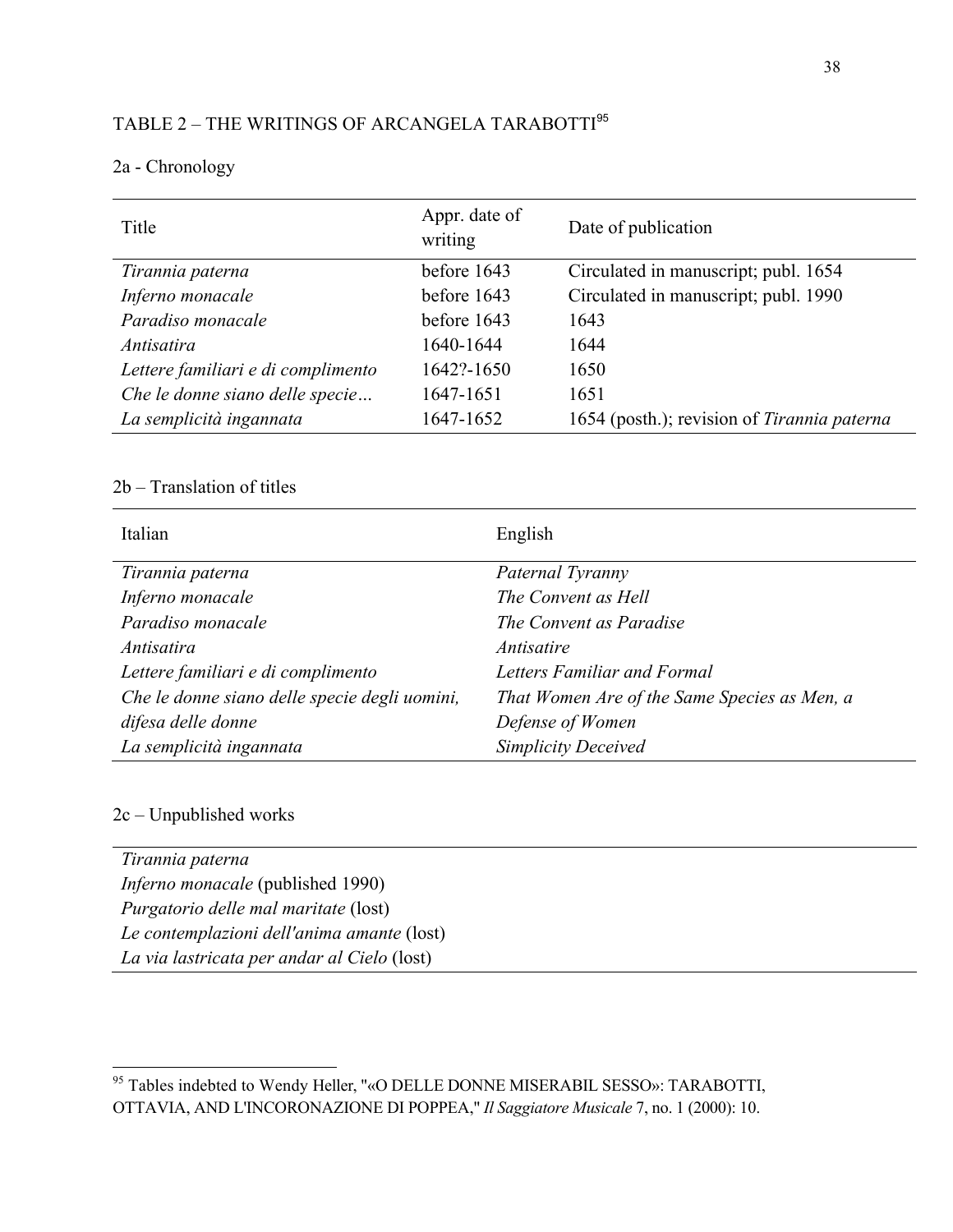Tarabotti's most famous — and first written — work was published posthumously under the name *Simplicity Deceived.* More commonly known as *Paternal Tyranny,* it challenged patriarchal hierarchies within the domain of the family and the convent through claims of individuality, equality, and possession of free will. *Paternal Tyranny* first circulated in manuscript form, as Tarabotti was unable to get it published. A decade later, in approximately 1650, Tarabotti edited *Paternal Tyranny* and changed the title to *Simplicity Deceived —* the name it was published under. In *Paternal Tyranny*, Tarabotti uses emotionally and religiously charged rhetoric to condemn the paternal crime of suppressing a daughter's choices within the domestic sphere.

Before assessing Tarabotti's opinions on the relationship between fathers and daughters, it is important to address her views on free will. She believed that both men and women possessed free will equally and that "any attempt to remove free will from a woman is a direct contravention of the Almighty's decision."<sup>96</sup> Following her logic, she believed the patriarchal structure of the family unit went against God's desires. A father's complete control over his daughters, regardless of their will, was an act against God.

With this in mind, she viewed fathers as cruel and unjust overseers of women — both their wives and daughters. They are naught but "tyrants from Hell, monsters of nature, Christians in name, and devils in deeds."<sup>97</sup> Fathers throw their innocent, unwilling daughters into convents — as Tarabotti's father had done — force marriages upon them, and lie outright to them. Using empty rhetoric, fathers hide their true intentions and desires, sending their daughters far off because they claim to be "so besotted with [said daughters]," or bestowing generous dowries

<sup>96</sup> Tarabotti, *Paternal Tyranny*, Book 1, 49.

<sup>97</sup> Tarabotti, *Paternal Tyranny,* Book 1, 59.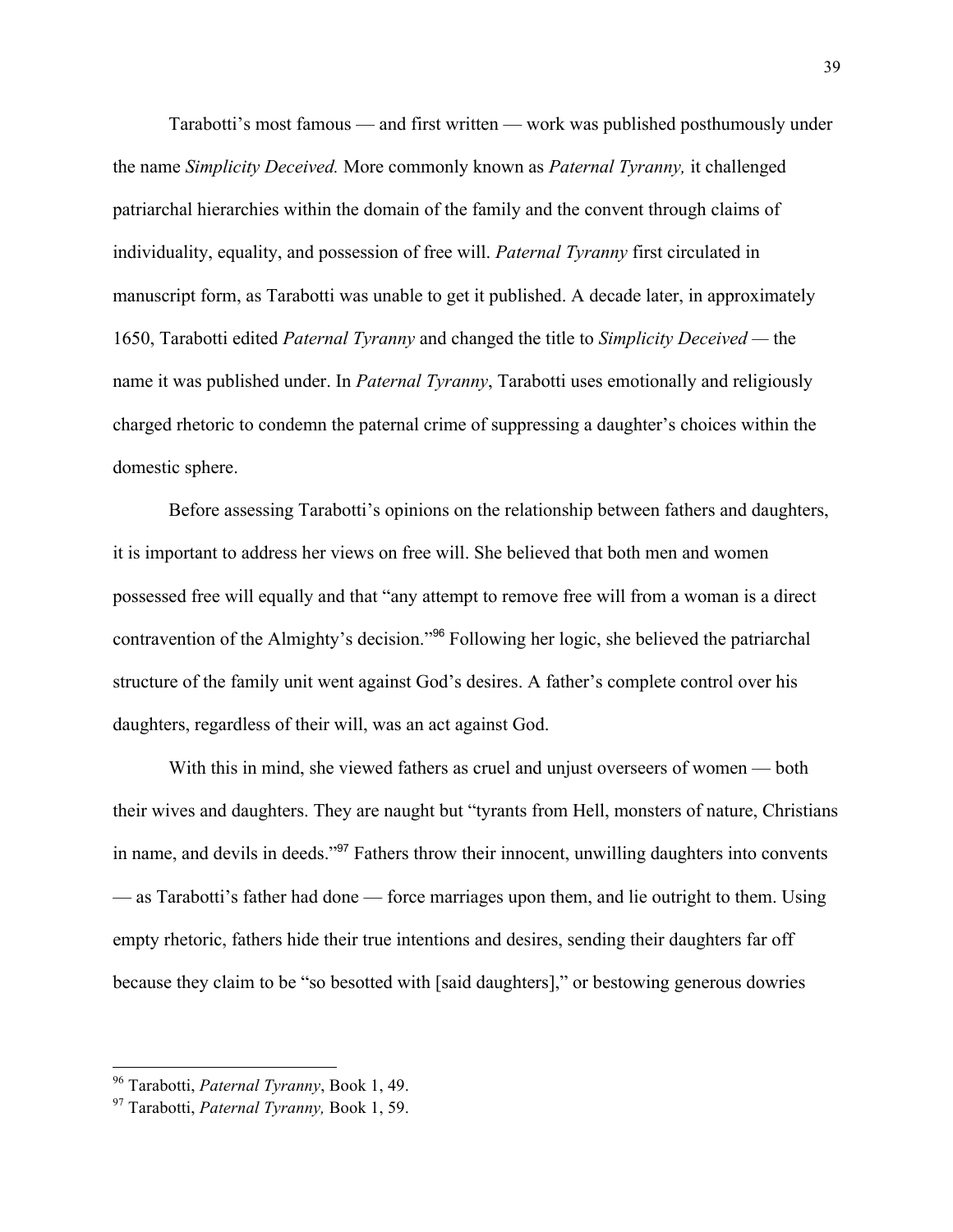upon them while never ensuring their happiness.<sup>98</sup> These acts would often go against the interest of their daughters, especially if they didn't want to marry the man their family chose or didn't want to be sent away. Nonetheless, fathers would marry them off while claiming to do so out of love. By doing so, a father acts in his own interest — he successfully rids himself of a mouth to feed and a threat to his honor, while establishing connections with another family. Fathers act against their daughters' interest with flattering words of love.

Such hypocrisy was astounding in Tarabotti's eyes, especially in regard to forced monachization. Fathers would claim that putting daughters in convents was for their own good, but in truth they were more interested in "shoving them out of the house with the least damage to [their] purse."<sup>99</sup> The convent was only a tool for them to use in order to save money on their daughters' dowries. While preaching piety, she points out that men "waste [their] live[s] in licentiousness."<sup>100</sup> Men can act as they want, but daughters must remain chaste, "bow their heads at every insult, and when struck on one cheek, promptly turn the other."<sup>101</sup>

Tarabotti identified two rules that fathers should abide by if they want to be true Christians. The first is to treat sons and daughters fairly. Tarabotti was a firm believer in the equality of the sexes, and even went so far as to claim that women are superior to men in most regards. A whole section of her treatise is dedicated to the "superiority of woman in God's creation, her fortitude, and male weakness."<sup>102</sup> Following this belief, it is clear that she felt daughters were too often mistreated or treated unfairly when compared to their male siblings. She claimed that brothers fall under the same category of tyrants as their fathers, for the apple

<sup>98</sup> Tarabotti, *Paternal Tyranny,* Book 1, 73.

<sup>99</sup> Tarabotti, *Paternal Tyranny,* Book 2, 87.

<sup>100</sup> Tarabotti, *Paternal Tyranny,* Book 2, 86.

<sup>101</sup> Tarabotti, *Paternal Tyranny,* Book 2, 86.

<sup>102</sup> Tarabotti, *Paternal Tyranny,* Book 1, 46.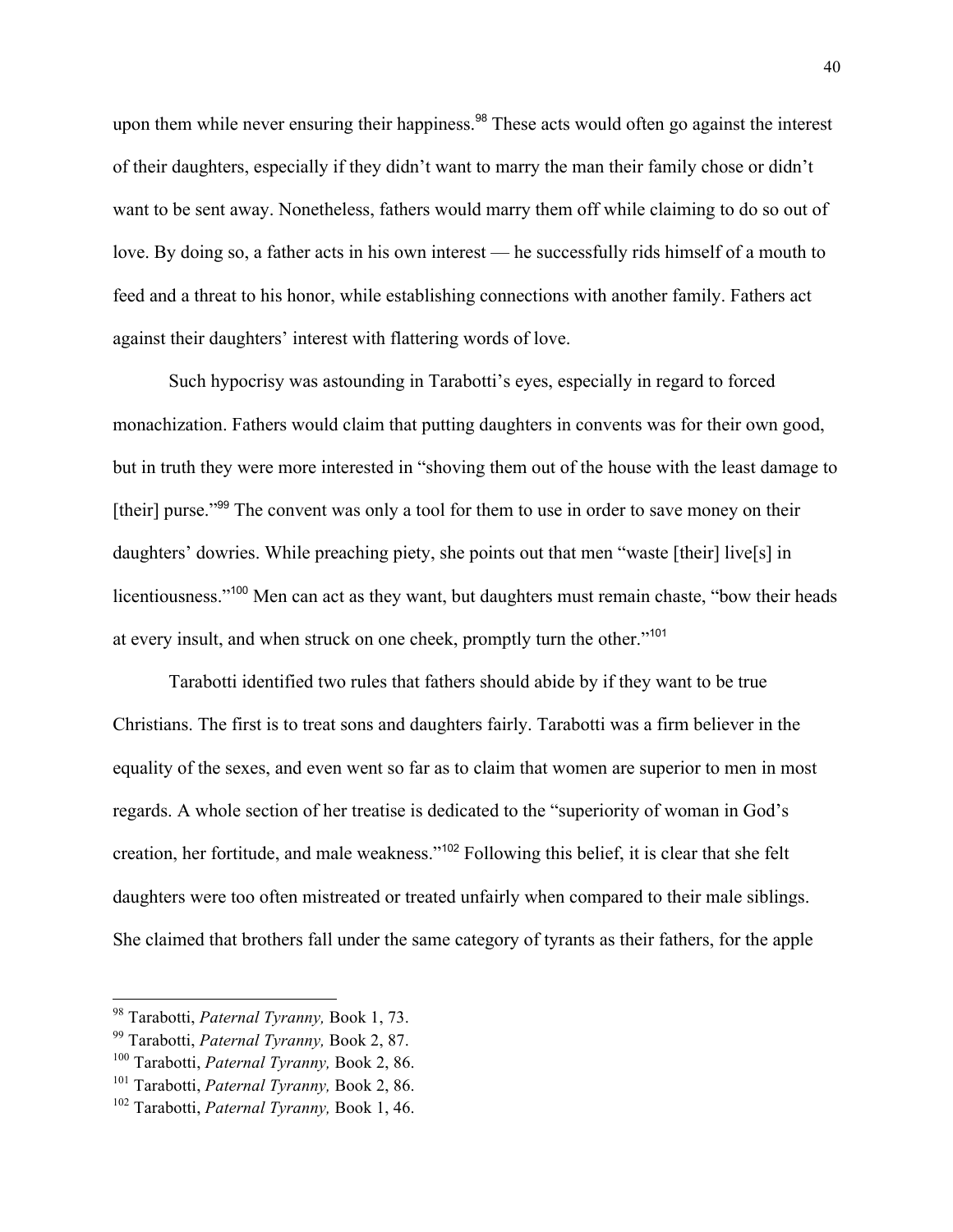does not fall far from the tree. The father teaches his sons morals and how to control women. Eventually the son, when asked what will become of his sisters, replies "They'll become nuns because I want to become rich."<sup>103</sup> Moral degradation and hypocrisy is passed down and grows with each generation. The second rule Tarabotti argued in favor of is for fathers to allow their daughters to explore their talents and desires. She justified this with the claim that "God did not grant one and the same will, one and the same desire... to each and every woman."<sup>104</sup> Each individual was created according to God's desires and thus their individuality, talents, and desires should be celebrated.

Tarabotti then pushed her argument about equality even further by contending that women are in fact superior to men in most regards, using the Bible and religious authorities to prove her point. Tarabotti explored female superiority on the basis of beauty, point of origin in the Bible, and the male tendency to confuse violence with strength. She claimed that the Lord granted women beauty so as to "make the whole world rejoice in her splendor."<sup>105</sup> It should be pointed out that no one could rejoice in Tarabotti's or any other nun's splendor while the women were cloistered in the convent. While other male Venetian humanists feared the beauty of women for its ability to lead men astray, Tarabotti argued that this was God's intention and the natural order of the world. God "ordained that [woman] would have the power to dominate and subdue the fiercest, wildest hearts to willing service by virtue of her glance."<sup>106</sup> Men were meant to succumb to female beauty. If such was not the case, God would not have made women beautiful. Tarabotti then turned to creation myth and the origins of man and woman to build on her argument. While God made men in the Damascene field, he made woman "from one of

<sup>103</sup> Tarabotti, *Paternal Tyranny,* Book 1, 74.

<sup>104</sup> Tarabotti, *Paternal Tyranny,* Book 1, 67.

<sup>105</sup> Tarabotti, *Paternal Tyranny,* Book 1, 46.

<sup>106</sup> Tarabotti, *Paternal Tyranny,* Book 1, 46.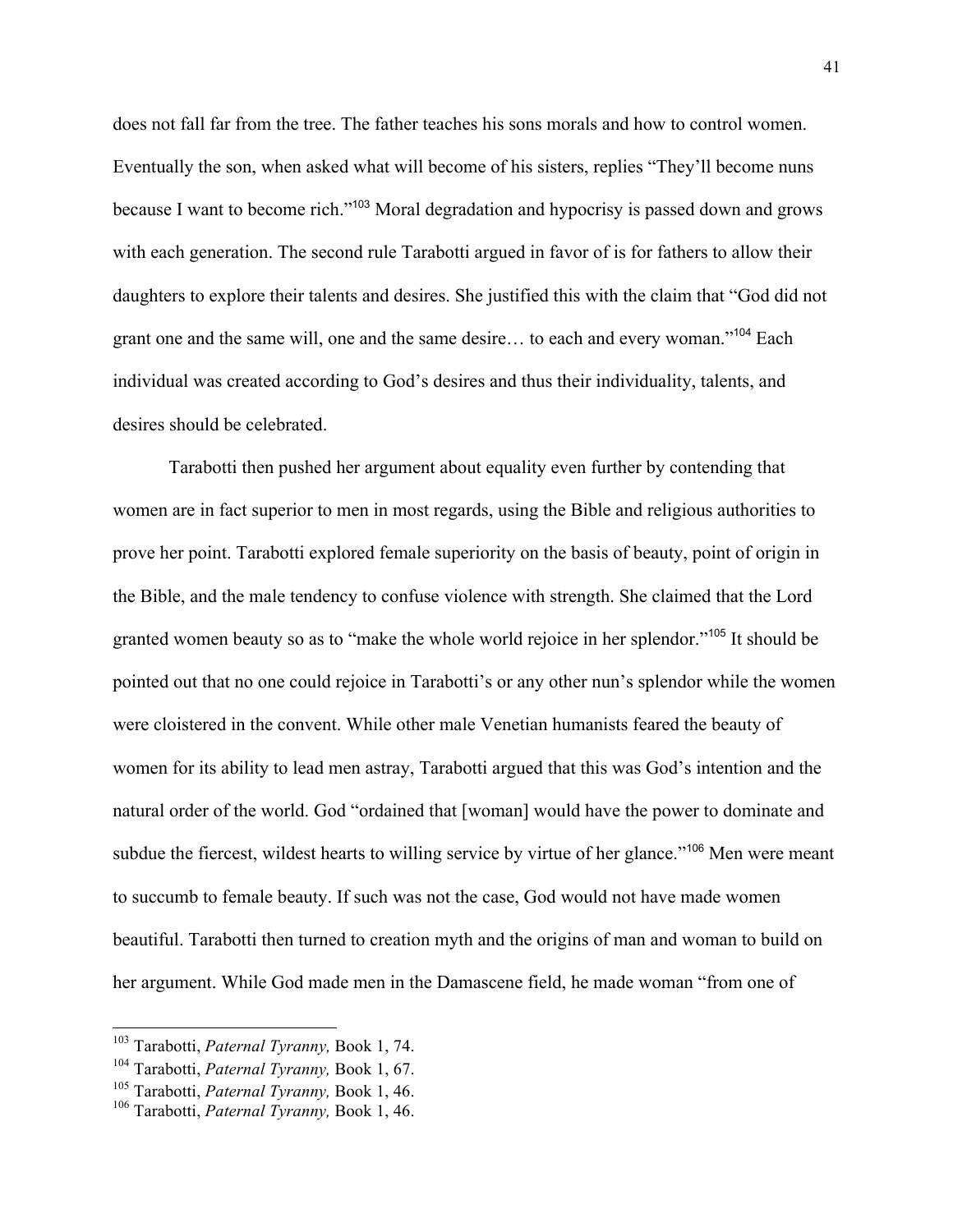[man's] ribs in the Garden of Eden."<sup>107</sup> Woman, according to Tarabotti, is "nobler, more refined, stronger, and worthier than man" as men were formed from the "earth's dust — is there anything less solid?"<sup>108</sup> The hard bone of a rib holds more strength and the Garden of Eden was far nobler a place than the Damascene field. In addition, men's strength lies solely in their habit of "[waging] war among [themselves], killing one another like wild beasts."<sup>109</sup> At the same time, they "do not have the power to resist a caress or a tear or a flutter of the eyes."<sup>110</sup> Women give birth to men, "bear [them] in their wombs, bring [them] into the world, nourish [them] with their milk, and teach [them]."<sup>111</sup> While men "destroy humankind," women grant life. This is true strength in Tarabotti's view.<sup>112</sup>

Tarabotti's next work, *Inferno monacale,* is similar in many regards. This treatise, also published posthumously, focuses on similar themes, but is not a direct address to the patriarchy. In this *Inferno,* Tarabotti described the stark differences between the fortunes of women who were married off, versus those who were enclosed. While one woman may be "condemned to a lifetime passed in a rough habit, others [might be] bedecked in pearls, ribbons and lace."<sup>113</sup> Tarabotti also considered the economic and political incentives families faced to enclose their daughters without religious vocation. She called upon families to recognize the more materialistic purposes for leaving their daughters in convents and to admit to the hypocrisy behind their actions.<sup>114</sup> In *Inferno*, Tarabotti included professional nuns in her blame and

<sup>107</sup> Tarabotti, *Paternal Tyranny,* Book 1, 46.

<sup>108</sup> Tarabotti, *Paternal Tyranny,* Book 1, 47.

<sup>109</sup> Tarabotti, *Paternal Tyranny,* Book 1, 47.

<sup>110</sup> Tarabotti, *Paternal Tyranny,* Book 1, 47.

<sup>&</sup>lt;sup>111</sup> Tarabotti, *Paternal Tyranny*, Book 1, 48.<br><sup>112</sup> Tarabotti, *Paternal Tyranny*, Book 1, 48.

<sup>&</sup>lt;sup>113</sup> Arcangela Tarabotti, *L'Inferno monacale*, ed. Francesca Medioli (Torino: Rosenberg & Sellier, 1990), 46.

<sup>114</sup> Ray, "Introduction," in Tarabotti, *Letters,* 4.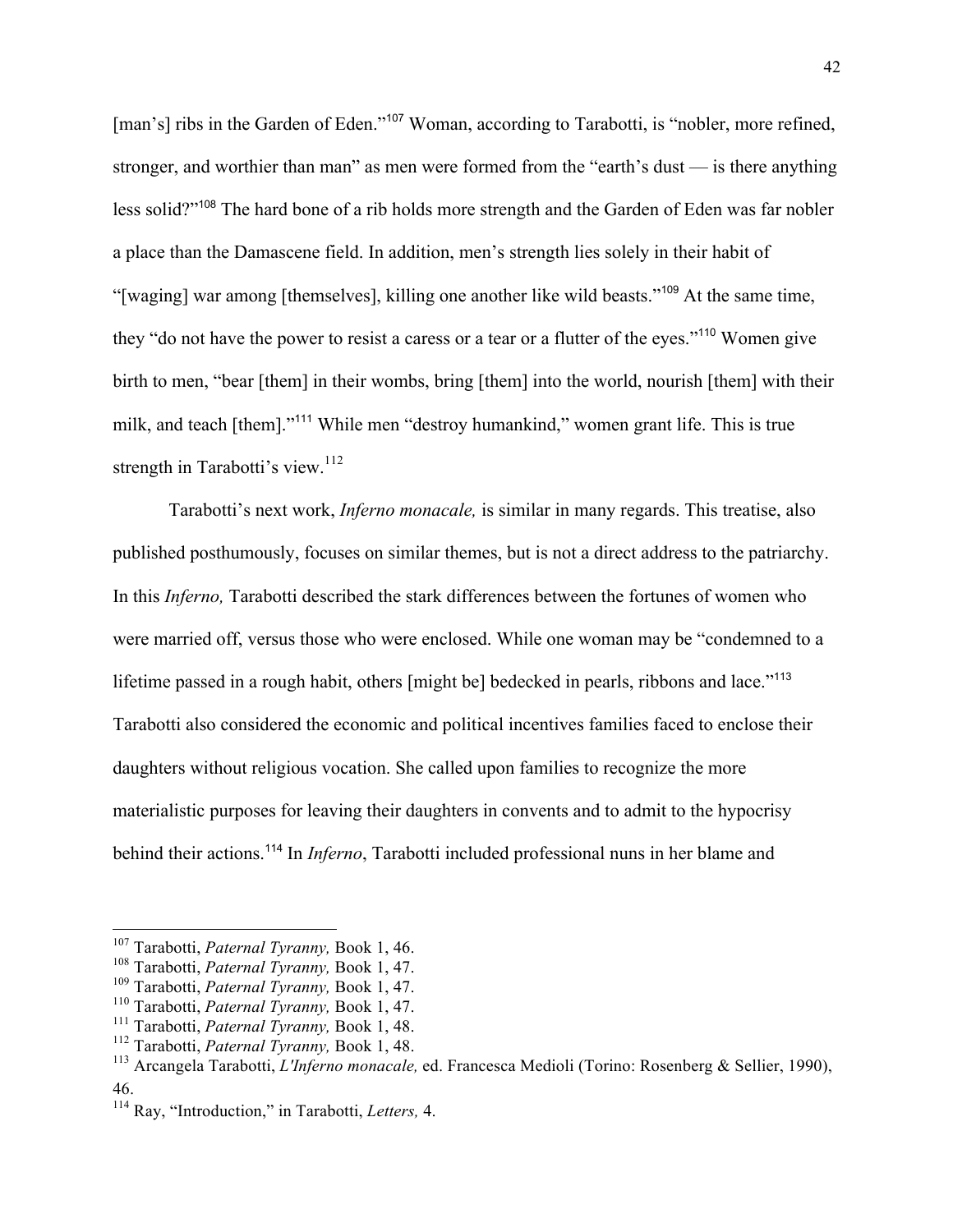chastisement for the continuation of forced monachization, which she briefly mentions in *Paternal Tyranny.* She argued that "like fathers, they knowingly deceived girls into accepting convent life."<sup>115</sup> Professional nuns were aware of the financial and social constructs that forced girls into the convent; many of them faced similar pressures when they first entered. Despite their knowledge and experience, professional nuns continued to accept unwilling novitiates. Convents likely faced pressure from the patriarch to do so, regardless of the Council of Trent's decrees decrying such actions. Nuns, according to Tarabotti, were complicit in the coerced monachization of young girls.

Despite being written early in her career, *Paternal Tyranny* and *Inferno monacale,* were only published after Tarabotti's death. Tarabotti eventually succeeded in publishing two works that very were controversial, but to a lesser degree than her initial two — *Che le donne siano della specie degli uomini, difesa delle donne* and *Antisatire: In Defense of Women, against Francesco Buoninsegni.* She was successful in her publications despite the radical nature of these texts. Why could Tarabotti publish *Che le donne* and *Antisatire,* but not *Paternal Tyranny* nor *Inferno monacale*? *Paternal Tyranny* and *Inferno monacale* came too close to challenging classical ecclesiastical traditions, and they were written using much more sarcastic and heated language. Tarabotti was also specifically challenging the Venetian state in these works, which made it near impossible to publish them within Venice.

*Che le donne siano della specie degli uomini, difesa delle donne —* in English*: That Women Are of the Same Species as Men, a Defense of Women —* was a smaller work, and was actually a response to an anonymously written treatise that denied women souls. Tarabotti may have walked an uncomfortable line between orthodoxy and rebellion, in this piece as she does

<sup>115</sup> Ray, "Introduction," in Tarabotti, *Letters,* 6.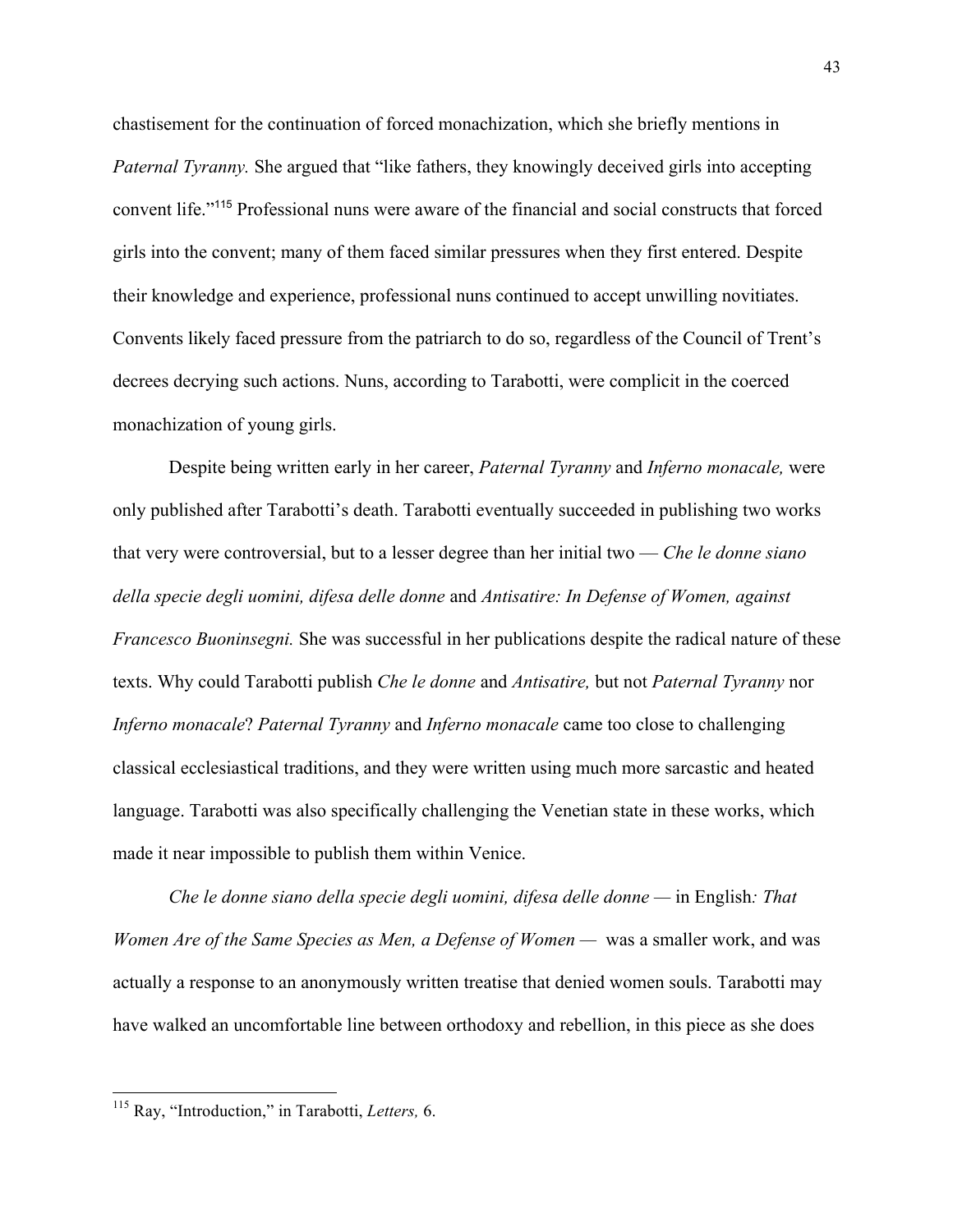speak out against the Church to a certain extent, but it was only in response to the earlier treatise. As such, *Che le donne* could still be published.

Tarabotti's ability to publish *Antisatire* was a result of similar factors. *Antisatire* was offered as a rebuttal to Francesco Buoninsegni's *Against the Vanities of Women* (1638). Buoninsegni was a Sienese poet and scholar who, in his work, targeted women's vain nature and other moral faults. Tarabotti offered a defense of women's fashions in addition to her characteristic rebuke of men and their subordination of women. She points to the rising popularity of wigs and other adornments to prove that men are just as vain as women, though she does disapprove of women spending too much time and money on beauty and luxuries.<sup>116</sup> Her continuous citations of classical authors matched Buoninsegni's tit for tat, and thereby displayed her knowledge of ancient literature and wit in their exchange of Menippean dialogue.<sup>117</sup> This work was not meant to be a direct attack on men, but a defense of women — even if she did denounce men on numerous occasions throughout the piece — and the Menippean satire proved to be in high demand by her contemporaries, resulting in an easier publishing process.

The fine line Tarabotti treaded in *Paternal Tyranny, Inferno monacale,* and *Che le donne siano della specie degli uomini, difesa delle donne*, is blurred in *Convent Paradise* as she took a slight step back from her more rebellious views. In this piece, she did not rescind her harsher critiques but rather smoothed them over by showcasing the good that could be found in a convent — so long as the nuns had a true religious vocation. She introduced *Convent Paradise* with her "Soliloquy to God." In this soliloquy, Tarabotti explained her "conversion" experience and how

<sup>116</sup> Arcangela Tarabotti, *Antisatire in Defense of Women, against Francesco Buoninsegni,* ed. Elissa Weaver (Toronto: Iter Press, 2020), 74. [Henceforth cited as Tarabotti, *Antisatire.*]

<sup>&</sup>lt;sup>117</sup> Menippean satire takes its name from the work of the Greek philosopher Menippus who lived in the third century BCE. It was introduced in Latin literature in the first century BCE and was revived by Justus Lipsius (1547-1606) during the Renaissance. See Eugene P. Kirk, *Menippean Satire: An Annotated Catalogue of Texts and Criticism* (New York: Garland Publishing, 1980).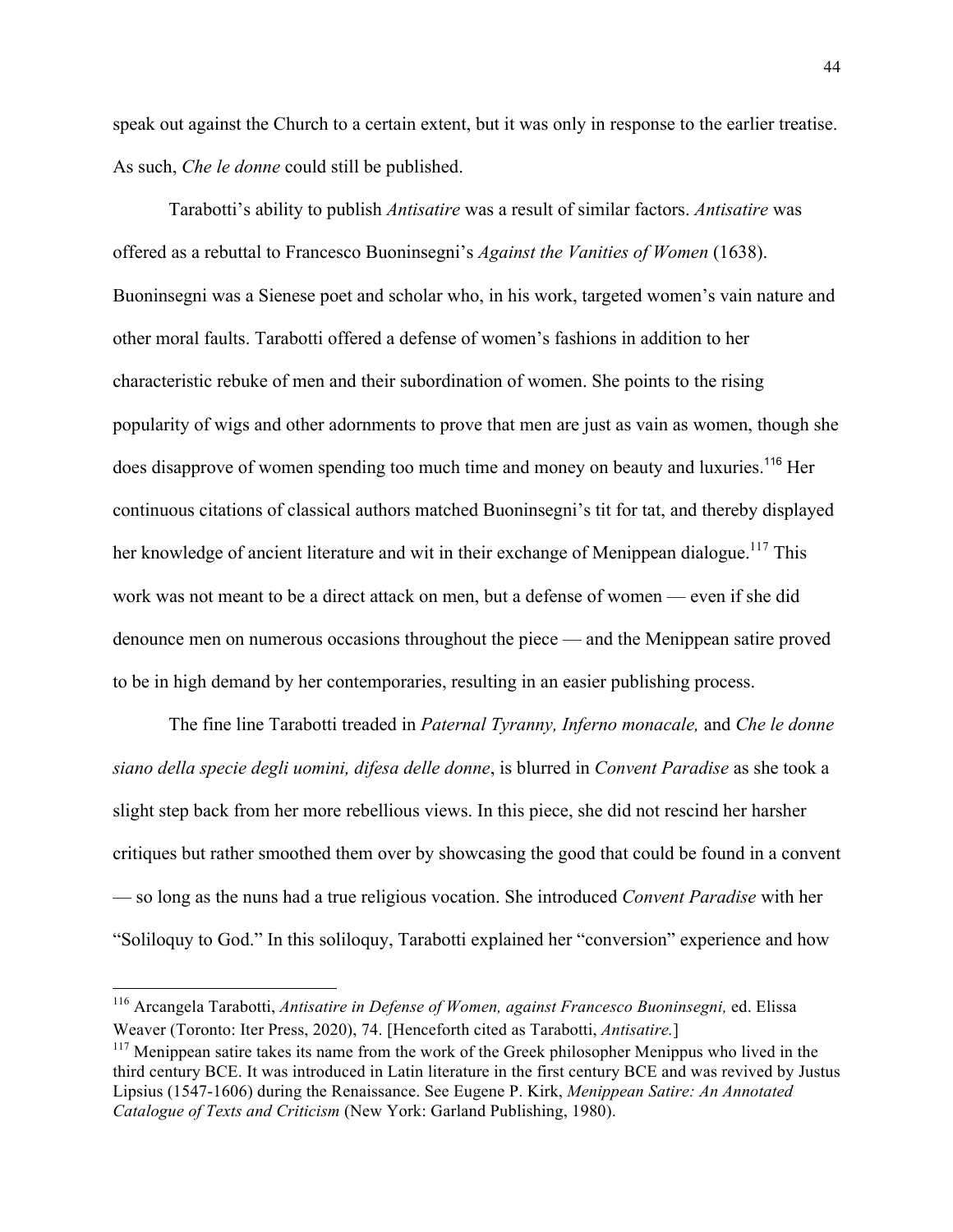she came to appreciate religion and truly love God. She dedicated all of her work to the Almighty. The rest of the work is devoted to explaining the paradise that can be found in the convent. As Tarabotti stated, "Let it be clear that, just as nuns forced to enter the convent suffer all the torments of hell in this life,<sup>118</sup> so do those who choose to enter experience all the sweetness of paradise within themselves … they enjoy an ecstasy that lifts their souls from earth to heaven."<sup>119</sup> She claimed that nuns "deserve to be called angels when in this mortal life, we live a pure and immaculate life."<sup>120</sup> *Convent Paradise,* which continuously praises the merciful God and his adoring nuns, relies almost entirely on quotes from scripture and religious authorities. It was Tarabotti's least contentious work, and thus the first to be published in 1643. Ultimately, *Convent Paradise* granted her access to the publishing world, and that access would be crucial in her attempts to publish her more consequential works.

Tarabotti's *Letters Familiar and Formal* was significantly different from her other works, which were mostly treatises. The *Letters* was a collection of epistolary exchanges that Tarabotti had written throughout her time in the convent. These missives included her correspondence with family members, French diplomats, critics of her works, and patrons; they provide a rewarding glimpse into Tarabotti's otherwise closed-off world. In her other works, Tarabotti presented a more synthetic and abstract analysis of gender dynamics. In her *Letters,* however, Tarabotti went beyond the abstract and offers a practical application of her earlier analysis.<sup>121</sup> These letters illustrate the problems she sought to overcome on a daily basis and grants a glimpse at her direct chastisement of men who dismissed her works and intellect. While in her other works Tarabotti

<sup>&</sup>lt;sup>118</sup> Tarabotti refers to *Inferno monacale*.<br><sup>119</sup> Arcangela Tarabotti, *Convent Paradise*, ed. Meredith K. Ray, and Lynn Lara Westwater, (Toronto: Iter Press, 2020), 117. [Henceforth cited as Tarabotti, *Convent Paradise*]. <sup>120</sup> Tarabotti, *Convent Paradise*, 163.

<sup>121</sup> Ray, "Introduction," in Tarabotti, *Letters,* 2.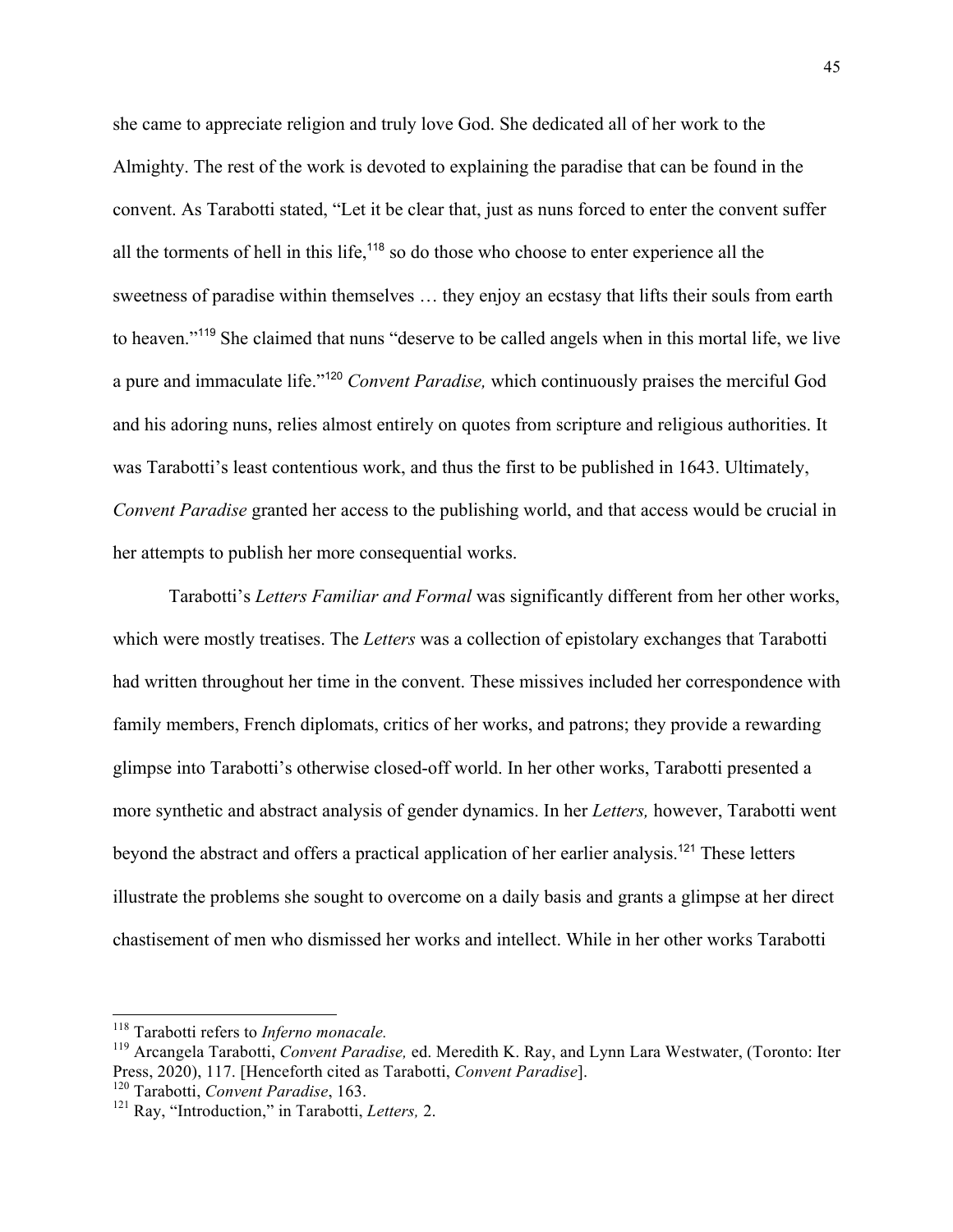voiced "frustration at women's exclusion from education, such protest crystallizes here in the writer's own figure as she responds to detractors who accuse her of ignorance and plagiary."<sup>122</sup> Facing these accusations, Tarabotti published her letters as a defense to prove her intellect and affirm her literary worth.

The letters were not chosen at random, nor were they written spontaneously.<sup>123</sup> Tarabotti carefully edited each letter submitted to the publisher and took care in selecting each of the 256 she included. With the image of a respectable and intelligent female scholar in mind, she chose the letters that would work best to maintain her persona and not hurt her cause.<sup>124</sup> Her editorial process gave these letters a literary value that unpublished and untampered epistolary exchanges would not possess. Aside from their literary value, their "transgressive nature," must be recognized, as epistolary exchange was strongly discouraged for nuns in 17th century Venice.<sup>125</sup> It was a very large risk for Tarabotti to write one, let alone 256 letters, in her quest to defend herself and her literary capabilities. The Patriarch of Venice Lorenzo Priuli in 1591 established strict regulations and declared that all letters sent or received by nuns were to be examined by the abbess to check both the content and correspondent.<sup>126</sup> A 1636 decree stated that nuns should only communicate with immediate family members unless given express permission.<sup>127</sup> In 1644, the Church passed a decree that claimed nuns should not write nor receive any letters at all, even to and from immediate family members. If a nun did not follow these restrictions, she faced

<sup>122</sup> Ray, "Introduction," in Tarabotti, *Letters,* 2.

<sup>&</sup>lt;sup>123</sup> Meredith Kennedy Ray. "Letters from the Cloister: Defending the Literary Self in Arcangela Tarabotti's "Lettere Familiari E Di Complimento," *Italica* 81, no. 1 (2004), 26. [Henceforth cited as Ray, "Letters from the Cloister"].

 $124$  Ray, "Letters from the Cloister," 26.

 $125$  Ray, "Letters from the Cloister," 26.

<sup>126</sup> Ray, "Introduction," in Tarabotti, *Letters,* 20.

<sup>127</sup> Ray, "Introduction," in Tarabotti, *Letters,* 20.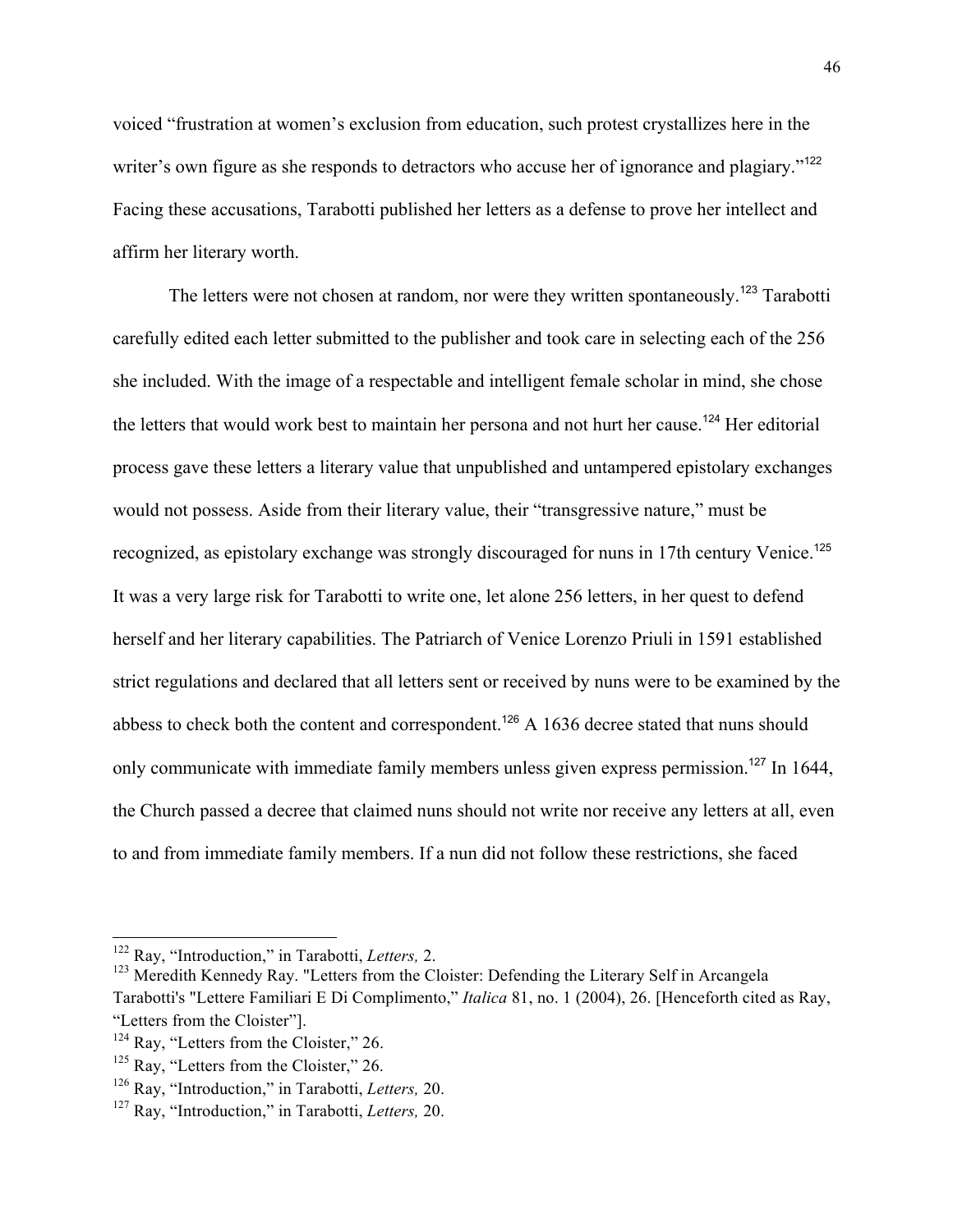confinement to her cell, a restriction of parlor privileges, and exclusion from convent business.<sup>128</sup> Tarabotti was already known for breaking the rules of the cloister by meeting with male literary associates in the parlor.<sup>129</sup> The Church feared that nuns, through epistolary exchanges, would be exposed to secular influences from which they were supposed to be protected. These influences could not be controlled or monitored efficiently, so according to the Church's logic it was best to avoid them all together.<sup>130</sup>

Tarabotti had to find a balance between her public persona while fighting for her cause and defending her work to male scholars. These letters, though crucial for the latter two, threatened her virtue. To publish them was to allow her chastity to be questioned. Publishing her letters meant that she was exposing her vast array of communications with men and women alike. Such communication between the sexes was discouraged, especially for a nun like Tarabotti. It could be viewed as untoward behavior for a nun regardless of the content. She had to distance herself from her work in order to avoid such scrutiny.<sup>131</sup> Tarabotti did so by claiming that unnamed friends collected her letters without her consent so as to publish them. By alleging this, she could avoid the label of narcissist as well as separate herself from the publishing process — making her letters seem more authentic and intimate.

#### **Connections**

Despite physical enclosure and strict decrees, Arcangela Tarabotti ended up forming an expansive social and professional network across Europe. She successfully transgressed the material boundaries of the convent using her pen and created a web of connections furthering her professional and scholarly goals. In her communications, Tarabotti broke through the walls that

<sup>128</sup> Ray, "Introduction," in Tarabotti, *Letters,* 20.

<sup>129</sup> Ray, "Introduction," in Tarabotti, *Convent Paradise*, 15.

<sup>130</sup> Ray, "Introduction," in Tarabotti, *Convent Paradise*, 15.

<sup>&</sup>lt;sup>131</sup> Ray, "Letters from the Cloister," 30-31.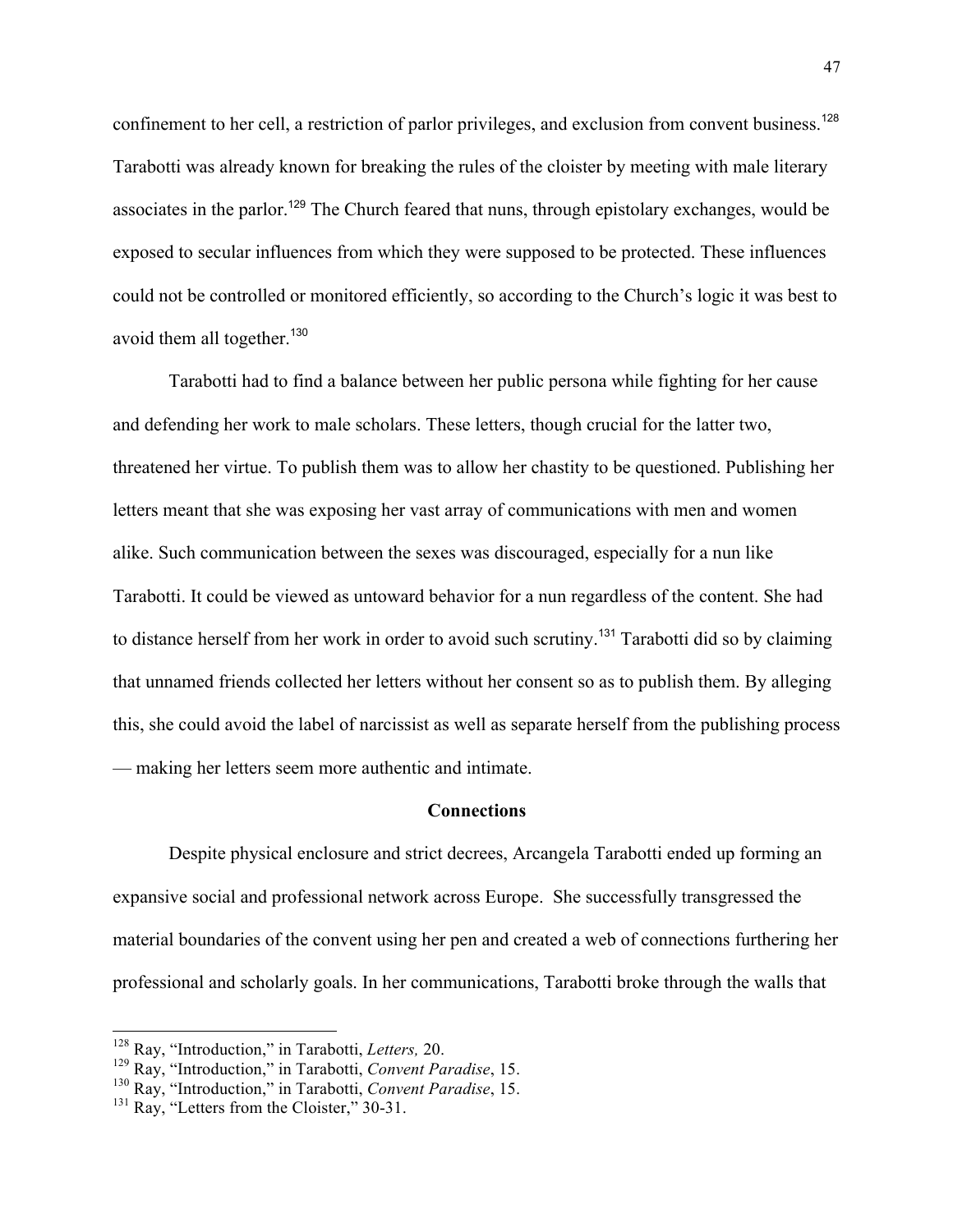divided male and female, public and private, and even secular and monastic. She was enmeshed within the greater academic and political landscape that shaped  $17<sup>th</sup>$  century Europe.

During the  $17<sup>th</sup>$  century, Venice was one of the printing and publishing capitals of Europe. Venetian publishing companies often printed books that were seen as heretical and banned by the church. They would get around the ban by trading and selling books directly from London, which was outside the control of the Church at the time.<sup>132</sup> During the  $16<sup>th</sup>$  century and the first few decades of the  $17<sup>th</sup>$  century, Venice was a hub of free thinking with an open publishing climate.<sup>133</sup> At this point in time, Venice could reject the Church's attempts to rein in these publishing schemes, but as Venetian autonomy from Rome diminished during the 1640s, the era of publishing freedom began to close. In 1645, Venice faced an attack on Candia and had to appeal to the Holy See for aid. This gave the Holy See leverage over much of Venice's industries and allowed the Inquisition to further penetrate the publishing sector. In 1648, the tribunal of the Holy Office brought an influential printer to trial, which represented restoration of the Holy See's control over Venetian printing.<sup>134</sup> Tarabotti published her works right as the very nature of publishing in Venice began to shift.<sup>135</sup> For this reason, her connection within the literary and printing circles were even more crucial.

Tarabotti's connections were not limited to only the academic world, but also included figures in the political one. Her political connections were impressive to say the very least including two doges, two future doges, the Duke of Parma, the future Pope Alessando VIII, the powerful Cardinal Jules Mazarin, as well as Vittoria della Rovere, the Grand Duchess of

<sup>132</sup> For more on the Venetian publishing sector see Paul F. Grendler. "The Clandestine Book Trade." In *The Roman Inquisition and the Venetian Press, 1540-1605*, 182-200, (Princeton, New Jersey: Princeton University Press, 1977), 199.

<sup>133</sup> Ray, "Introduction," in Tarabotti, *Letters,* 9.

<sup>134</sup> Ray, "Introduction," in Tarabotti, *Letters,* 9.

<sup>135</sup> Ray, "Introduction," in Tarabotti, *Letters,* 9.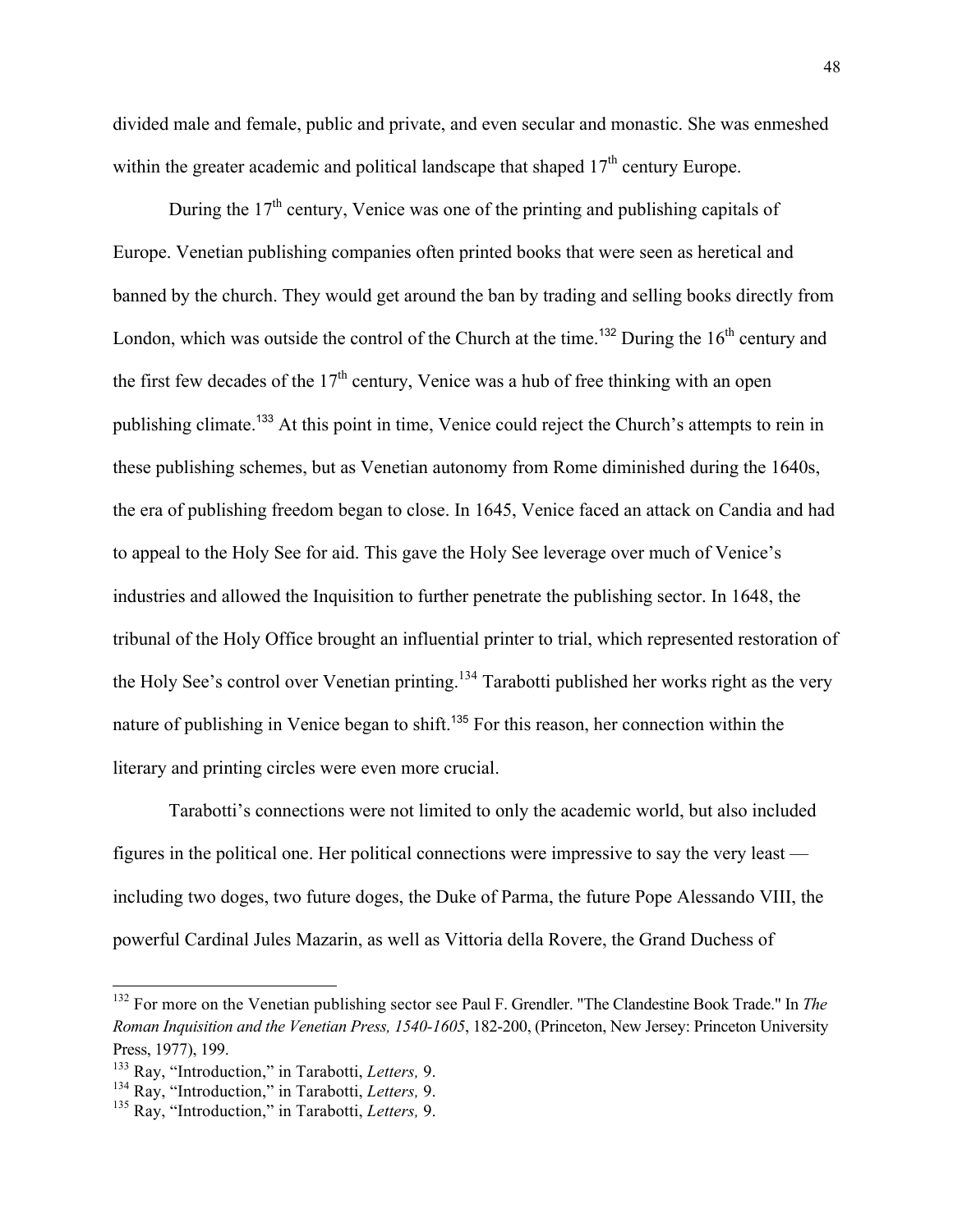Tuscany. Some of these highly placed figures, including the Grand Duchess, provided her with patronage; others may never have responded to her letters. In her letters to the Duke of Parma, Ferdinando Farnese, Tarabotti claims that she lives "under the protective shield of Her Most Serene Highness, the grand duchess of Tuscany" and her numerous letters to della Rovere indicate that they were in fairly regular contact.<sup>136</sup> In her letter to the Doge Francesco Erizzo, Tarabotti treats the doge as a friend, not only of herself, but of all women.<sup>137</sup> She offers him a copy of *Convent Paradise* and he maintains their good relationship by later casting a medal in honor of the convent of Sant'Anna. Whereas one might have expected for Tarabotti to have made many political enemies, it is clear that she actually made quite a few friends in high places. Her support in the political realm eased some, but not all, of the struggles and backlash she faced in the academic arena.

Even more numerous than her communications with political actors are her letters to literary figures. These number around 70 or so published letters to both named and unnamed correspondents, with Tarabotti being most closely tied to members of Venice's Accademia degli Incogniti — the Academy of the Unknowns.<sup>138</sup> The Incogniti was one of the most powerful literary institutions across Europe at the time. It was a literary society that was at the very center of Venice's intellectual life with influence that ranged from the political to the philosophical and the literary.<sup>139</sup> Over the course of the  $17<sup>th</sup>$  century, it grew and absorbed a vast number of writers from outside of Venice in neighboring cities. A central feature of the Incogniti was their mixture of conservative patriotism and libertinism.<sup>140</sup> The Incogniti were fixated on preserving the glory

 $139$  Heller, 14.

<sup>136</sup> Tarabotti, *Letters,* Letter 17, 71.

<sup>137</sup> Tarabotti, *Letters*, Letter 1, 51.

<sup>138</sup> Ray, "Introduction," in Tarabotti, *Letters,* 23.

<sup>&</sup>lt;sup>140</sup> Heller, 15.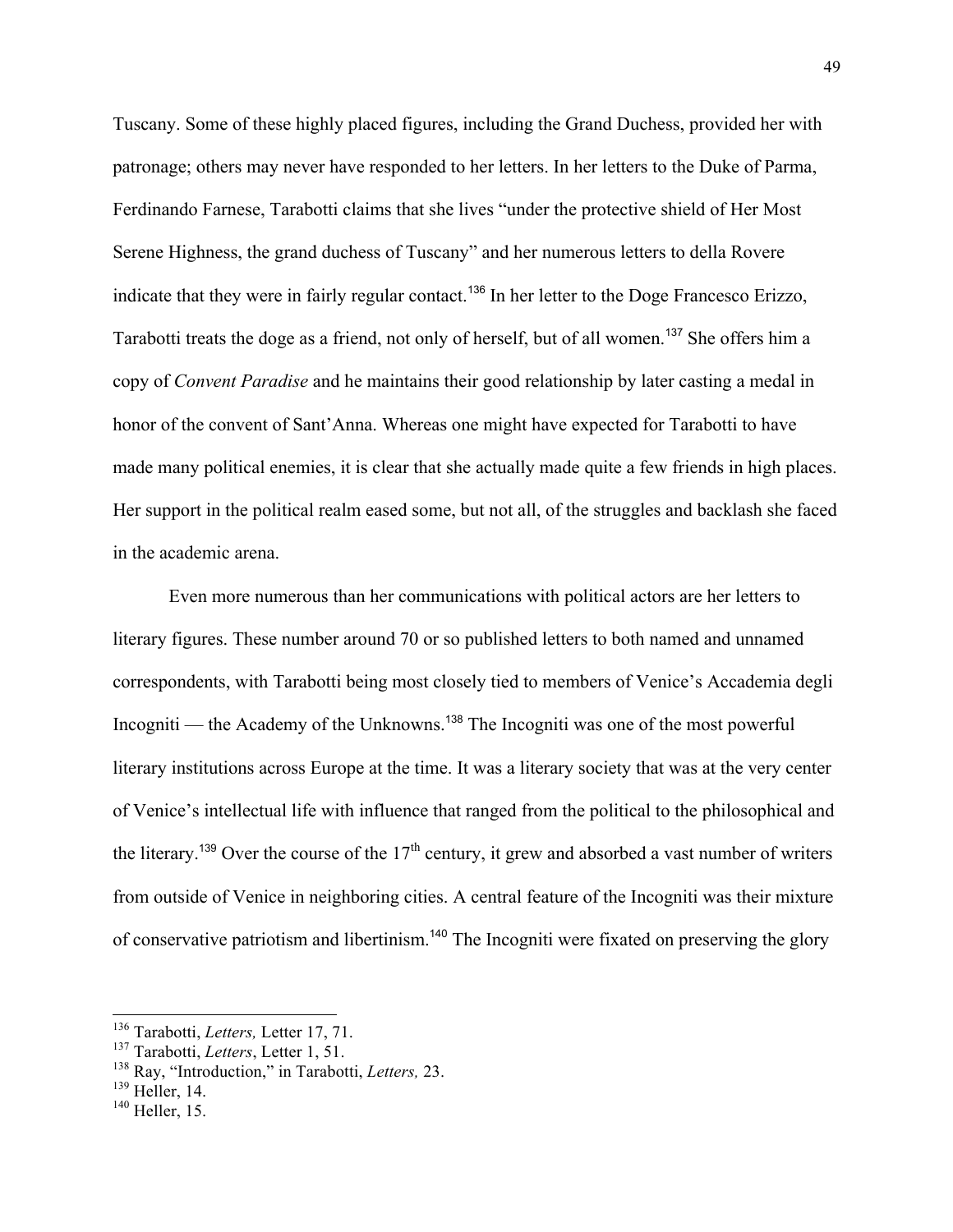of their great republic as well as its masculine nature as a male oligarchy that excluded women from participation in public life.<sup>141</sup> Despite the suppression of women through Venice's institutions of marriage and church policies, Venice was famous for its sex and pleasure industries, which the Incogniti embraced. Venice had a reputation for being the "playground of Europe" where men could find pleasures of a sexual nature or otherwise while avoiding the watchful gaze of the inquisition.<sup>142</sup> Women in this sense were necessary for satisfying the desires of men, but they also served as a distraction for the patriotism that the Incogniti embodied. Members of the Incogniti often discussed the irreconcilable conflict between the physical desire for women and fascination with their beauty, and skepticism vis-à-vis their virtue.<sup>143</sup> Tarabotti's patron, Giovani Francesco Loredano, was one of the most powerful figures in the Venetian publishing world and an important member of the Incogniti. Tarabotti later dedicates her *Letter*e to Loredano, demonstrating their close relationship. Nonetheless, Loredano's most famous works include his essay *In Censure of Women*, where he argues that women, though beautiful, cause men to forget themselves and become their own enemy.<sup>144</sup>

Tarabotti's relationship with the Incogniti was complex at the very least. Their relationship was based on a combination of mutual dependency, respect and admiration, curiosity, and antagonism.<sup>145</sup> Tarabotti had no choice but to recognize their largely anti-female discourse but relied on their power for access to the literary world. She first circulated her manuscripts among the Incogniti and through them established her reputation.<sup>146</sup> She remained dependent on their support to publish her works. She also relied on them for access to

- <sup>143</sup> Heller, 17.
- <sup>144</sup> Heller, 18.

 $141$  Heller, 15.

<sup>&</sup>lt;sup>142</sup> Heller, 16.

 $145$  Heller, 18.

<sup>146</sup> Heller, 18.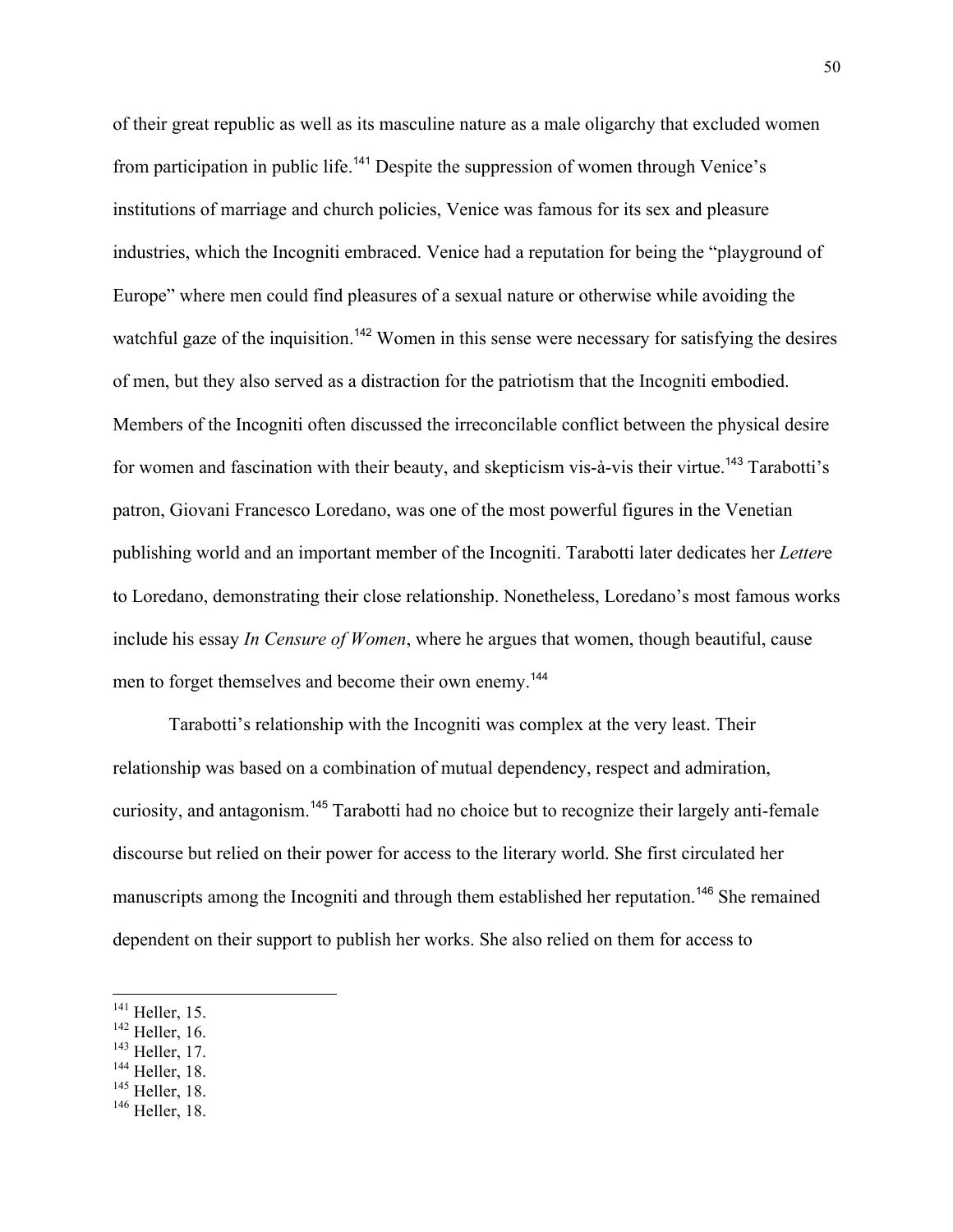contemporary writings and more controversial publications that were not available in the convent. To the Incogniti, Tarabotti and the idea of a literary nun proved to be a novelty that piqued their curiosity.<sup>147</sup> Her rejection of authority and condemnation of ecclesiastical hypocrisy sparked discourse among members and served as a source of inspiration for their own writing. When Tarabotti expanded her condemnation to the entire Venetian patriarchy and the institutions upon which their society was centered, her initial novelty wore off to a certain extent.<sup>148</sup> Nonethless, Tarabotti remained civil and friendly with members such as Loredano.

While she may have been friends with certain members of the group, other Incogniti disapproved of Tarabotti's work. Numerous letters to Angelico Aprosio and Girolamo Brusoni demonstrate her immense anger at their rebukes of her writings in their own work. In one letter, addressed anonymously, but most likely intended for Aprosio, Tarabotti compares his efforts to write her to "dogs howling at moon" which she can "only ridicule" as she refused to read anymore of his letters.<sup>149</sup> She only hopes that "God grants [him] what [he] deserves."<sup>150</sup> Her anger in this case is directed at Aprosio because he first befriended her, but later betrayed her trust. Her relationship with Aprosio was nothing less than volatile. Though their relationship began on amicable terms, after Tarabotti published *Antisatira,* their relationship took a turn for the worst. Aprosio wrote a scathing response to *Antisatira* entitled *La maschera scoperta di Filofilo Misonoponero in risposta dell'Antisatira.*<sup>151</sup> In his address, Aprosio mocks Tarabotti for

 $147$  Heller, 20.

<sup>148</sup> Heller, 20.

<sup>149</sup> Tarabotti, *Letters,* Letter 36, 94.

<sup>150</sup> Tarabotti, *Letters,* Letter 36, 94.

<sup>151</sup> Full title: *La maschera scoperta di Filofìlo Misonoponero in risposta dell' Antisatira D. A. T. scritta contro la Satira menippea del signor Francesco Buoninsegni.* The english translation is *The Uncovered Mask of Filofilo Misonoponero in Response to Antisatira D. A. T. Written in Opposition to Francesco Buoninsegni's Satira menippea.* Filofilo Misonoponero is a made up name using Greek words referencing a hatred of knaves.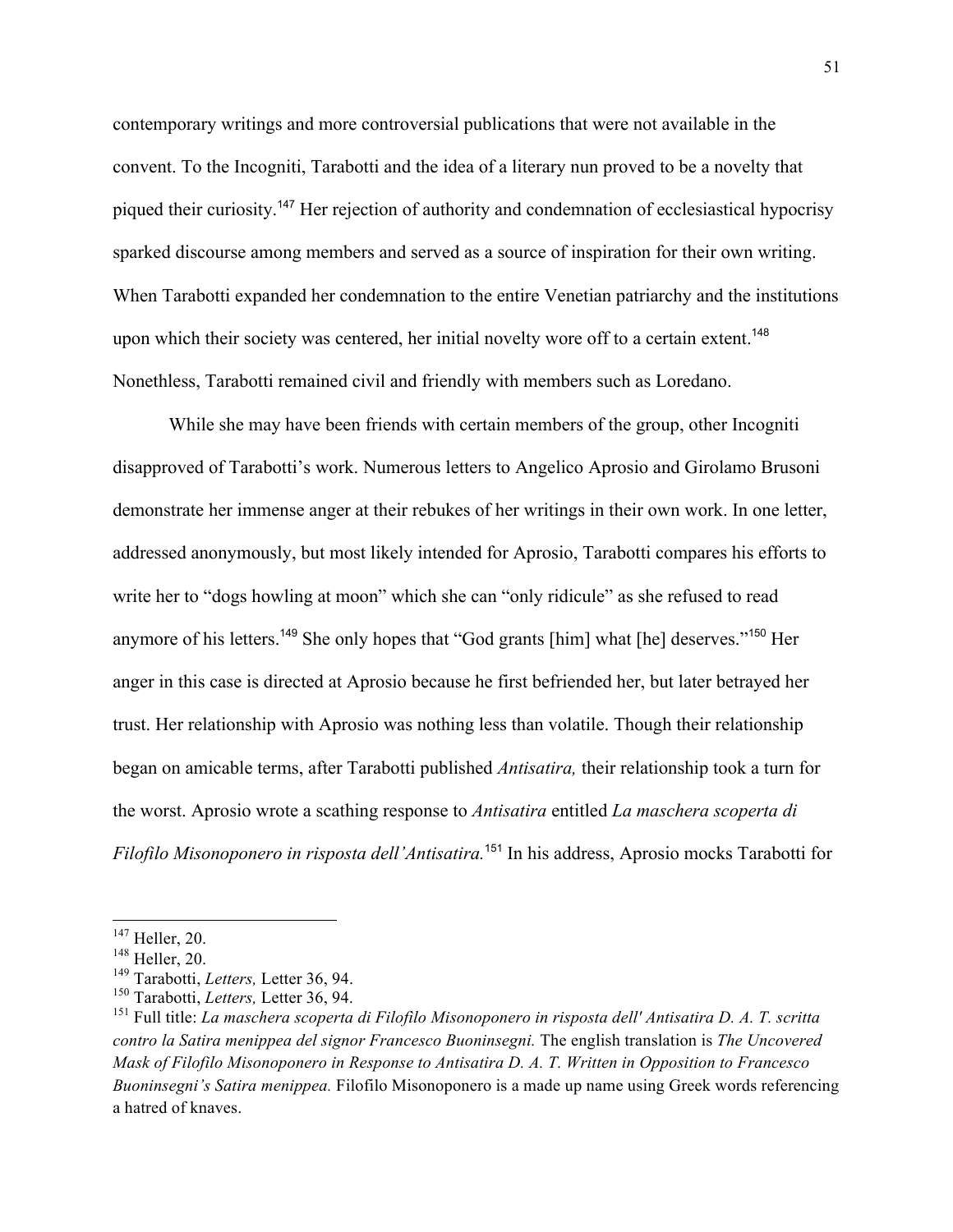her lameness and condemns her work, claiming it was filled with thousands of mistakes.<sup>152</sup> Tarabotti and her close connections, such as Loredano, prevented Aprosio from publishing his work. Her ability to prevent an accomplished member of the Incogniti further proves her connections and reputation within the community.

Tarabotti's brother-in-law, Giacomo Pighetti, also acted as an early facilitator between her and the literary world. He put her into communication with a community of French diplomats living in Venice. Pighetti was a Venetian lawyer who had access to the literary community due to his contributions to local publications. Pighetti came into contact with notable literary figures and eventually became a member of the Incogniti, himself. He created numerous opportunities for Tarabotti to publish her works, sometimes, even when she herself was not ready to do so. Out of all her family, Pighetti was the only one whom Tarabotti remained in touch with consistently. Of the 253 letters in her *Lettere,* only two are addressed to her unmarried sisters and there are none to any other family members. In comparison, Tarabotti included seven letters she wrote to Pighetti. It should be acknowledged, however, that she might have had exchanges with her other family members and simply chose not to include them in her epistolary. The *Lettere* was edited by Tarabotti and she only selected specific letters that she thought would best suit the image she wanted to portray to the public.<sup>153</sup> And writing to sisters about domestic matters would have contravened that image.

Tarabotti's letters openly tout her "reading and circulation of prohibited works, her attempts to publish — even by official means — her controversial ones, and her disobedience toward the rules that governed nuns' lives."<sup>154</sup> Her treatises prove her literary proficiency, her

 $152$  Heller, 21.

 $153$  Ray, "Letters from the Cloister," 26.

<sup>154</sup> Ray, "Introduction," in Tarabotti, *Letters,* 9.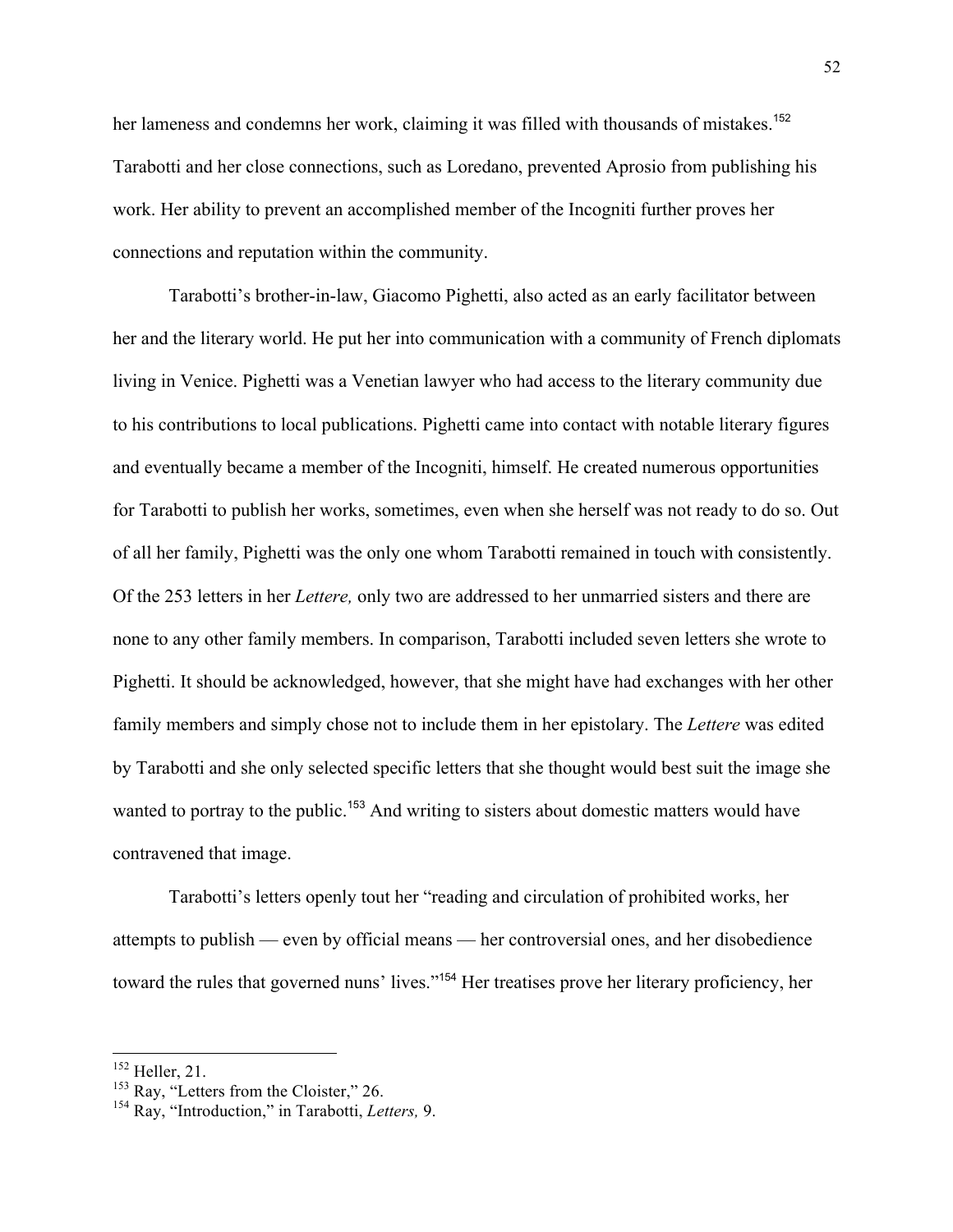intellect, and her knowledge of contemporary and classical authors, while her letters affirm her ability to overcome her confinement and rebel against the set rules that were meant to control her. Arcangela Tarabotti was by no means a simple nun trapped in a convent. She was a complex woman who valued her autonomy. As I will demonstrate in the next chapter, Tarabotti's complexity grew throughout her career, enhancing her critiques and eloquence as she moved throughout various stages in her career.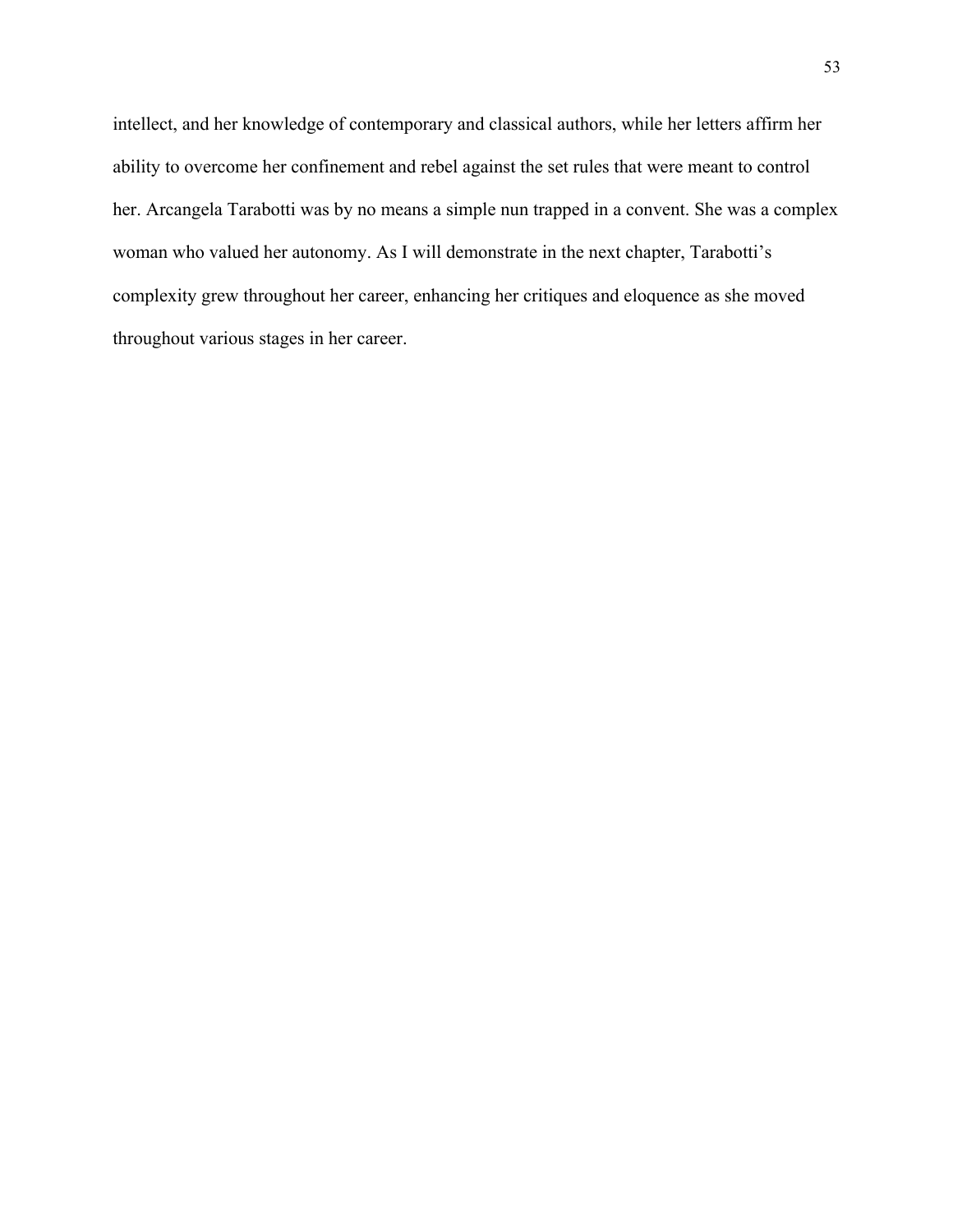#### **Chapter 3:** *Arcangela Tarabotti's Literary Journey*

Just lower your eyes, you fools, to the nothingness you are, to the ashes from which you came, to the foul feet of your deeds, muddied with vices from swirling swamps! Recognize that you are the sewers of sin! … You are indeed worse than any dumb animal $155$ 

-Arcangela Tarabotti

From this passage in Arcangela Tarabotti's "Final Blast Against Misogyny and Its Practitioners" in *Paternal Tyranny,* Tarabotti's anger toward men is almost palpable. Her direct address to the fathers who force their daughters to take the veil and the overarching patriarchal system that enables them to do so reflects the rage brought on through her own forced monachization. She wants her anger to be felt by her audience, and be it through her references to fools or her comparison to animals, she succeeded in making her point known. *Paternal Tyranny*, as this passage would imply, is heavily driven by Tarabotti's anger at the Venetian state, Venetian fathers, and the Venetian church. *Inferno monacale* holds similarly emotionally charged rhetoric, and while more subdued, Tarabotti's later treatises and publications grant insight into her more nuanced and complicated emotional life.

Tarabotti's treatises point to the influence emotions can hold over an individual and their intended audience. Tarabotti may have been the one experiencing her anger and grief that came with her coerced monachization, but she shared those emotions with her readers. Emotions too are an exceptionally consequential part of Tarabotti's writings. They drove Tarabotti to write her infamous *Tyrannia Paterna,* and her subsequent works. They also drove the backlash and harsh criticism she faced from male elites. Many of her male counterparts were obsessed with answering the Woman Question — a debate regarding the virtues and capabilities of women —

<sup>155</sup> Tarabotti, *Paternal Tyranny,* Book 3, 151.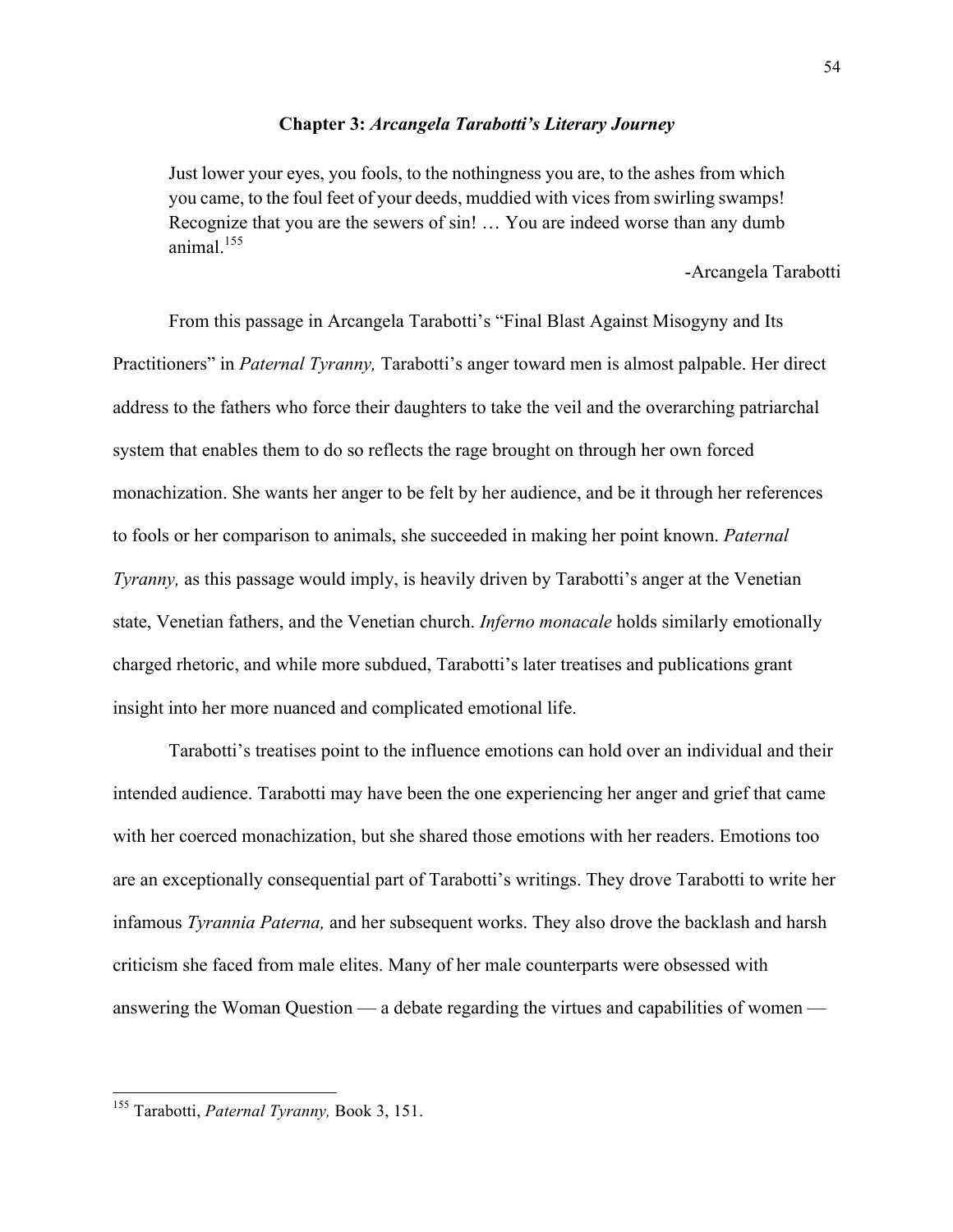which was ever-present in literary discussion. While most tried to answer it through faulty logic, portraying women as weak and inferior, Tarabotti, who was personally impacted by this debate, did not shy away from emotionally charged rhetoric to explain her ideas. She was angry at the system which imprisoned her against her will, so she spoke out. Much of her argument relied on sound logic, but her emotions lay beneath her arguments and drove her to act. Her anger and rage resonated with her audience and led to a certain fascination for the literary nun. *Paternal Tyranny*, her most passionate and emotive work, is the one most commonly associated with her name. Her emotions, her fury and wit, was what she was known for and is what continues to intrigue scholars to this day. Her rage compels us to keep reading, and makes it all the more memorable. As such, it is crucial to study the emotions embedded within Tarabotti's writings as well as the influence they held in how Tarabotti shaped herself as a literary figure.

While recent scholarship has acknowledged the emotions embedded within Tarabotti's works, those feelings have not been the subject of analysis. Instead, scholars have been more likely to study the means by which nuns, and Tarabotti specifically, expressed agency within the convent and the permeability of the cloister. Recent articles on Tarabotti have explored her relationship with the opera, lace, and fashion industries, as well as her use of epistolary exchange to center herself in the literary world. With the focus on agency, emotions have been put by the wayside. In regard to Tarabotti's public persona, there are a few scholars, mainly Meredith Kennedy Ray and Francesca Medioli, who have explored and elaborated on the topic, though there are still aspects left undiscussed. In her essay, "Letters from the Cloister: Defending the Literary Self in Arcangela Tarabotti's 'Lettere familiari e di complimento,'" Ray touched on Tarabotti's self-image in her letters, but only to state that Tarabotti used her letters to craft her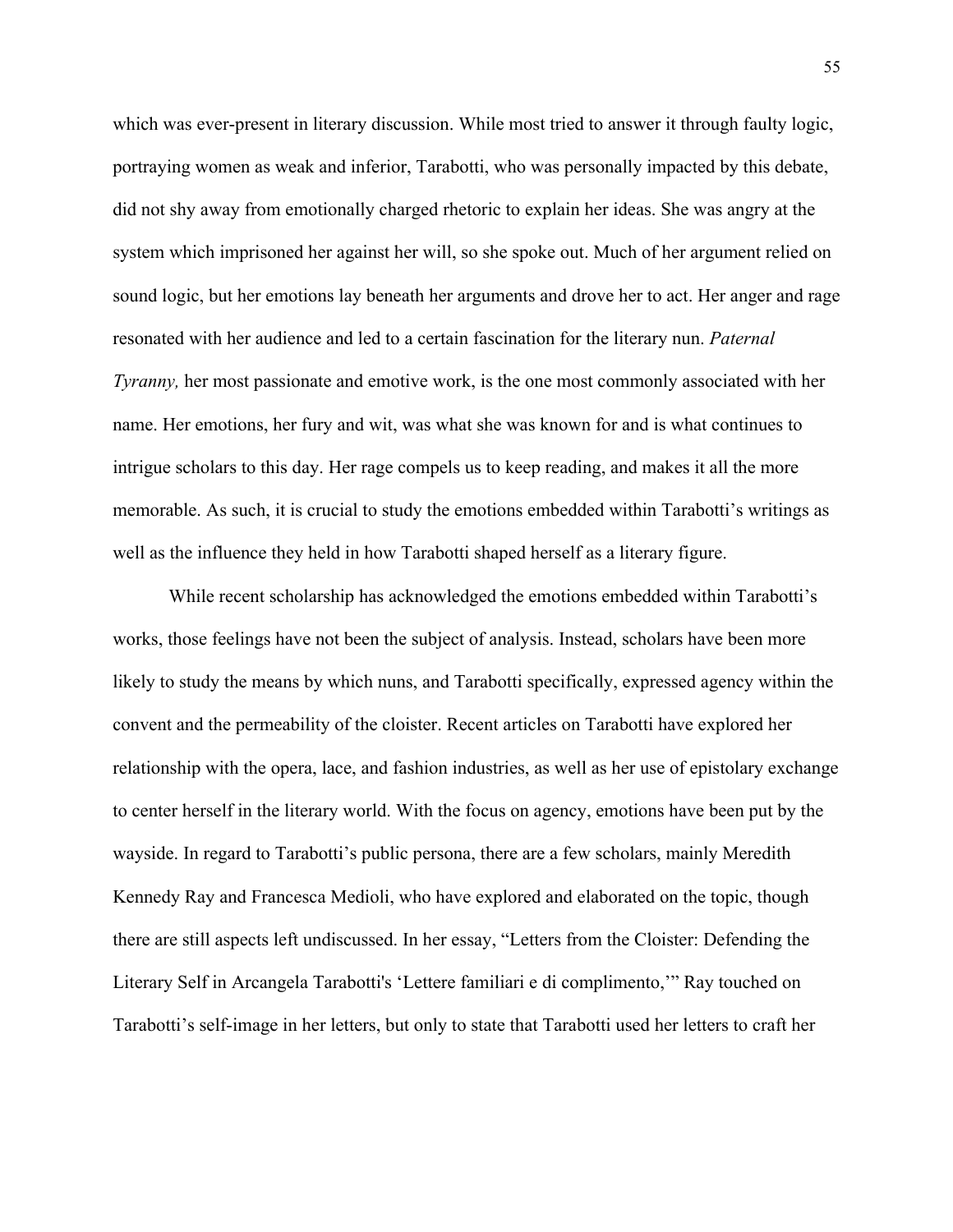identity for the greater public.<sup>156</sup> Medioli had went a bit further in her exploration in her "Alcune" lettere autografe di Arcangela Tarabotti: Autocensura e imagine di sé."<sup>157</sup> They, however, did not go so far as to analyze how she used emotions to bring it to fruition.

Arcangela Tarabotti was forced to take up the veil at the young age of thirteen. She was separated from her family — her mother, father, and ten siblings. Cloistered within the convent, she had little contact with the outside world. What communications she did have, had to be vetted first by a superior. Along with this isolation, Tarabotti suffered from almost perpetual illness that put her on the brink of death on numerous occasion. What effects could such isolation and physical ailments have on a young girl's emotional world? How could one such as Tarabotti find an outlet for her strong emotions? When young girls entered the convent against their will, "they despair of finding an escape and live dying, if they live at all, tormented by a thousand rages and anxieties — their bodies bound up in religious habits and their souls ready to fall into Hell's abyss."<sup>158</sup> This dark mindset Tarabotti describes in the above quote, originates from feelings of anger and betrayal — toward men, family, and the church.

Given Tarabotti's tragic background, it would be expected for her works to focus solely on anger at the political, religion, and cultural structures that enabled her forced monachization to occur. But such is not the case. Tarabotti's emotions toward her life in the convent were not all negative. Tarabotti greatly admired and respected other nuns; she viewed women with a true religious vocation as angels on earth.<sup>159</sup> As she progressed down her literary path, the emotions expressed in her works grew more complicated. She explored new genres of writing and used her

<sup>&</sup>lt;sup>156</sup> See Ray, "Letters from the Cloister."<br><sup>157</sup> Francesca Medioli, "Alcune lettere autografe di Arcangela Tarabotti: Autocensura e imagine di sé," *Rivista di storia e letteratura religiosa* 32.1 (1996):133-41 and 146-55. <sup>158</sup> Tarabotti, *Paternal Tyranny,* Book 1, 67. <sup>159</sup> Tarabotti, *Paternal Tyranny,* Book 1, 64.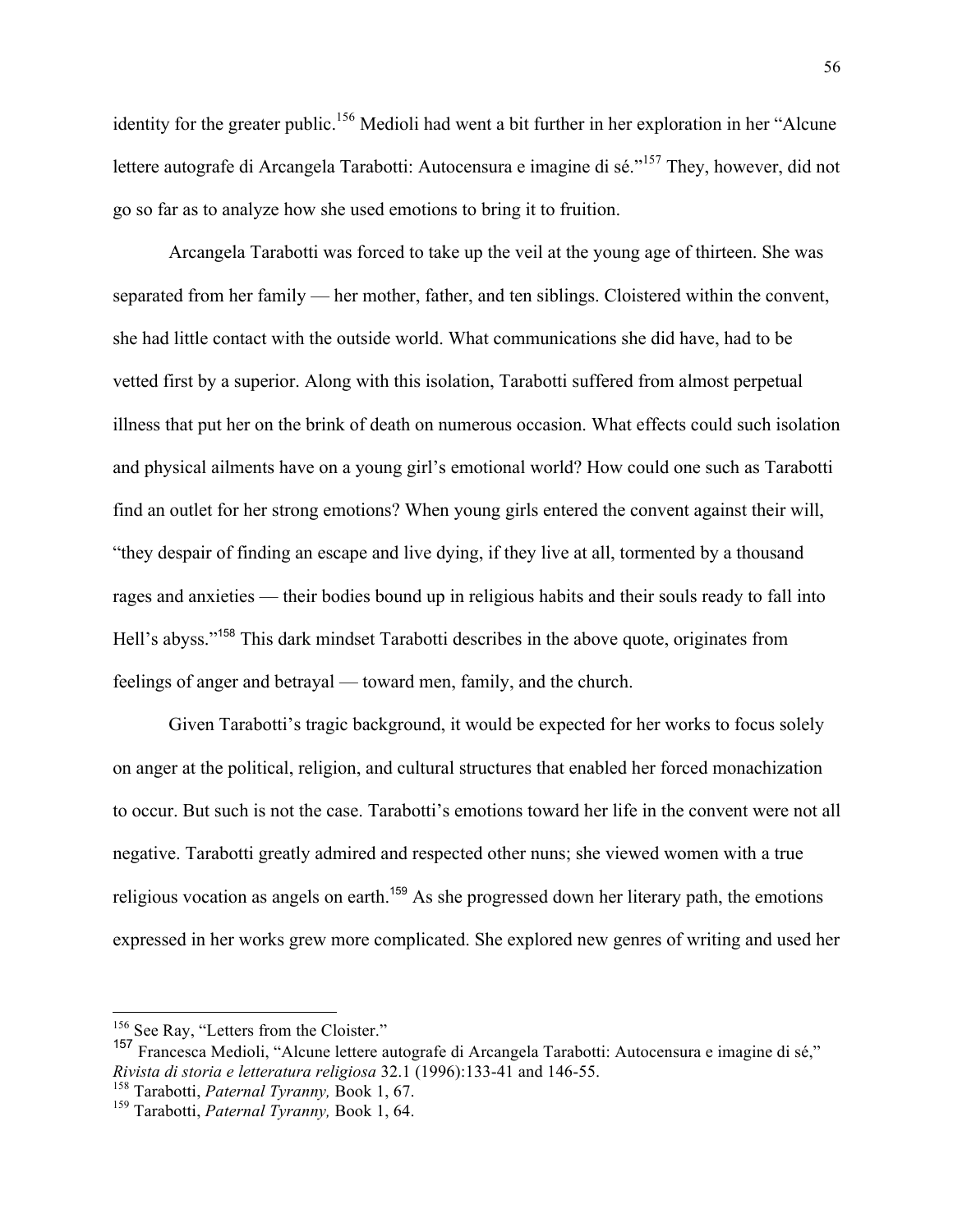emotions, be they reverence or anger, more purposefully. Rather than attacking entire political institutions, she went after certain individuals and disassociated herself, to a certain extent, from *Paternal Tyranny.* 

In this chapter, I will explore Tarabotti's literary journey and the evolution she underwent both pertaining to the emotions she expressed and her views toward men. I argue that in *Paternal Tyranny* and *Inferno Monacale,* Tarabotti relied on anger and controversy to relay her message. She then redeemed herself in the eyes of her readers through *Convent Paradise* as she asserted her religiosity and maintained her moral superiority. After her redemption, Tarabotti was free to move forward in her literary career to publish *Antisatire* and *Lettere* which were more academically inclined than her three earlier religiously charged treatises and expressed more nuanced emotions. I have organized this chapter to go through each of her main works chronologically, grouped corresponding to her stage in her career. The first section will focus on her two earliest treatises, *Paternal Tyranny* and *Inferno monacale,* which displayed her general rage at the political, religious, and cultural systems in place that enabled forced monachization. The second section will analyze her more subdued *Convent Paradise —* her first work to actually be published — in which she purposefully distanced herself from her initial treatises. I will also examine the similarities and differences in her tone and rhetoric in comparison to her first works. The third section will discuss the shift in the targets of Tarabotti's anger and her expression of more intricate emotions that she presented in her *Lettere* and *Antisatire*.

#### **Paternal Tyranny and Inferno monacale**

Tarabotti's anger in her first two treatises — *Paternal Tyranny* and *Inferno monacale*  was directed at three main sources, the Venetian state, the Catholic Church, and Venetian families, mainly fathers. It is important to note that her anger was toward institutions and more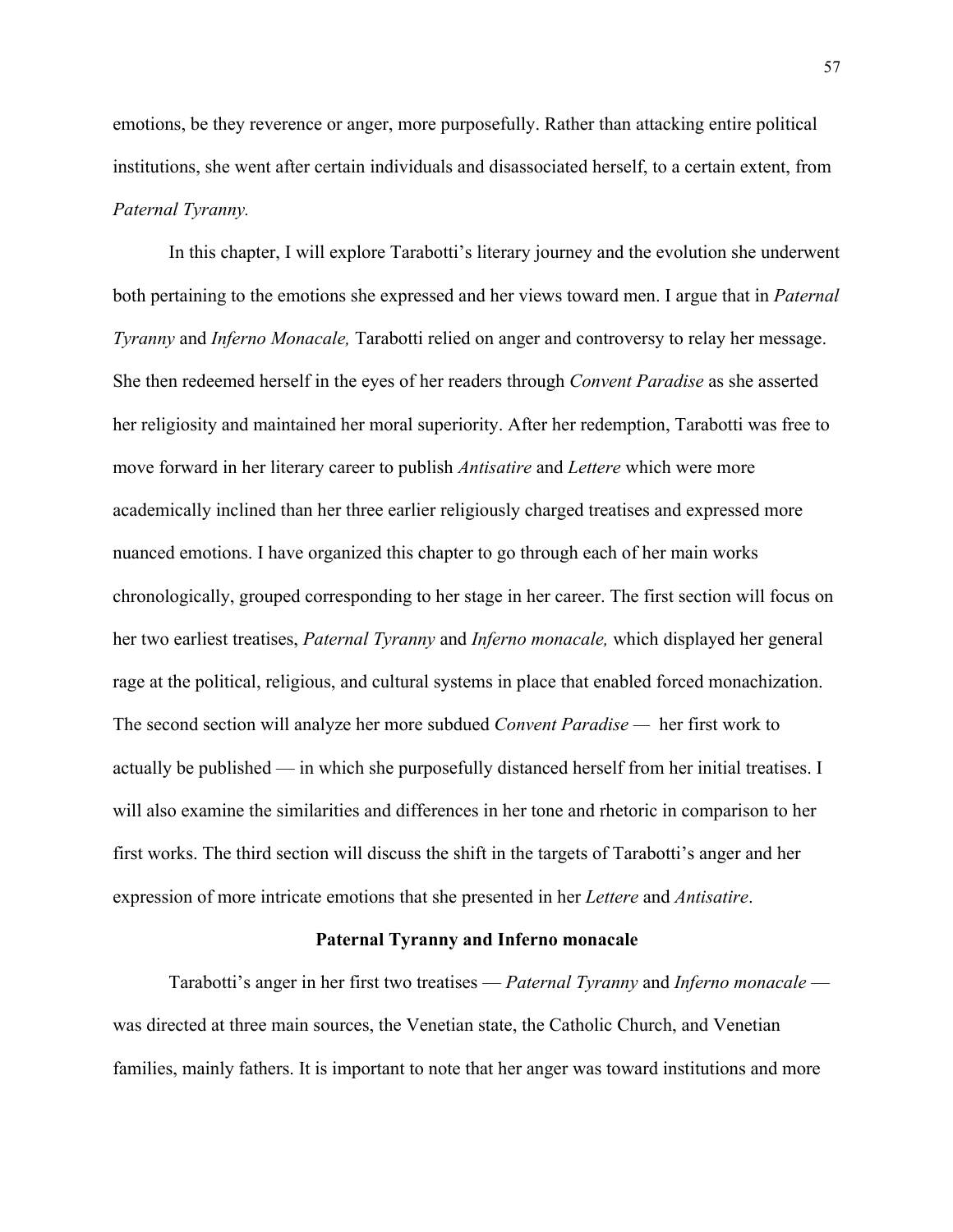generalized cultural practices as opposed to specific individuals. *Paternal Tyranny,* however, should not be confused with *La Semplicità ingannata. La Semplicità ingannata* was the revised version of *Tirannia Paterna,* and has been published in English under the name *Paternal Tyranny,* referencing Tarabotti's original work. In *La Semplicità ingannata,* and the English *Paternal Tyranny,* Tarabotti does name specific individuals. Tarabotti kept her critiques in *Paternal Tyranny* and *Inferno monacale* more conceptual and distanced herself from individuals who she wished to attack.

Her rage against the state was made quite evident from her introduction in *Paternal Tyranny*, in which she dedicated the book to "The Most Serene Venetian Republic."<sup>160</sup> This introduction established a long running trope that prevails across her treatises — the denial of freedom and liberty. The Venetian Republic was known across Europe for its political liberty yet bore down on its women in waves of patriarchal tyranny, Tarabotti would describe. Even foreigners were granted greater liberty than women.<sup>161</sup> Venice knowingly deprived its women of liberty granted to outsiders, and "once you have lost liberty, there remains nothing else to lose."<sup>162</sup> Tarabotti felt as though there was nothing else left for her. In her helplessness and frustration, she found her anger and began her scathing rebuke of the patriarchy, presenting it to the Venetian state, as Tarabotti phrased it, as "a gift that well suits a Republic that practices the abuse of forcing more young girls to take the veil than anywhere else in the world."<sup>163</sup>

Tarabotti continued throughout her treatises to attack the laws and customs practiced and enforced by the state. Her stark admonishment of the dowry system unveiled Tarabotti's

<sup>160</sup> Tarabotti, *Paternal Tyranny,* 37.

<sup>161</sup> Panizza, "Introduction," in Tarabotti, *Paternal Tyranny,* 16.

<sup>162</sup> Tarabotti, *Paternal Tyranny*, 38.

<sup>163</sup> Tarabotti, *Paternal Tyranny*, 37.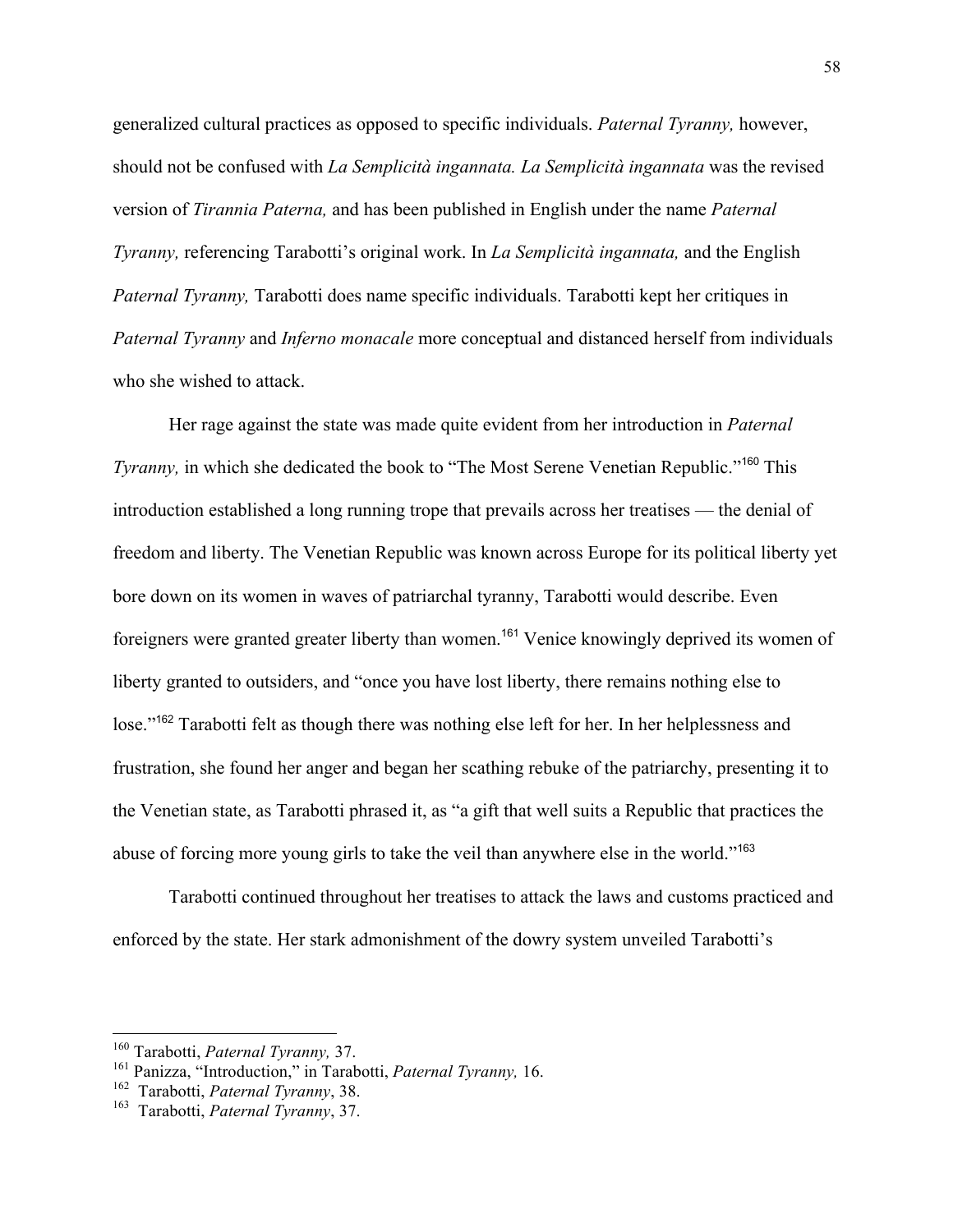understanding of the financial and economic constraints that led to the coerced monachization of thousands of patrician girls. Tarabotti states:

If you believe that numerous daughters are prejudicial to reasons of state — since, if they all married, the nobility would increase and families be impoverished by paying out so many dowries — then, without greed for gain, accept the companions God has destined for you. In any case, it would be decent for you to pay out money when taking a wife, just as you do in purchasing slaves, than for them to consume fortunes in purchasing a master.<sup>164</sup>

As described my first chapter, Venice's dowry system had spiraled out of control by the time Arcangela came of age. Dowry inflation led to outrageous sums, which many families could not afford.<sup>165</sup> If every daughter were to be married, most families would go bankrupt. In this passage, Tarabotti compared marriage to slavery, but actually implies that slaves are better off, for they do not have to purchase a master. A bride, however, must purchase her husband, who will possess full control over life. Tarabotti's anger in this instance was on behalf of the women who purchased their masters.

Her anger at the Venetian state continued in her reproach of Venice's education policies for women. Venetian boys were typically educated at home when they were young, then later would go off to study at university, be it in Venice, Padua, Bologna, Paris, or elsewhere. University experiences generally would only apply to the patriciate and cittadini classes, not lower class men. Women, on the other hand, were very rarely educated at home, and as Tarabotti states, "we have never even been granted permission to attend lectures in Venice's state schools."<sup>166</sup> Upper-class girls were often educated in the convent, as was likely the case for Tarabotti, who claimed to have entered the convent at age 11, while records state she entered at

<sup>164</sup> Tarabotti, *Paternal Tyranny,* Book 2, 95.

<sup>165</sup> Sperling, *Convents and the Body Politic in Late Renaissance Venice,* 16.

<sup>166</sup> Tarabotti, *Paternal Tyranny,* Book 2, 102.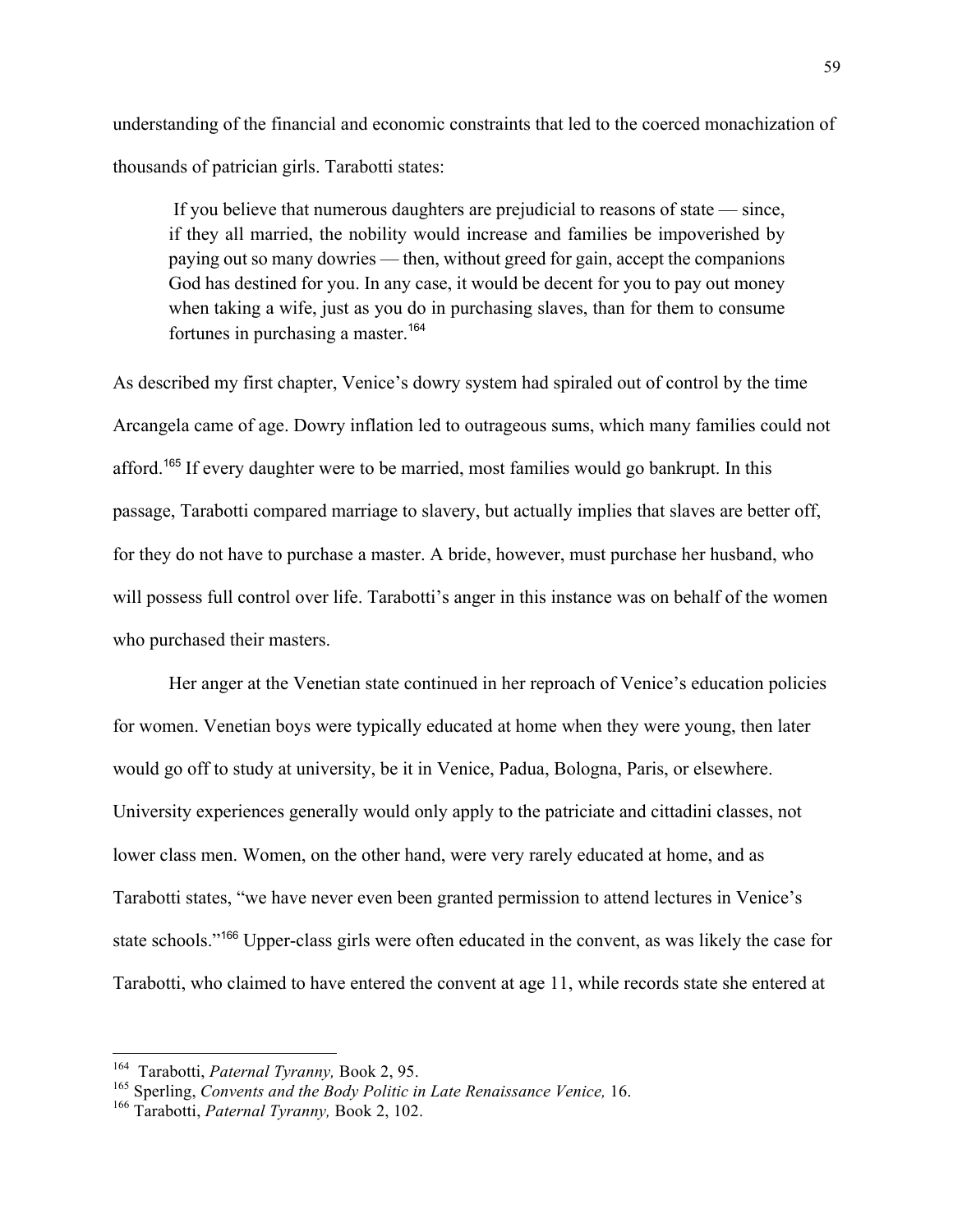age 13. Tarabotti's parents most likely placed her in the convent as an "educande" when she was 11, before she officially entered as a novice at 13. The education these girls received was typically minimal, and mostly consisted of domestic skills. In the convent, girls were taught how to read, but rarely to write. The lack of access to proper education infuriated Tarabotti, especially because humanists would often attack women's lack of intelligence.

"Do not scorn the quality of women's intelligence, you malignant and evil-tongued men!... Yours is to blame, for in your envy you deprive them of the means to acquire knowledge… As soon as you catch sight of a woman with pen in hand you start ranting and raving." 167

The men who would deny her an education are the same who would critique her for her lack of knowledge, as she would later experience when publishing her work.

The Church was yet another target of Tarabotti's wrath, which was rooted in the Church's hypocritical stance on women and nuns, be it through their complicity in the forced monachization of girls or the deprivation of nuns' liberty. The Council of Trent forbade the coerced monachization of women, but the Venetian patriarch and his subordinates continued to turn a blind eye to the act. Tarabotti saw this as the Church choosing politics over the souls of thousands of women; "political expediency… the father of all error, contaminates even these supreme ministers, who end up giving their permission for women to become nuns."<sup>168</sup> According to Tarabotti religious superiors, who allowed this to happen, jeopardized the salvation of these women's souls. To enter the convent unwillingly was to be damned first to a living Hell, but then to the eternal Hell.<sup>169</sup> For religious superiors and Venetian rulers alike to allow the process to continue, made her "reel in horror at their insensitivity."<sup>170</sup> Tarabotti struggled with

<sup>167</sup> Tarabotti, *Paternal Tyranny,* Book 2, 99.

<sup>168</sup> Tarabotti, *Paternal Tyranny,* Book 2, 92.

<sup>169</sup> Tarabotti, *Paternal Tyranny,* Book 1, 65.

<sup>170</sup> Tarabotti, *Paternal Tyranny*, Book 1, 60.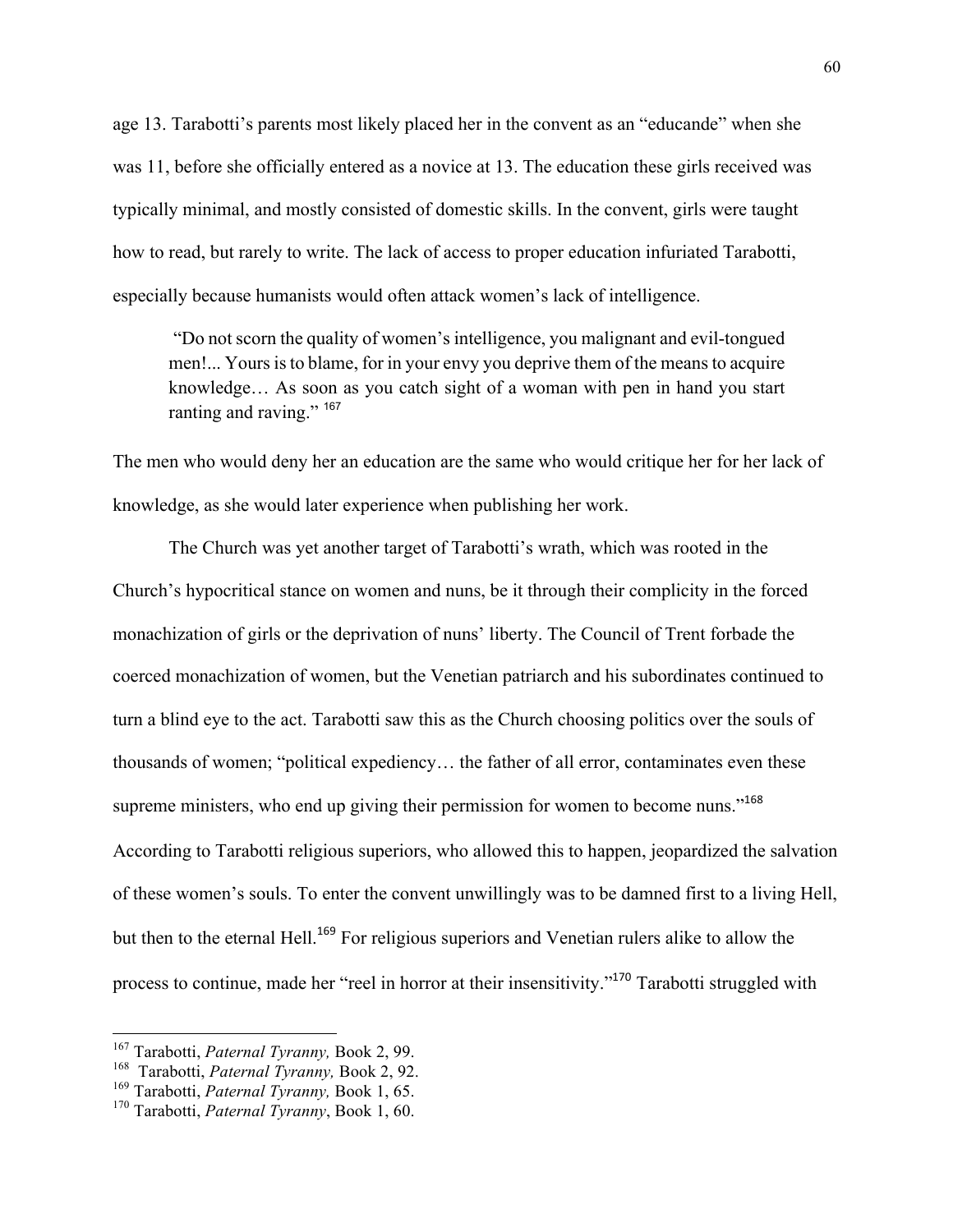the idea that her own salvation, and that of other nuns, was placed at risk. She despised "that such benefit [eternal paradise] is prevented with offenses worthy of eternal death."<sup>171</sup> Regardless of willingness, Tarabotti took issue with the very idea of cloistering. By forcing the nuns to enclose themselves in the convent, Tarabotti thought the Church was "[tying] up the bodies of the freeborn by threats, insults and injuries… [restricting] them forever to one place, [troubling] their souls."

Those most culpable for imprisoning women, however, were fathers. They were the ones who actively would make the choice to send their daughters away, robbing them of their free will. Her wrath at Venetian fathers is more extreme than what she displayed toward the Church or the state. This is because the source of her anger was a sense of betrayal. Tarabotti felt as though fathers forsook their daughters by placing them in the convent. As she states:

"What merit is there in confining a woman for life inside a dark, gloomy prison, you madmen? None at all. Neither in the sight of God nor of man, because where the will fails to give consent, merit is null and void. The same befalls nuns, betrayed by parents and relatives almost as they lie asleep, one could say, and imprisoned."<sup>172</sup>

The act of confining women within the convent was pointless in her eyes. They couldn't contribute anything to society while trapped against their will, and they could not act faithfully to perform their duties — their prayers and hymns were not heartfelt. Instead, this action granted these women insight into their true place in society. Daughters, whom parents couldn't afford to marry off, were naught but, "impediments in the line of inheritance."<sup>173</sup> Though Tarabotti did not outright name her father, and maintains a more generalized approach, it is clear that this idea of

<sup>171</sup> Arcangela Tarabotti, *Inferno monacale* (n.p.: n.pub., 2020), Book 3, unpaginated: "che si immenso benefficio vien prevenuto con offese degne d' etterna morte." [Henceforth referred to as Tarabotti, *Inferno monacale.*]

<sup>172</sup> Tarabotti, *Paternal Tyranny*, Book 1*,* 71.

<sup>173</sup> Tarabotti, *Paternal Tyranny*, Book 2, 90.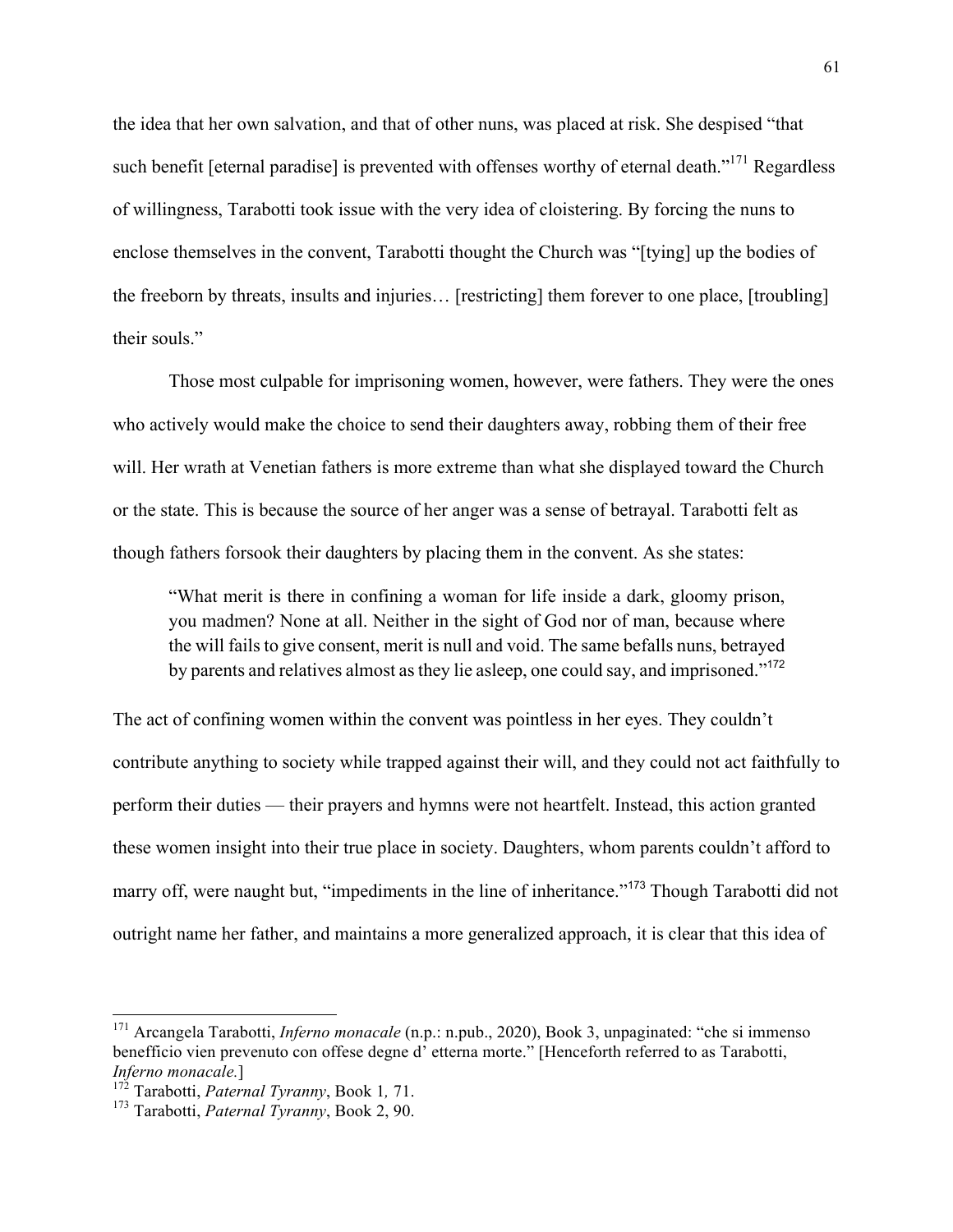betrayal likely stems from her own experiences. She made it clear that it would be better for girls to die on the day that they are born than to be betrayed by their own parents.<sup>174</sup> Such a claim would be hard to make unless Tarabotti, herself, felt as though she would have preferred to die. In *Inferno monacale,* she proclaims, "Woe to you from whom political has taken away the justice of emotions!"<sup>175</sup> Just as her religious superiors did, fathers would prioritize their political and economic goals over their love for their daughters, willingly sacrificing them in the face of materialistic gain. Tarabotti's rhetoric insulting fathers was so drastically harsh, calling them monsters, tyrants from hell, fools, and animals due in part to her own father's betrayal. Tarabotti was abandoned by the state and overlooked by the Church, but nothing would hurt more than the betrayal of a parent.

Throughout these two works, Tarabotti maintained a higher moral ground. Her anger was expressed through a sort of preaching rhetoric, as she preached to fathers, the state, and the church of their moral wrongdoings and scolds them for their failings. As if to prove that she occupied the moral high ground, she drew almost all of her arguments not from ancient philosophers or contemporary authors, but from the Bible. Everything stems from God's wishes. God granted everyone free will, so you must honor it. God gave women beauty, so you should treasure it, not hide it. God created everyone with individual talents, so you should make allowances for them. Her basic arguments follow the same pattern: God did this, so you should do that. Spattered throughout her writings, Tarabotti included little passages to remind her audience that God is watching. She titled sections, "The Heinousness of Fathers' Crimes, God Sees All," and "The Bible Shows that God Punishes Sacrifices Made in Bad Faith." Her

<sup>174</sup> Tarabotti, *Paternal Tyranny*, Book 1, 59.

<sup>175</sup> Tarabotti, *Inferno monacale,* Book 3: "Guai a voi a cui l'interesse politico ha levato la giustitia de' sentiimenti."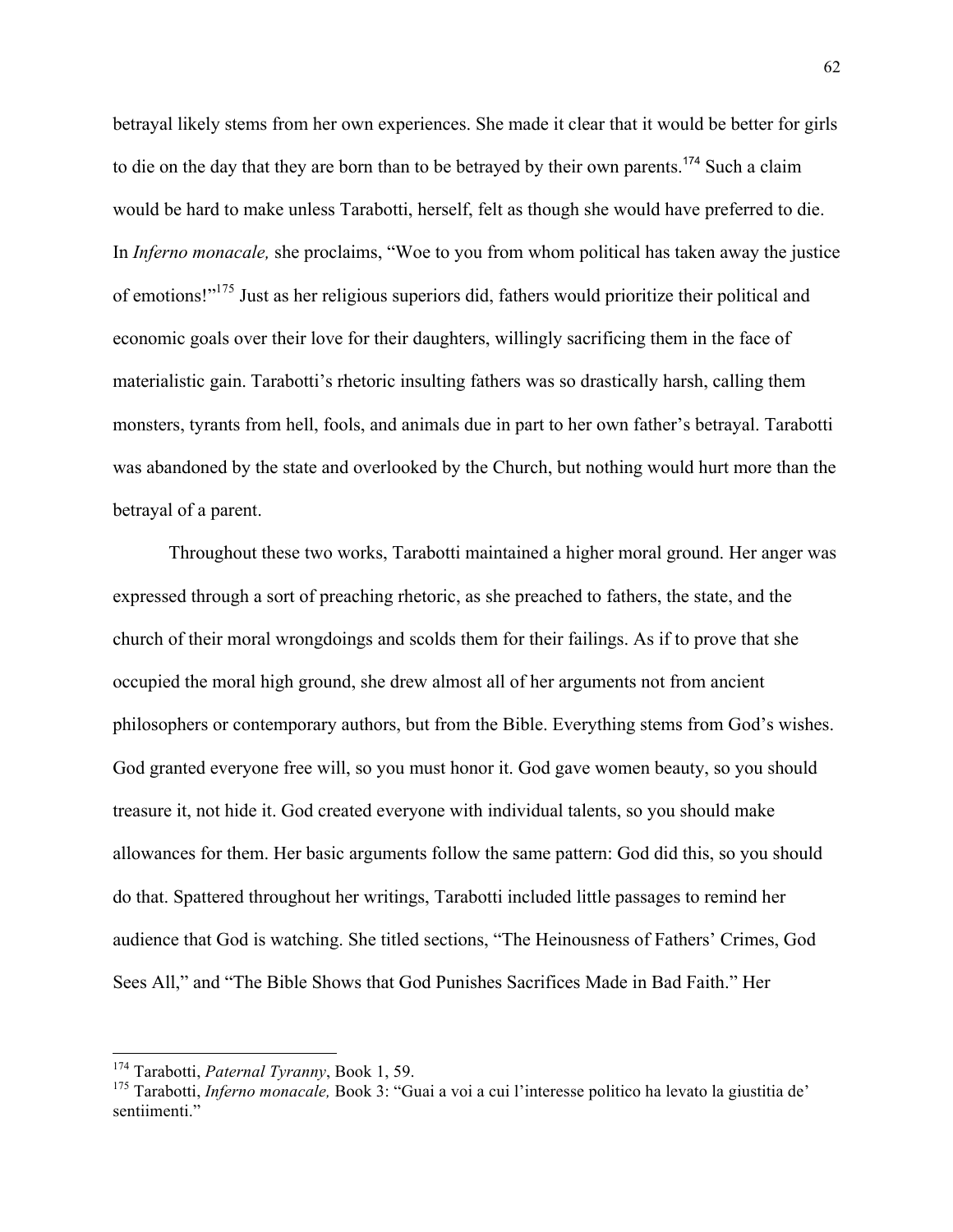authority could be compared to a priest lecturing his wayward parish, encouraging them to confess and repent for their sins. Tarabotti's anger is expressed in such a way that it solidifies her position of religious and moral superiority. Her anger is God's anger.

Paradoxically, despite asserting religious authority over her audience, Tarabotti distanced herself from her innately religious status of a nun in *Paternal Tyranny.* Instead, she says, "I can only relate what I have heard or read, since when it comes to the modern condition of religious forced to take vows, I am only able to have an imperfect and shadowy knowledge, as I am a layperson."<sup>176</sup> She identified herself as a layperson because she did not view her vows as proper vows. While she could have chosen to use her status as a nun to substantiate her authority, she instead relied upon her vast biblical knowledge. In doing so, she could maintain her stance that forced nuns were not true nuns, and simultaneously establish her superiority. In *Inferno monacale,* however, Tarabotti did identify herself as a nun. She did so in order to substantiate herself as a guide for her readers, as she gave them a tour through the hell that was the convent.<sup>177</sup> Whereas in *Paternal Tyranny,* Tarabotti denied her historical position as a nun, she accepts and embraces in *Inferno monacale,* for it granted her even more power over her audience as well as increased her reliability.

#### **Convent Paradise**

Tarabotti's *Convent Paradise* marked the first shift in her portrayal of emotions. *Convent Paradise* is not defined by anger, but rather respect and admiration for her fellow nuns. Prior to *Convent Paradise,* Tarabotti struggled to publish *Paternal Tyranny* and *Inferno monacale.* She resorted to circulating them in handwritten, manuscript form, and they were only ever published posthumously. Tarabotti's *Convent Paradise* was her first work to circulate in print and was

<sup>176</sup> Tarabotti, *Paternal Tyranny,* Book 1, 64-65.

<sup>&</sup>lt;sup>177</sup> Tarabotti, *Inferno monacale*, Book 1: "Come diciam religiose."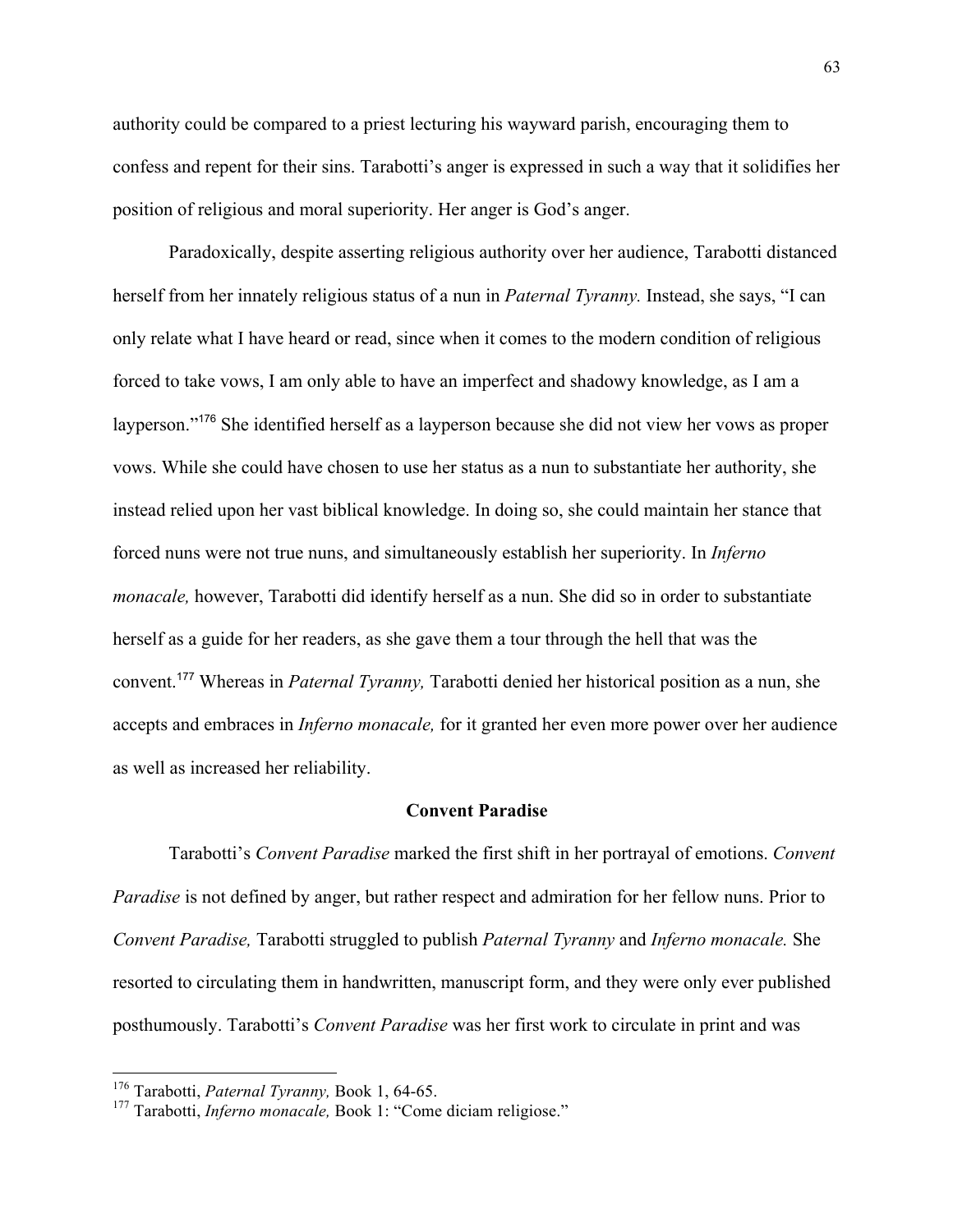received relatively well by Venice's literary community. The exact timeline of when Tarabotti wrote her first three treatises is unclear. All that is known is the order in which they were written — *Paternal Tyranny, Inferno monacale,* then *Convent Paradise —* and that all three were written prior to 1643. *Convent Paradise* was then published in 1643. This section aims to identify the changes and continuities in Tarabotti's rhetoric and expressed emotions, as well as the impact these changes had on her audience and success in publishing.

*Convent Paradise* lacks the overt anger found in *Paternal Tyranny* and *Inferno monacale.*  As opposed to focusing on the wrongdoings of men, Tarabotti instead emphasized her respect for her fellow nuns who entered the convent willingly. Tarabotti's main argument was that through their virtues, nuns are transformed into angels on earth — "we shall indeed deserve to be called angels when in this mortal life we life a pure and immaculate life."<sup>178</sup> As Tarabotti confirmed the serene religiosity of nuns, she then claimed that wherever angels reside could be considered paradise. Therefore, the convent and cloisters are also a type of paradise. The first book of *Convent Paradise* covers the three main virtues the nuns automatically possess upon taking their vows: obedience, poverty, and chastity, in that order. According to Tarabotti, nuns are "paragons on obedience" for they follow the strict rules and set practices of their orders.<sup>179</sup> They have "relinquished all things" and thus are poor.<sup>180</sup> And lastly, through his sacrifice, Jesus, "render[ed] [them] pure and cleansed of every strain of sensuality."<sup>181</sup> Tarabotti's anger was no longer central, and instead she turned to defending the sanctity of herself and her fellow nuns.

In the third book of *Convent Paradise,* Tarabotti returned to the idea of free will within the convent, but in a different manner than she addressed it in *Paternal Tyranny* or *Inferno* 

<sup>178</sup> Tarabotti, *Convent Paradise,* 163. <sup>179</sup> Tarabotti, *Convent Paradise,* 152.

<sup>180</sup> Tarabotti, *Convent Paradise,* 153.

<sup>181</sup> Tarabotti, *Convent Paradise,* 153.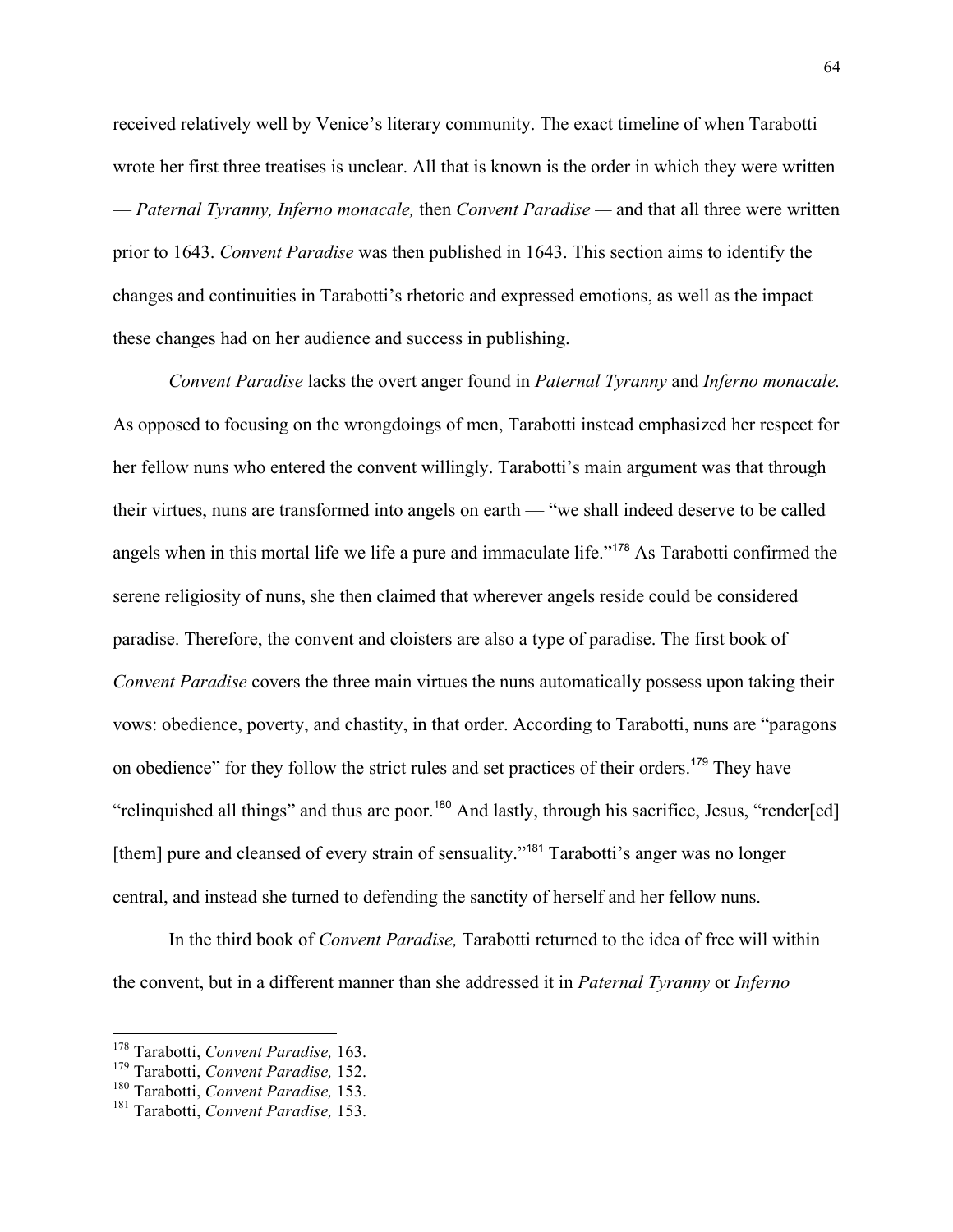*monacale.* Instead of revisiting the male tendency to ignore the will of women and force them into convents, she explored the idea of what an unwilling nun should do once she has entered the cloister. Tarabotti continued to assert that not all nuns desired to become nuns and nor did they all possess the proper vocation, and she implied that if a nun does not possess the vocation, she is not a proper nun. She states that "if the voice is not followed by the heart, it is not doing anything but creating the profusion of words."<sup>182</sup> If a nun does not truly believe in the hymns or the prayers that she recites, they are only empty words. Interestingly enough, she did not blame the Church, the state, or the patriarchy in general for such emptiness. She actually acknowledged that the guilt belongs in part to the nun. By praying in such a manner, nuns "make themselves guilty of a triple theft, stealing in a certain way honor from God, suffrages from souls, and the salaries and allotments assigned to the churches, monasteries, and pious institutes."<sup>183</sup> While this train of thought might sound surprising coming from Tarabotti, it is a continuation of her conversion story that she explained in her "Soliloquy to God" at the very beginning of *Convent Paradise.* Tarbotti initially lumped herself in with this group of nuns proclaiming empty words, but strove to find her vocation and love of God, making herself pious in the process.

Tarabotti's newfound religiosity lent itself well to her sermon-like delivery of her argument, which was even more profound in *Convent Paradise* than it was in either *Paternal Tyranny* or *Inferno monacale*. Whenever describing the virtues or sanctity of nuns, Tarabotti would use "we" to include herself in the community. Just as she did in *Inferno monacale,*  Tarabotti clearly identified herself as a nun, and even more importantly, she identified herself as a nun who was obedient, poor, and chaste. She accepted her vows and at this point, even claimed to have embraced them. In doing so, she placed herself on a higher pedestal than her audience.

<sup>182</sup> Tarabotti, *Convent Paradise,* 209.

<sup>183</sup> Tarabotti, *Convent Paradise,* 210.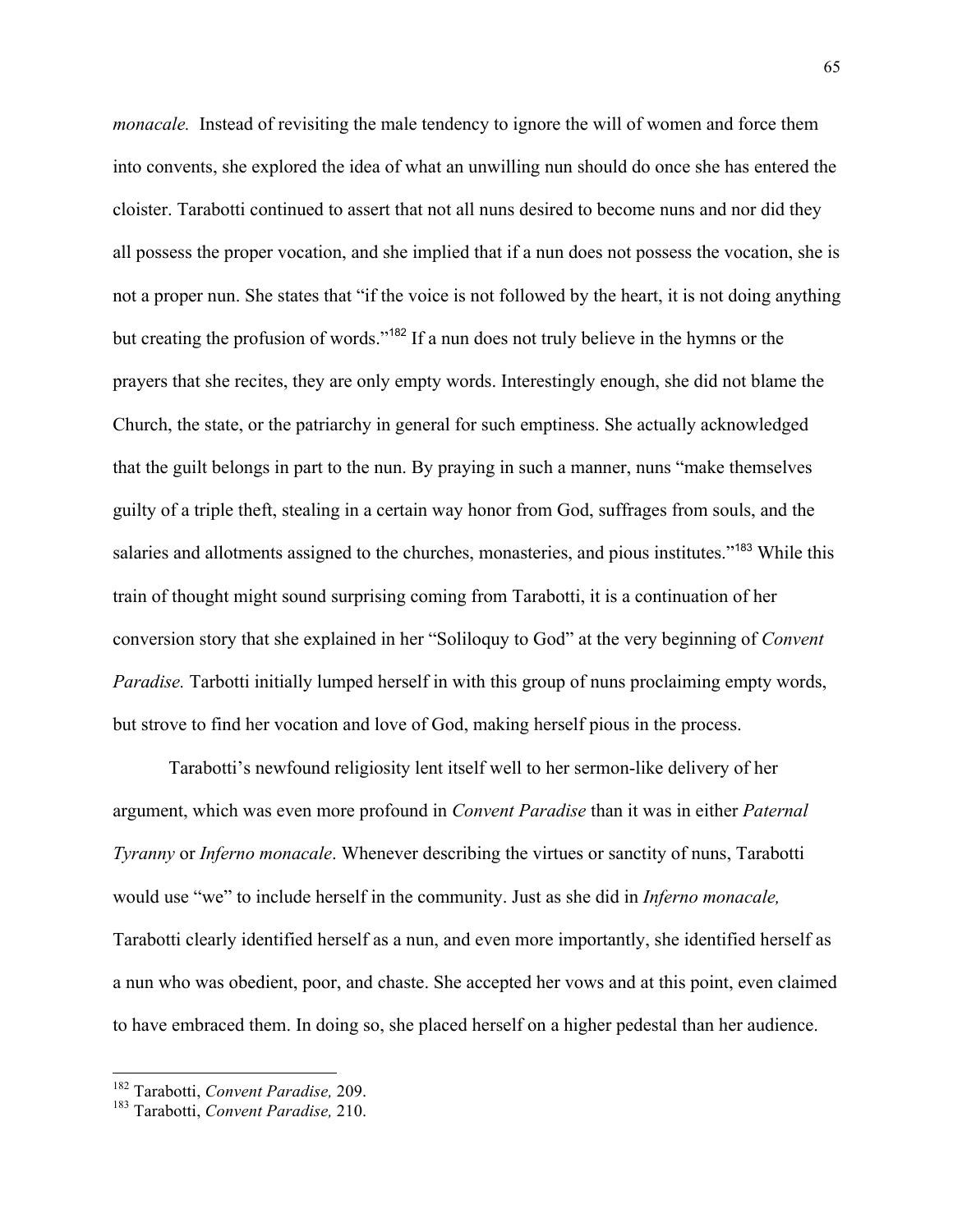She elevated herself to an almost untouchable status, so that no one could critique or question her authority. No man could judge her or her work, for she was an angel living in paradise — even if she had entered that paradise unwillingly.

In her address to the reader, Tarabotti insinuated that this treatise was an attempt for her to prove her innocence against claims of "sins against religion," that had been made after *Paternal Tyranny* and *Inferno monacale.* <sup>184</sup> She actually distanced herself from these two earlier works, claiming that they were stolen out of her hands. In the following lines, she implied that she never intended for the works to be published and had not meant for them to see the light of day, for they would "cause [her] extreme mortification."<sup>185</sup> This is not to say that she intended to retract her beliefs of female superiority or her anger against Venice's patriarchal structures. Nor did she believe that her works were impious. Rather, she regretted the many mistakes contained within them due to the short timespan in which she wrote them, and blamed her lack of ability to have properly edited her pieces for their reception as rebellious and controversial.<sup>186</sup> In *Convent Paradise,* Tarabotti distanced herself from her earlier, more controversial works, but did not recant their contents. She stood by the claims she made, while apologizing if they came across as irreligious.

In *Convent Paradise,* Tarabotti used her status to continue to promote female superiority over men, representing an evolution in strategy from her first two treatises. Rather than attacking male cruelty and hypocrisy, Tarabotti hid her anger and distanced herself from her emotions to appeal to her readers. She became a religious figure who still believed in the superiority of women, but used female sanctity to prove her point as opposed to tearing down her opponents.

<sup>184</sup> Tarabotti, *Convent Paradise,* 110.

<sup>185</sup> Tarabotti, *Convent Paradise,* 113.

<sup>186</sup> Tarabotti, *Convent Paradise,* 113.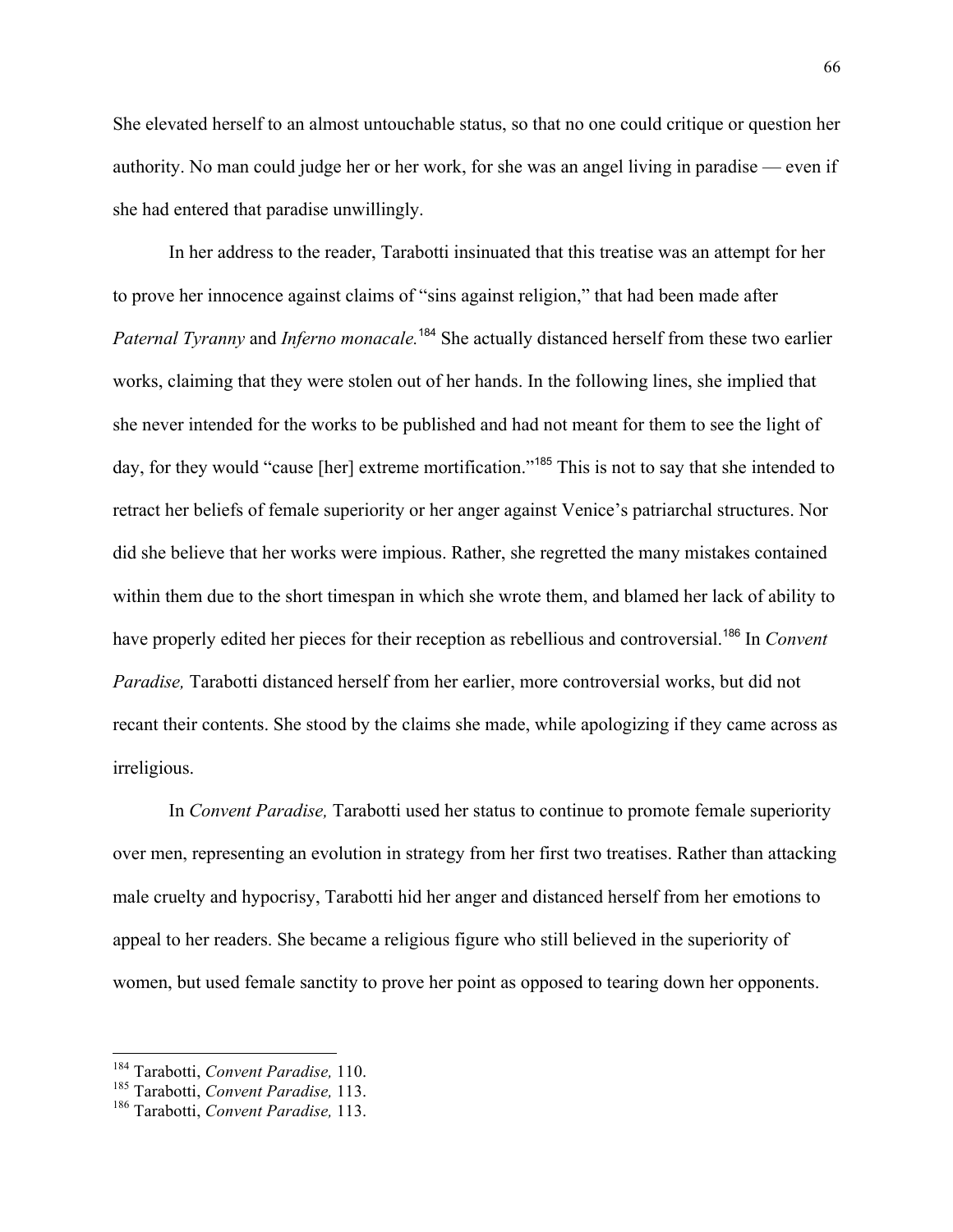She used irrefutable logic over emotional arguments, with the below quote being one such example:

"Let masculine arrogance be silent, since if those who founded and regulated monastic orders were men, they learned from Mary, and no one else, the true precepts and rules for religious life. And who will be so bold as to deny this? After the death of her son, she was in a way the first — before Saint Peter — to exercise the role of Pontiff in the Christian Church, because everyone received teachings from her and her superhuman erudition, and learned how to live in accordance with divine will."<sup>187</sup>

If a male critic wanted to claim that men were equally as holy, they would have to deny the significance of the Virgin Mary, thus committing heresy. From there she states that "female saints surpass men of virtue and religion not only qualitatively, in terms of holiness and religiosity in their life, but also quantitatively in their number." There is no emotionally charged rhetoric, only simple statements that were hard to argue against — though her reasoning and sources for this particular claim are unclear. She did include a few "jabs" or minor insults. For example, at the very beginning of book one, Tarabotti asserts that "God loves all creatures, but in particular Woman, and then Man, even if he does not deserve it."<sup>188</sup> But these remarks cannot be compared to the sarcasm used in her earlier works.

The lack of direct attacks on the patriarchy, be it men in general or the Church, and emotional rhetoric would have made *Convent Paradise* much easier to publish. It should be remembered that while women certainly read her first two treatises — she sent a copy of *Paternal Tyranny* to the Grand Duchess of Tuscany for example — most of her audience consisted of educated men.189 *Inferno monacale* and *Paternal Tyranny* were both essentially reprimanding those men and would not have been exactly pleasant to read. On the other hand,

<sup>187</sup> Tarabotti, *Convent Paradise,* 123.

<sup>188</sup> Tarabotti, *Convent Paradise,* 115.

<sup>189</sup> Tarabotti, *Letters*, Letter 94, 146-147.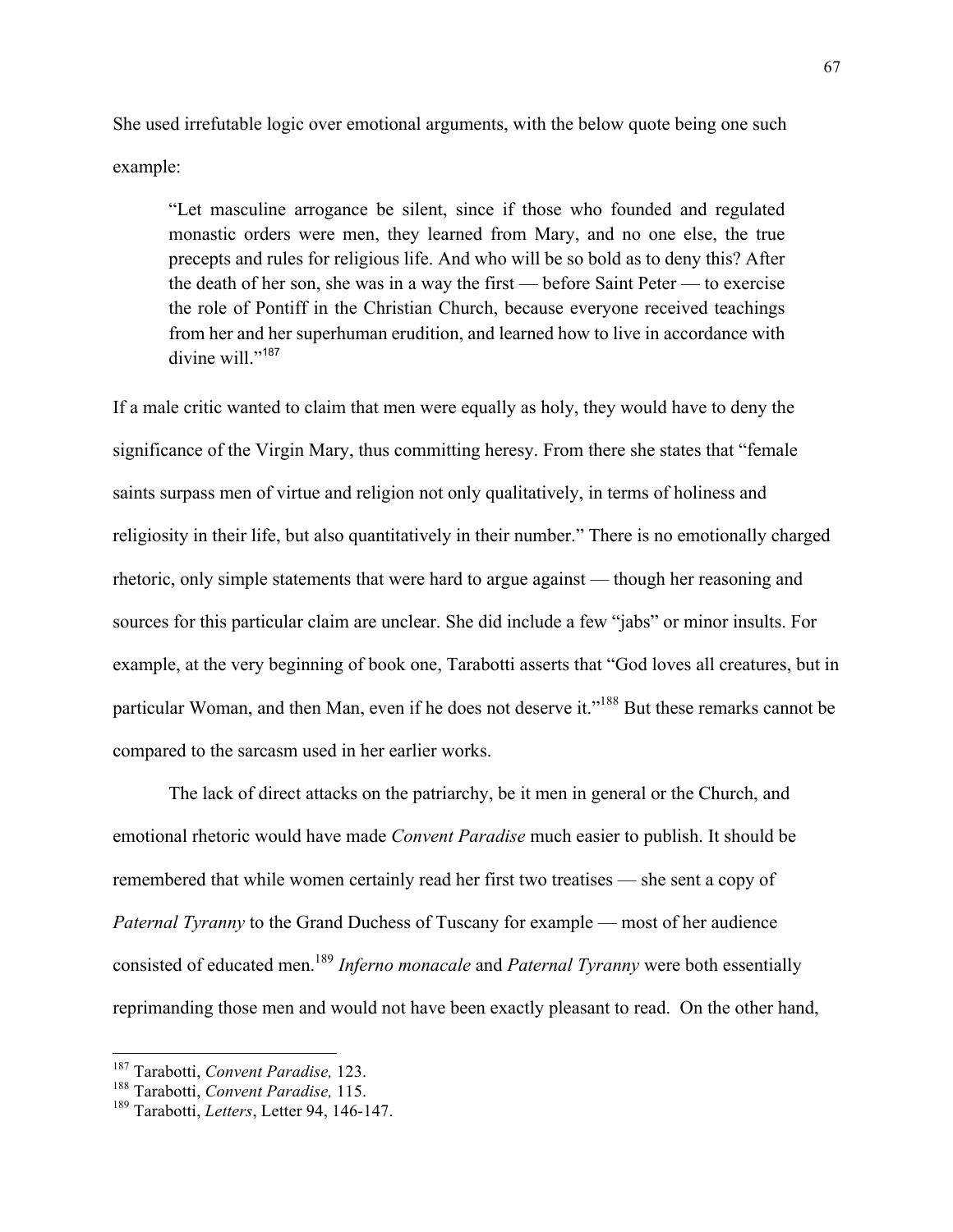*Convent Paradise*, while it had overarching feminist themes, would have been more palatable to male readers, and could be published within Venice.

#### **Letters and Antisatire**

Published in 1644 and 1650 respectively, Tarabotti's *Antisatire* and *Letters Familiar and Formal* were written with very different objectives in mind than her three treatises. *Antisatire*  was written in response to Francesco Buoninsegni's *Against the Vanities of Women,* while Tarbotti's *Letters* were published as a means to prove her literary worth and capabilities. The two represent yet another shift in her emotional rhetoric, but perhaps even more significantly, a change in the direction of her emotions from a more general attack on institutions to individual exchanges, in which she named her specific targets.

Before diving deeper into the nuances of Tarabotti's *Antistatire,* it should be noted that it was written following a completely different style than any of her earlier works — the Menippean satire. By definition, Menippean satires are characterized by attacking intuitions and ideas as opposed to individuals. This may sound antithetical to my previous claim of Tarabotti taking aim at specific men. However, in this case, Tarabotti wrote in response to Buoninsegni and merely followed his own format of Menippean satire. Through her attacks on Buoninsegni, Tarabotti struck at the foundations of the idea that women alone were vain creatures, and their pursuit of fashion was the pinnacle of vanity.

*Antisatire* was the first publication by Tarabotti in which she targeted a specific individual. Here Tarabotti declared war against Francesco Buoninsegni. She attacked him with insults and sarcastic remarks, referring to him as "mister delirious academician."190 Her satirical

<sup>190</sup> Tarabotti , *Antisatire,* 60.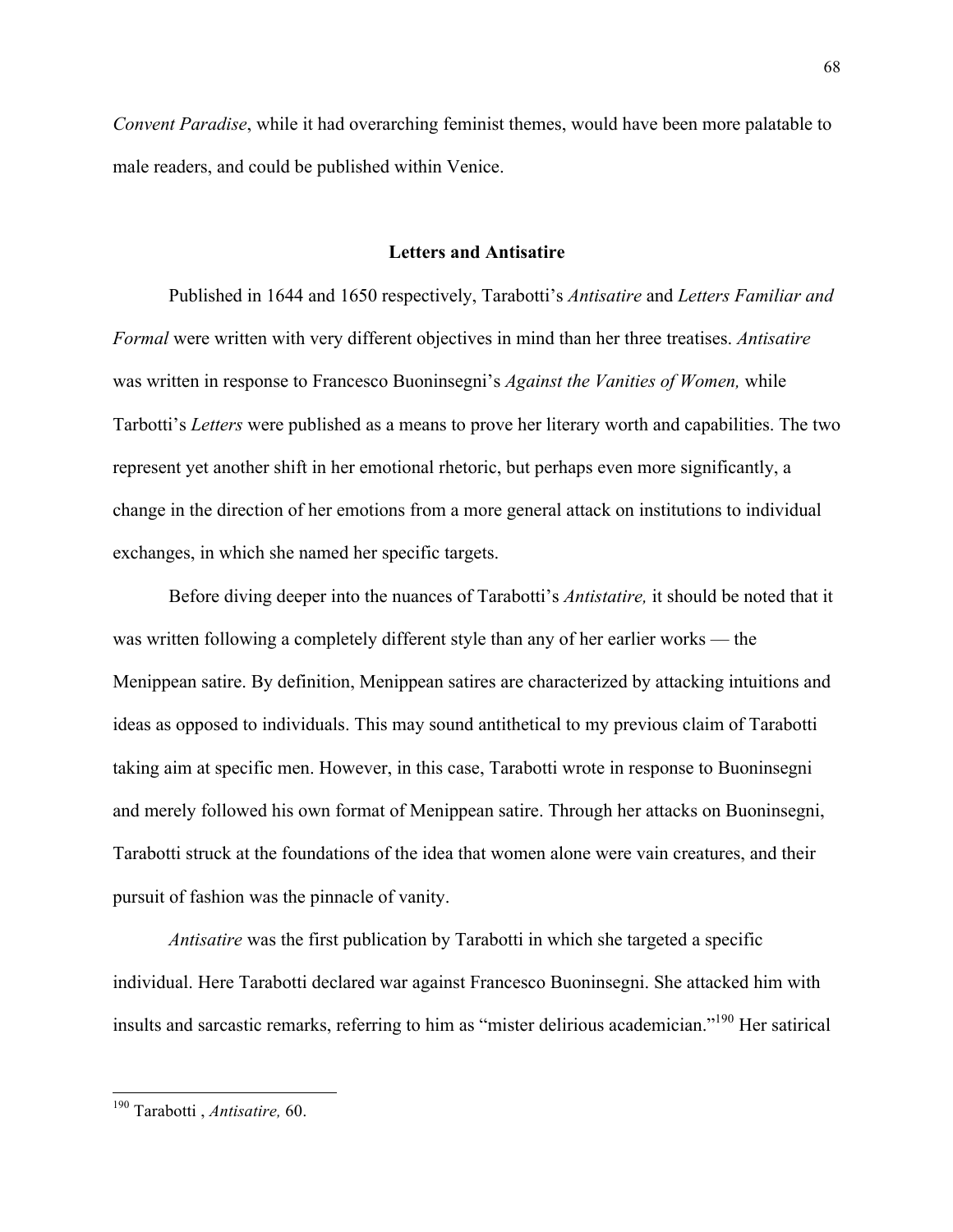addresses continue throughout the work as she calls him "mister sick dreamer" and "mister censor of women's dress."191 Tarabotti openly mocked Buoninsegni as delusional and not in his right mind. She evens questioned his trustworthiness as an author, as she articulates, "You belong to the same sex, some of whom, rather than telling the truth and speaking positively, choose to tell lies and to speak, as we say, off kilter."<sup>192</sup> Although she did not outright call him a liar, she did imply that due to the nature of his sex, he should not always be trusted. Just as Buoninsegni would claim that women are vain because they are women, Tarabotti claims that Buoninsegni is untrustworthy because he is a man. Her argument centered around men's hypocrisy. While Buoninsegni argued that women often fell victim to their own vain nature, Tarabotti points out that men, just as often as women, "attend assiduously to their hair styles, to makeup, to scents, perfumes, and to all those things condemned in women by our most gentlemanly satirist with such loathing."<sup>193</sup> When speaking on silk, Tarabotti asks, "Is it not the case that you men, worms of the earth that you are, wear not only silks but also gold and diamonds with such lasciviousness that it makes the world and Heaven sick?"<sup>194</sup> She compared Buoninesgni and men in general to the very silk worms that Buoninsegni had disparaged in his *Against the Vanities of Women.*

Tarabotti did not focus solely on general male hypocrisy, but also took aim at Buoninsegni's own sanctimony. At this point in time, Buoninsegni worked as a secretary to Leopoldo de'Medici, who governed Siena in the absence of his brother. Buoninsegni's chastisement of women for their taste in luxuries was ironic, for Leopoldo was well known for his own luxurious possessions. As Tarabotti explains,

<sup>191</sup> Tarabotti, *Antisatire,* 63, 66.

<sup>&</sup>lt;sup>192</sup> Tarabotti, *Antisatire*, 77.<br><sup>193</sup> Tarabotti, *Antisatire*, 66.

<sup>193</sup> Tarabotti, *Antisatire,* 66. <sup>194</sup> Tarabotti, *Antisatire,* 65.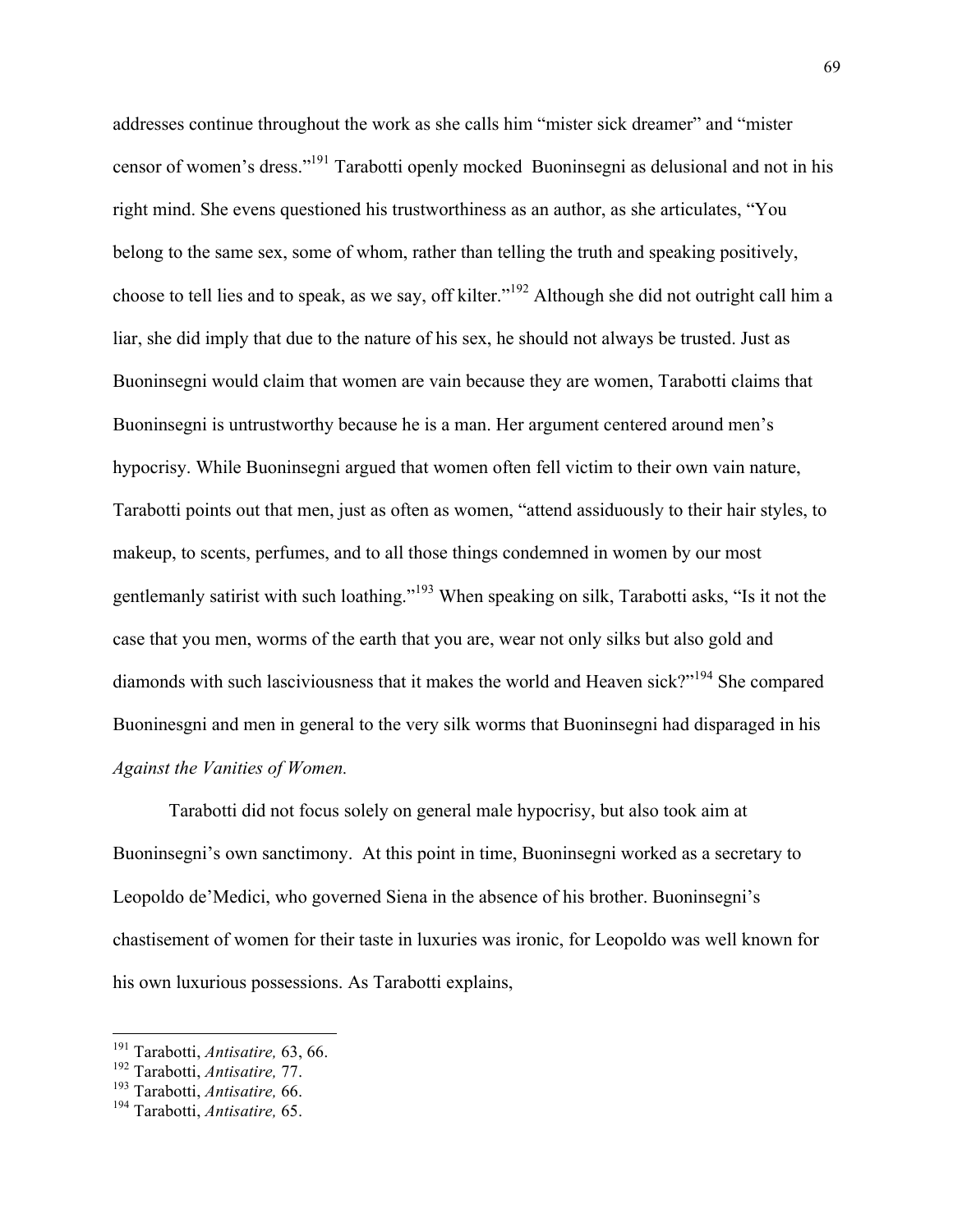You offer in proof of your opinions that the emissaries of love consider clothing, gold, and jewels to be an excellent way to bring down the bastion of feminine modesty. This is a shameful argument coming from the pen of the secretary of a prince whose splendorous merits make the illustrious glory of the Alexanders, Catos, and Caesars seem abhorrent.<sup>195</sup>

To attack women for their vanity was humorous coming from a man who worked for an extravagant prince. Tarabotti did not intend to insult the prince by stating such. It appears as though she actually regarded Leopoldo de'Medici highly, as she had initially intended to dedicate *Antisatire* to him. Instead she chose to dedicate it to his sister-in-law, Vittoria della Rovere, the Grand Duchess of Tuscany.<sup>196</sup> If she truly desired to deride the prince, she would have lost powerful political allies. Her remarks were intended instead to emphasize Buoninsegni's hypocrisy on the matter, not to make enemies of the elite.

In spite of Tarabotti's harsh judgement of Buoninsegni and his work, Tarabotti deeply respected him. While she was impassioned, Tarabotti was not angry at the current Buonsinsegni, but rather his past self, who wrote *Against the Vanities of Women.* At the beginning of *Antisatire,*  Tarabotti clarifies,

"I must, however, from the very beginning confess that Signor Buoninsegni is an intelligent person who is as modest as he is learned, since bringing this work into the world and recognizing it for the miscarriage that it is, he immediately calls it the delirium of an academician, the dream of a sick man, and the complaint of a husband."<sup>197</sup>

When she calls Buoninsegni "mister delirious academician" and "mister sick dreamer," she is not referencing the Buoninsegni who has renounced his work, but his past self and all the men who still think like him. *Antisatire* was published six years after Buoninsegni's *Against the Vanities of* 

<sup>195</sup> Tarabotti, *Antisatire,* 60-61.

<sup>196</sup> Tarabotti, *Letters,* Letter 254, 283.

<sup>197</sup> Tarabotti, *Antisatire,* 58.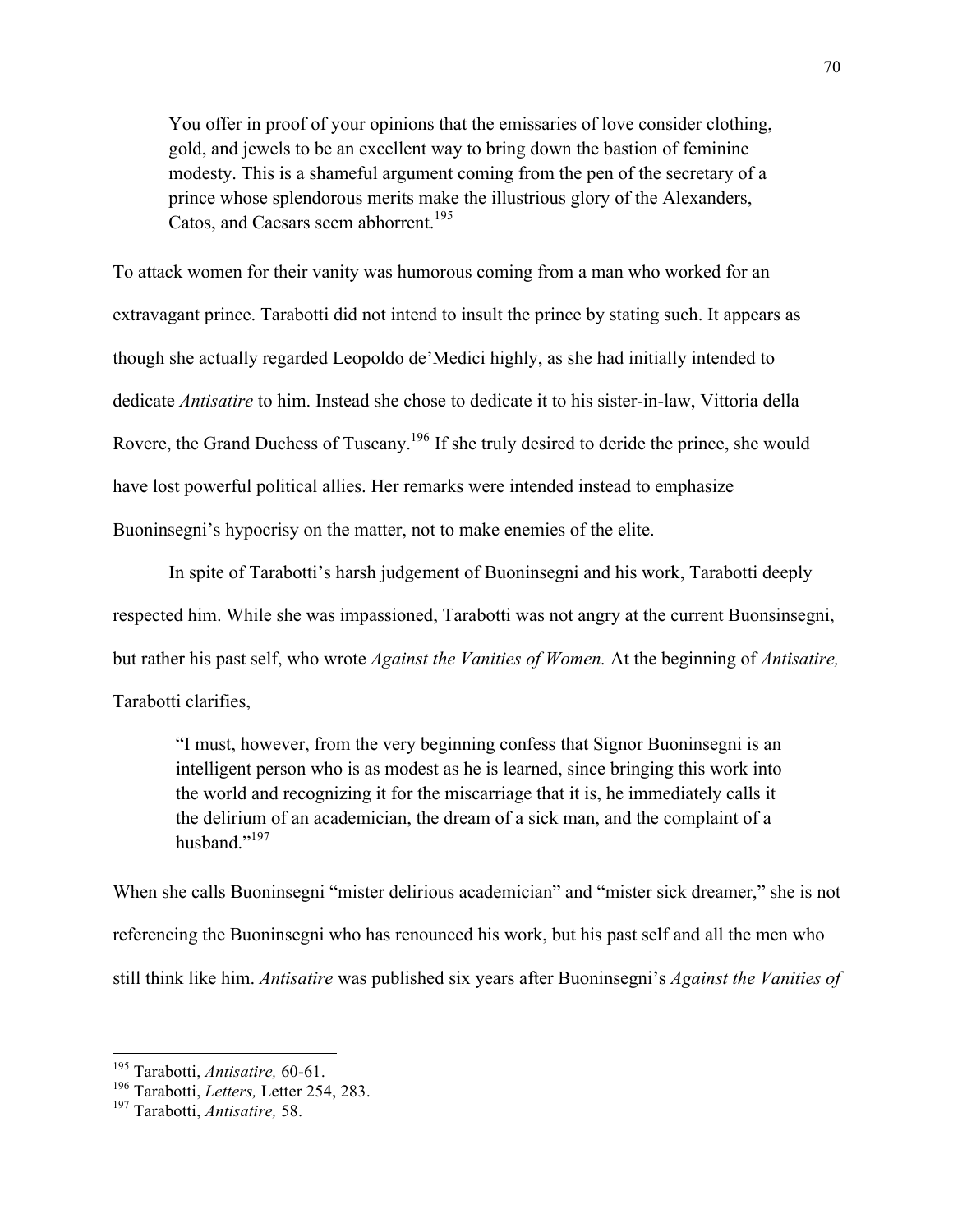*Women,* and during that time, Buoninsegni came to the realization that his logic was faulty, and his views of women were oversimplified. Tarabotti was well-aware that Buoninsegni had undergone this evolution, as she admits at the beginning of her piece. There were many traits that Tarabotit admired in Buoninsegni and it led to a mutual respect. She "learned from trustworthy sources to revere [him] as a gentleman and scholar, as unpretentious as [he] is prudent."<sup>198</sup> She also reveals that she viewed Buoninsegni as different from the men who would "withhold access to the light of learning and literature," as she explains that she "is not referring here to… Signore Buoninsegni."<sup>199</sup> Buoninsegni was a talented author and a rightfully revered literary figure. Rather than a complete assault on Buonisegni's character, *Antisatire* was an opportunity for Tarabotti to exchange ideas with a famous academician, whom she looked up to. Due to the satirical nature of the work, Tarabotti could exchange blows with Buoninsegni, or more accurately the younger Buoninsegni who did believe in the natural vanity of women. Despite her apparent attacks, in *Antisatire,* Tarabotti makes it clear that she admires him as a man who could recognize his previous mistakes and grow to respect women.

Tarabotti's respect was not unreciprocated. *Antisatire* may have been provocative toward Buoninsegni in some regards, but, nonetheless, he was actually grateful toward Tarabotti. In a letter to Angelico Aprosio — one of Tarabotti's slanderers — Buoninsegni states,

I received the nun's book and immediately, with four gentlemen of the Academy who were present when I received it, I read it straight through and to the supreme pleasure of everyone. We marveled at the great intelligence of that reverend mother. If Your Reverence has the occasion to speak to her, I ask you to give her a most affectionate kiss on the hand for me, thanking her with all my heart for the honor she has given me with her most erudite response. Assure her that not only have I not taken badly her little stings but I have been extremely grateful for them,

<sup>198</sup> Tarabotti, *Antisatire,* 68.

<sup>199</sup> Tarabotti, *Antisatire,* 68.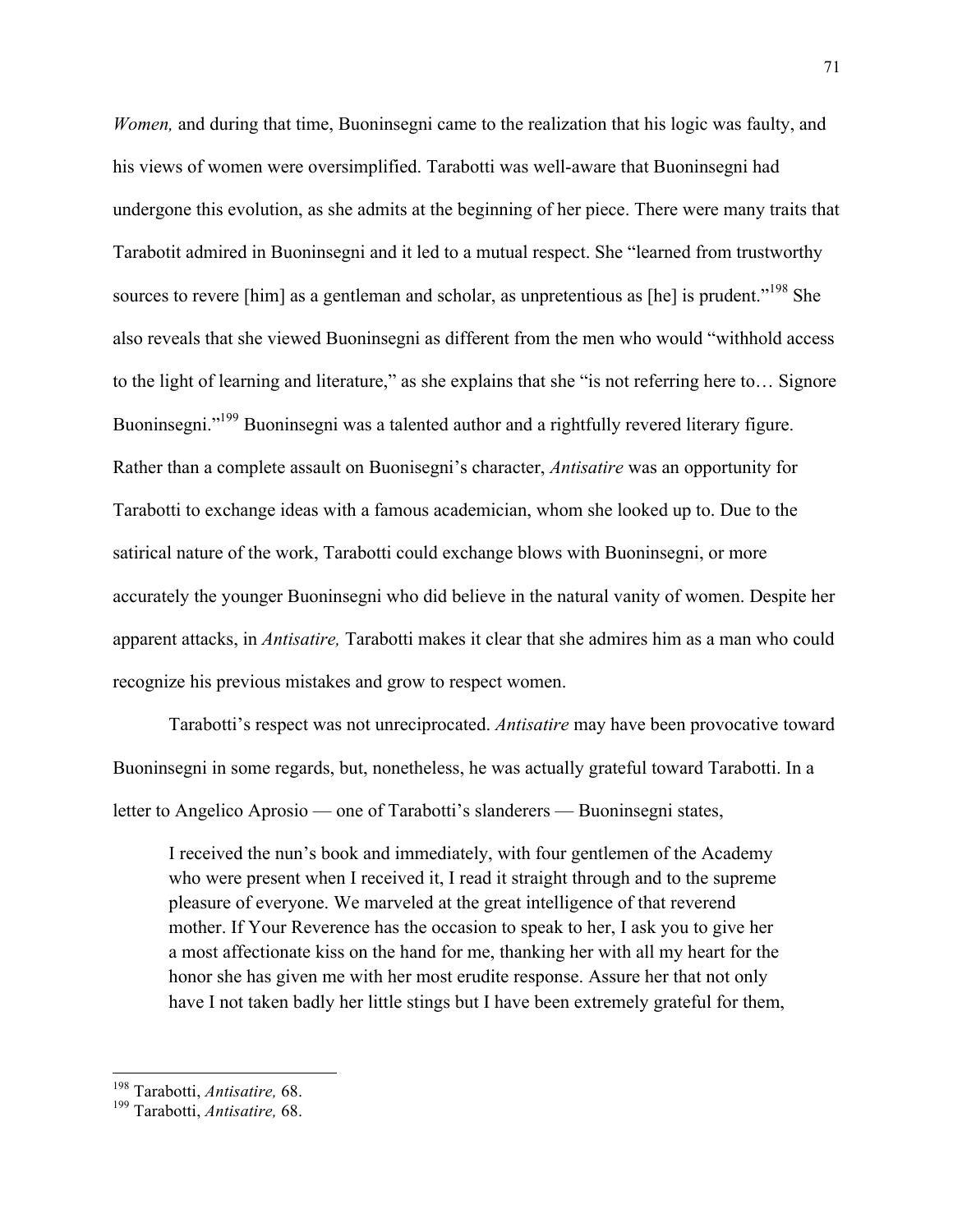and if I ever come to Venice, as I hope to soon, I will attest my gratitude to her in person. For now give her my warm greetings.<sup>200</sup>

Buoninsegni's reception of Tarabotti's work was vastly different from Aprosio's, who thought that the work was "full of absurdities and  $\ldots$  impertinences."<sup>201</sup> Even before Tarabotti had published *Antisatire*, however, Buoninsegni was delighted at the idea of Tarabotti writing a response to his piece, and thought that it would be an honor. When it was first brought to his attention that Tarabotti would soon be publishing her response, he wrote to Aprosio, "I am infinitely grateful to that reverend mother who has honored me by finding my bagatelles… worthy of the censure of her exalted wit."<sup>202</sup> By bagatelles here, Buoninsegni means trifling thoughts. The relationship between the two, expressed through *Antisatire* and Buoninsegni's letters, prove that Tarabotti could have more complex feelings toward men. Not all were evil tyrants who deserved to rot in hell.

Tarabotti's *Lettere* provides further evidence of the complexity behind her attitude toward men — complexity that was absent from her initial polemics. If Buoninsegni could be an exception to her assertion that men are tyrants, it turned out that there were other figures who could also be exempt. One such person was her patron, Giovanni Francesco Loredano, who had published works against women in his earlier years.<sup>203</sup> Loredano and Tarabotti had a much stronger relationship that she had with Buoninsegni, with whom she never corresponded directly. Her respect for her patron is proven in her letters to Loredano that she had published within her

<sup>200</sup> Weaver, "Introduction," in Tarabotti, *Antisatire,* 24.

<sup>201</sup> Weaver, "Introduction," in Tarabotti, *Antisatire,* 23.

<sup>202</sup> Weaver, "Introduction," in Tarabotti, *Antisatire,* 23.

<sup>203</sup> For a full accounting of Loredano's works see: Tiziana Menegatti, *Ex ignoto notus: bibliographia delle opere a stampa del Principe degli Incogniti: Giovan Francesco Loredano* (Padua: Il Poligrafo, 2000). Loredano's works displayed a consistent theme of misogyny. Even more importantly for Tarabotti, he organized the translation of an anonymous treatise denying that women possessed souls. This was the treatise that prompted Tarabotti's smaller work *Che le donne siano della specie degli uomini, difesa delle donne — That Women Are of the Same Species as Men, a Defense of Women.*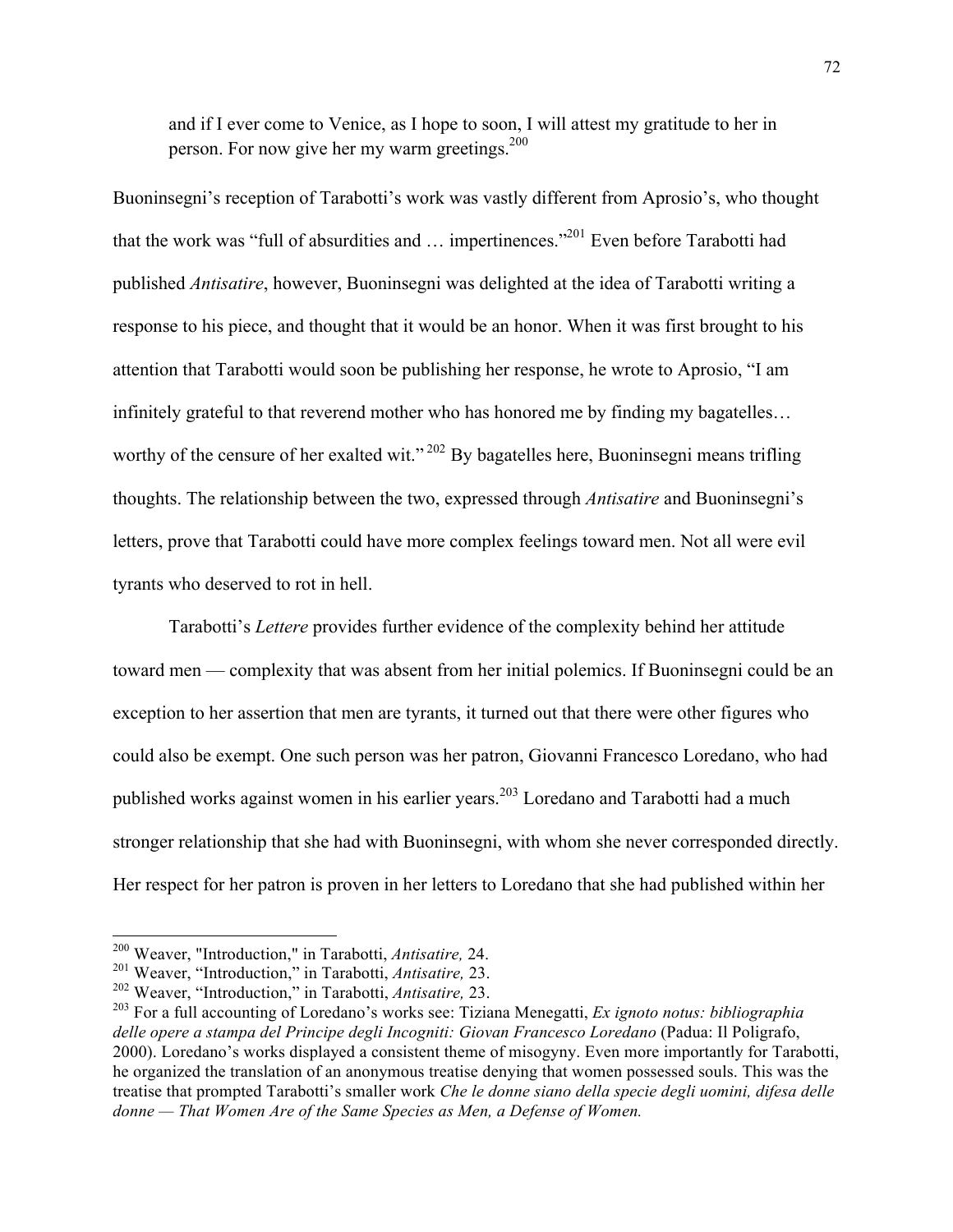collection*.* In one such letter, she calls him the "embodiment of courtesy and kindness" and a "miracle of nature and prodigy of knowledge."<sup>204</sup> In another letter she "is blessed by [his] favors."<sup>205</sup> She claims that by "semidivine actions" Loredano removed himself from the ranks of other men.<sup>206</sup> Loredano was different from men who would insult her and her work under the guise of praise. He was honest with her — whether he approved or disapproved of her work, he told her the truth. This trait alone was enough to be considered "semidivine" by Tarabotti.

Tarabotti considered Loredano, like Buoninsegni, an exception from the likes of other men. Describing her loyalty to Loredano, she states, "I consecrate with heartfelt devotion all that I am and all that I am worth, and I beg God that, just as His name will be eternal, so will you have never-ending life that the world may always be blessed by your celestial pen.<sup>"207</sup> Loredano was someone whom Tarabotti relied on for support and sincerely trusted. Her other letters, such as ones to the Duke of Parma, where she discusses the men who insult her work, show that there were various men across Italy with whom she maintained positive relationships. Despite her very singular argument in *Paternal Tyranny* and *Inferno Monacale* that men are hypocritical tyrants*,*  in her later works and through her personal life, Tarabotti moved past her anger and rage to portray a more complex view of men — one in which she acknowledged that they could grow as individuals and their own views and behaviors could change.

In *Lettere* and *Antisatire,* Tarabotti sought to define and prove her literary and academic talents, as she moved away from treatises built upon religious rhetoric, to more secular works. In doing so, she abandoned her sermon style of writing and emphasis on religious superiority that she possessed in specifically in *Convent Paradise*. In regard to the *Lettere,* there was a fairly

<sup>204</sup> Tarabotti, *Letters,* Letter 9, 61-62.

<sup>205</sup> Tarabotti, *Letters*, Letter 15, 68.

<sup>206</sup> Tarabotti, *Letters*, Letter 15, 70.

<sup>207</sup> Tarabotti, *Letters,* Letter 15, 70.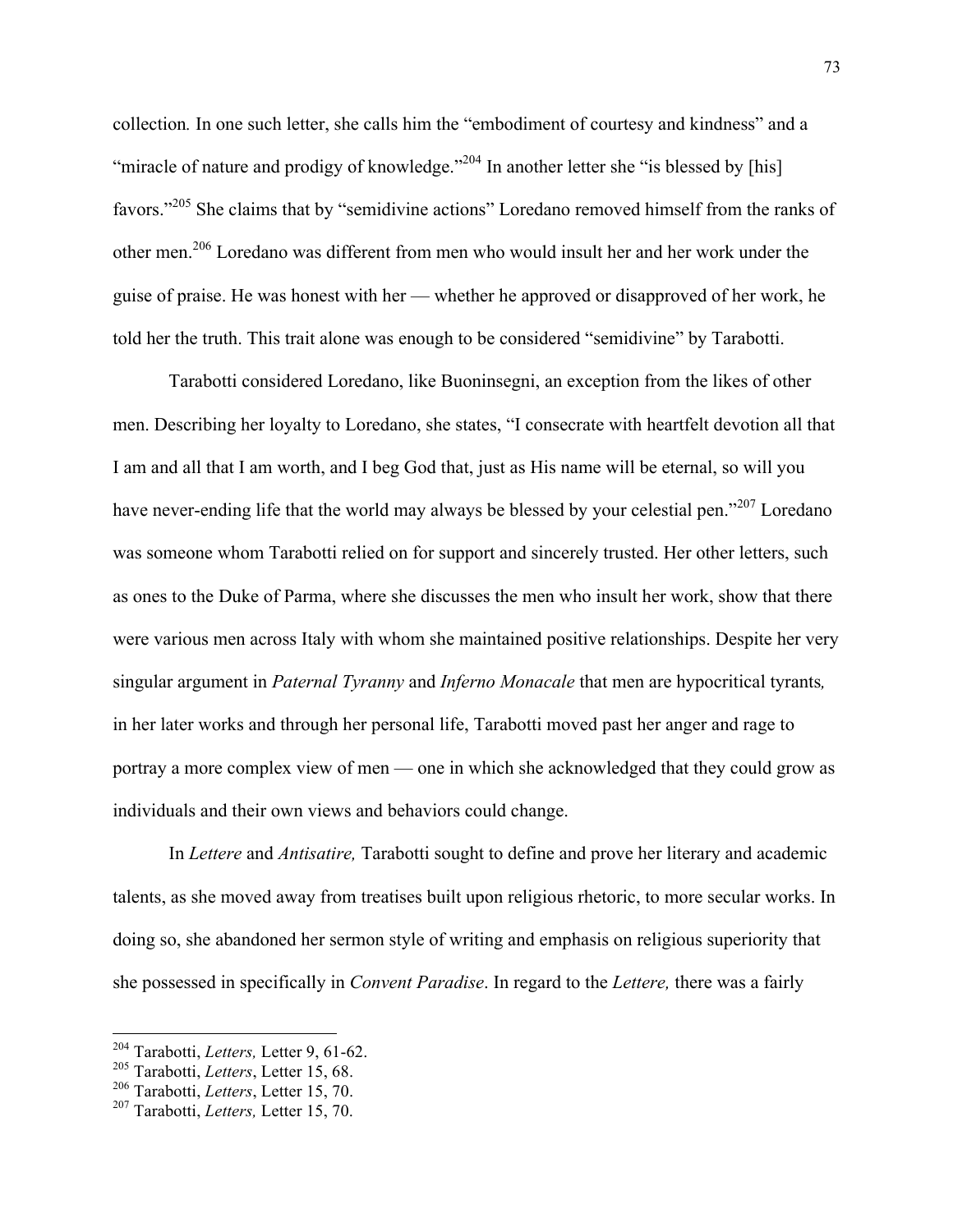simple reason behind this. Tarabotti was corresponding with the very upper echelons of European society. Be it French diplomats, dukes, duchesses, or future popes, Tarabotti was in no position to lecture her audience as a superior of any sort. Her letters were very humble for the most part, unless she was addressing one of her critics. She consistently used language such as, "it would be an honor to kneel before you," and "prostrate at your feet I beg for your forgiveness." <sup>208</sup> When addressing those socially and politically above her, Tarabotti assumed an exceptionally humble nature where she would sing praises at the recipients of letters while denigrating herself. The tone of her letters is almost the antithesis of the lofty and judgmental nun seen in *Paternal Tyranny, Inferno Monacale, Convent Paradise,* and even *Antisatire.* In her private communications, Tarabotti was more demure than in any of her treatises and satires, taking up the attitude of a servant while she sought patronage. In *Antisatire,* Tarabotti maintained her lofty attitude as she dared to critique and lecture Buoninsegni, but her sense of superiority was not derived from a religious standpoint. With *Antisatire*, Tarabotti entered the world of academicians and secular writing.

Tarabotti's *Lettere* and *Antisatire* made her somewhat of an anomaly. At this point in time, nuns usually chose to write spiritual works or devotional poetry.<sup>209</sup> With very spiritual undertones, her first three treatises could loosely be considered a part of the religious literary field not necessarily atypical of nuns, even if *Paternal Tyranny* and *Inferno Monacale* were polemical. On the other hand, her *Antisatire* and *Lettere* solidified her success as a secular writer and academician. With *Antisatire,* by daring to write in response to an established literary figure on a subject other than religion, Tarabotti established herself as a successful academician, whose intellect at the very least matched that of other members of the Incogniti. Her *Lettere,* while

<sup>208</sup> Tarabotti, *Letters,* Letters 17 and 24, 75, 81.

<sup>209</sup> Ray, "Introduction," in Tarabotti, *Letters,* 21.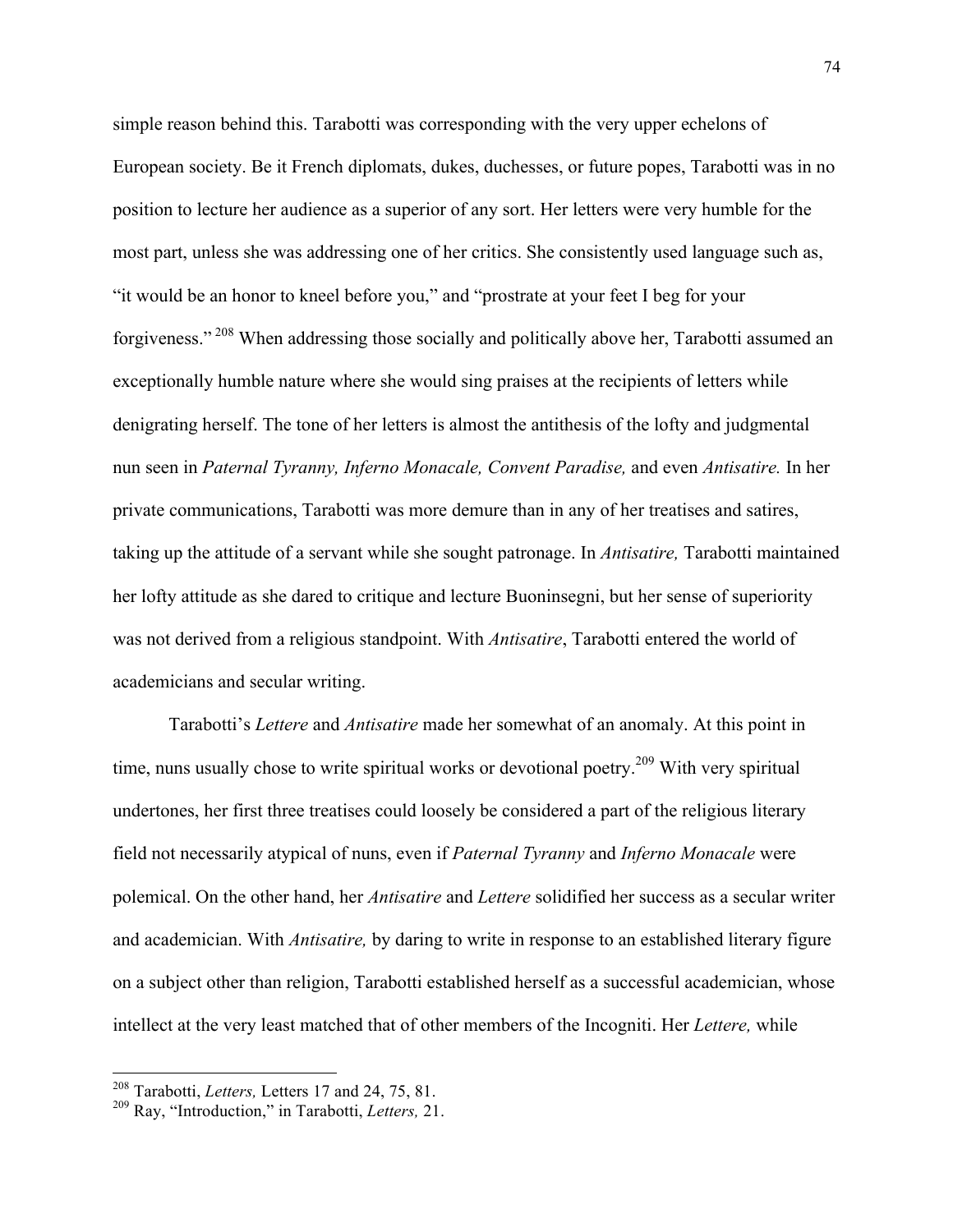another venture into a new literary genre for Tarabotti, also provided proof of her talent and writing capabilities to those who doubted her ability to write *Paternal Tyranny* and her other works. Her letters to Loredano and other important publishing figures also validated her authorship of her works — in her letters she discussed her actual writing processes and thoughts, while each of her pieces were underway. In *Antisatire* and *Lettere,* Tarabotti entered two new genres of secular writing, very different from her treatises and in doing so, moved forward in her literary career to gain recognition for her work.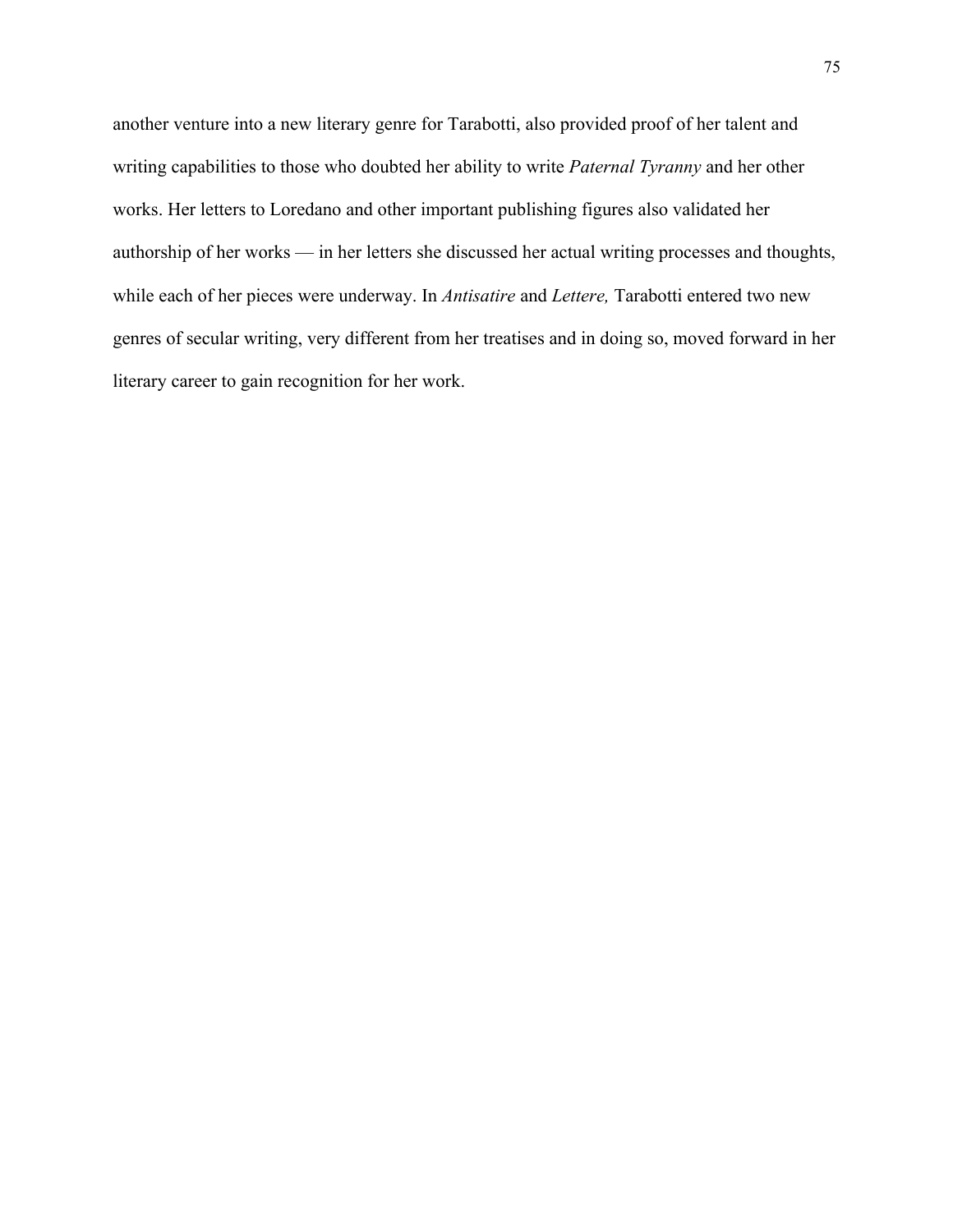## **Conclusion**

Why, like tyrants, do you wish to enslave woman's noble soul by means of barabaric laws? This is too cruel a deprivation of liberty because vows of obedience bind them, made eternal by oaths you force nuns to take, furthermore, so they are no longer in charge of their own lives.<sup>210</sup>

Thrown into a convent as an adolescent, Arcangela Tarabotti had no control over her life. She remained in that convent until the day she died and never possessed the freedom and liberty she so desired. While Tarabotti was not in a unique position — there were thousands of other women similarly trapped — she did possess something that most did not. Tarabotti had a voice, where many others were voiceless. Through her writings on the experiences of women and nuns, Tarabotti gave them voice. These women suffered through comparable experiences to Tarabotti — they felt the same anger, betrayal, despair, and helplessness. Tarabotti advocated to her readers for greater change and equality. She used her wit, intellect, and talents to call attention to injustice, despite the mockery and censorship she knew she would receive.

Scholars in the past have used her first two polemics as sources of early modern feminism and gender dynamics within and outside the convent. Scholars have mostly focused on *Paternal Tyranny,* as it is by far her most memorable work for reasons including her strong rhetoric and sarcastic language. But following close behind in scholarship is her *Lettere* as it bridges the gap between private and public. These letters, in addition to *Antisatire,* also provide insight into Tarabotti's relationship with Italian and European elites, but more interestingly show how she carved out her place among the Incogniti. These topics, which I explored in my thesis, rightly deserve the vast amount of literature scholars have devoted to them. Each work of Tarabotti's is significant in its own right and offers different glimpses into her relationships and

<sup>210</sup> Tarabotti, *Paternal Tyranny,* Book 1, 81.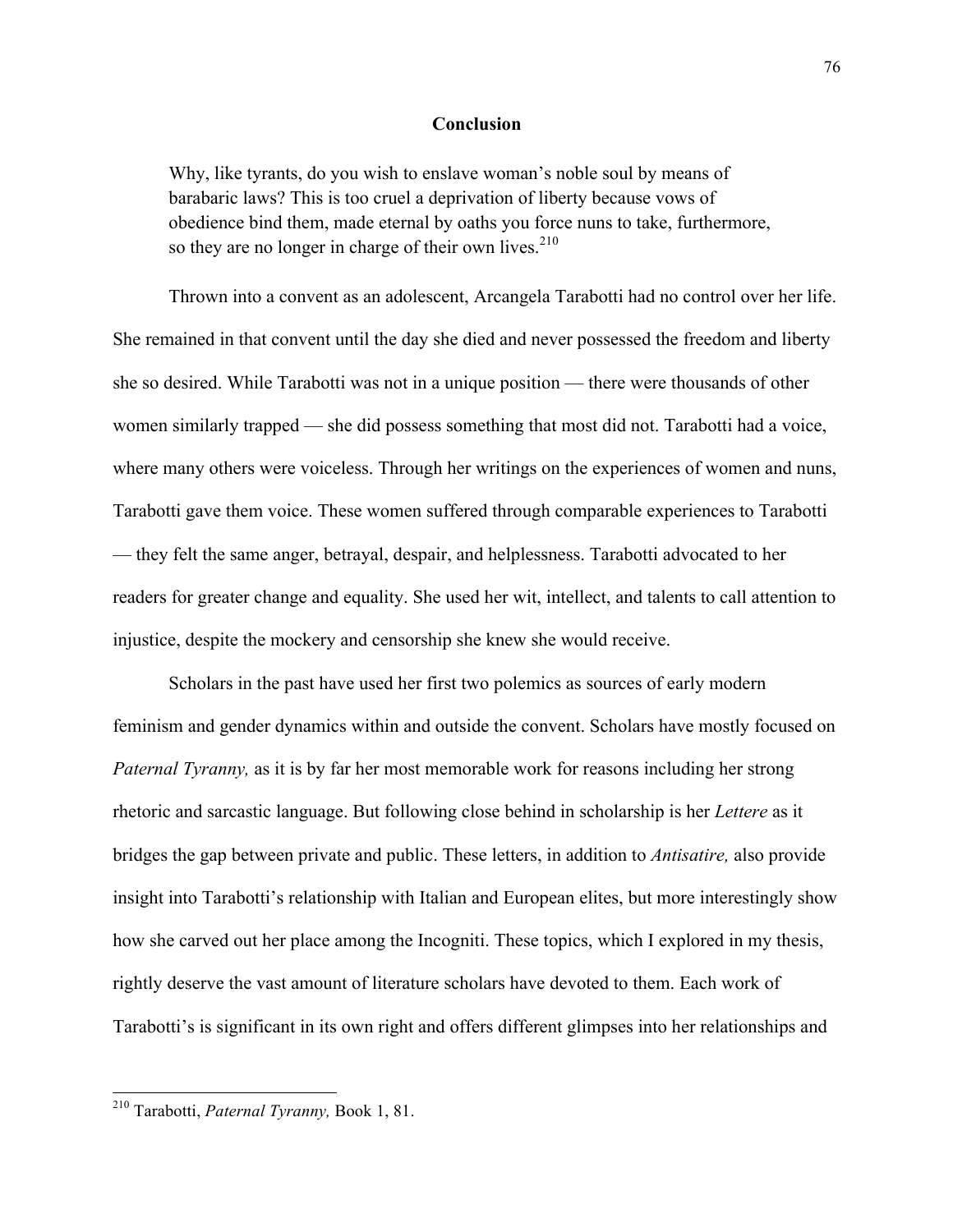experiences, as well as greater Venetian convent culture. What scholars have largely missed, however, is a comparison of Tarabotti's writings over time, as they represent different stages in her literary career.

My thesis addressed this gap in scholarship by examining the evolution of Tarabotti's religiosity, beliefs, language, tone, and emotions, chronologically over the course of her five most famous works — *Paternal Tyranny, Inferno Monacale, Convent Paradise, Antisatire,* and her *Lettere.* My argument revealed itself over the course of three chapters, with the crux of it contained in the third chapter. My first chapter laid the out the broader Venetian landscape, within which Tarabotti found herself. Riddled with various political, religious, social, and economic challenges at the turn of the  $17<sup>th</sup>$  century, Venice was in a very precarious position. I examined political tensions between Venice and Rome, the state of the Venetian convent and aristocracy, and the Council of Trent and its implications in Venice — all of which were contributing factors to Tarabotti's forced monachization and that of thousands of Venetian girls.

In my second chapter I established an overview of Tarabotti's life and a brief outline of each of her works. I contended that throughout her life, Tarabotti broke through the walls between public and private — as scholars before me have done —, male and female, and secular and monastic. She took risks in her publications, be it her polemics or epistolary exchanges, and held very little back. Her works were so risky that they bordered on open rebellion, with the exception of *Convent Paradise*. Without the help of her strong network of allies in the publishing and political spheres, she may never have succeeded in publishing any of her writings.

The final chapter of my thesis turned to Tarabotti's literary journey, emphasizing her evolving views of men and increasing complexity of emotions. I argued that Tarabotti's literary career could be broken down into three stages — one defined by anger and controversy, the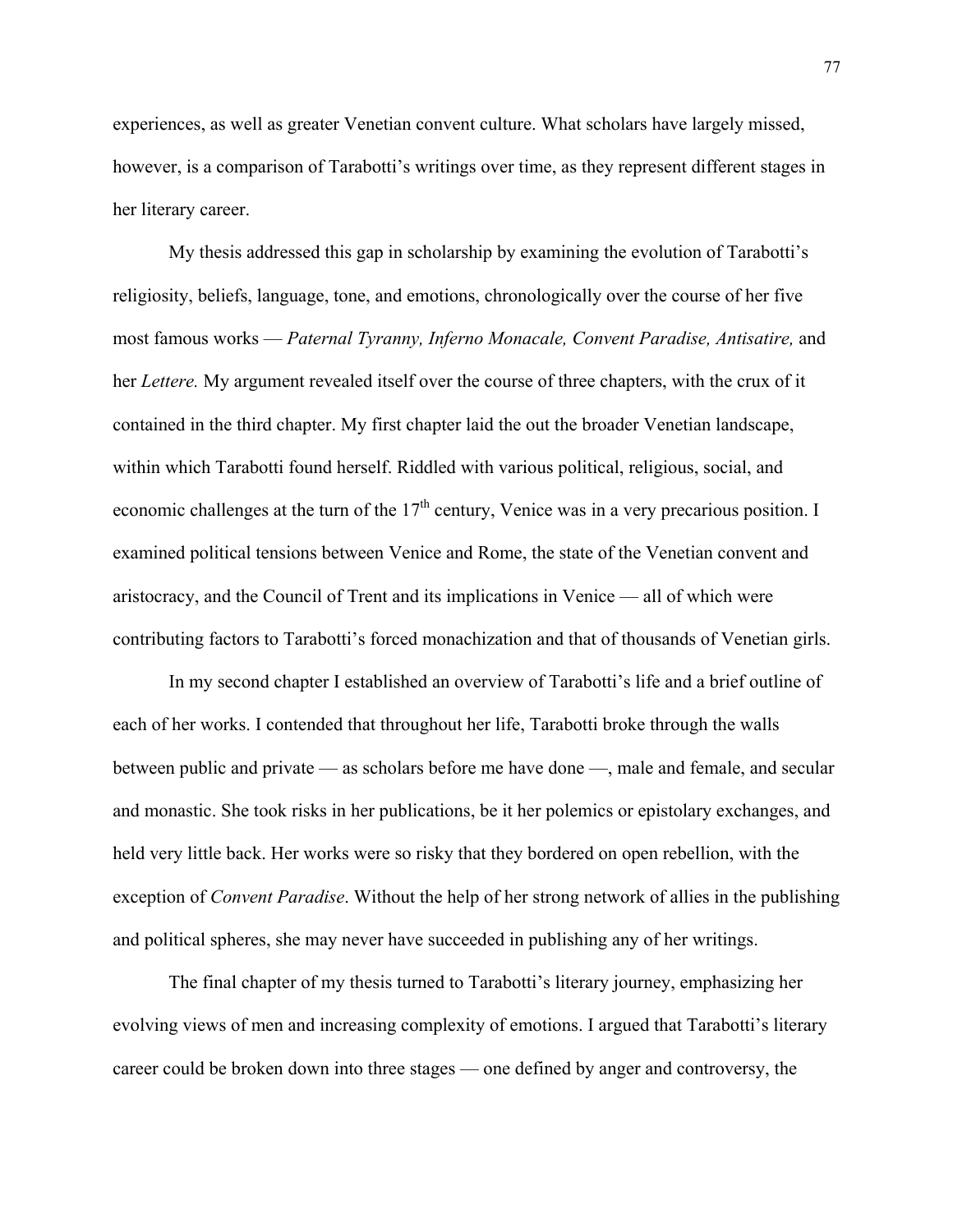second being a conversion experience and redemption arc, and a third where she branched out into more secular genres, establishing herself as an academician. Tarabotti initially broke into the literary scene through her *Paternal Tyranny,* followed shortly by *Inferno Monacale.* These two works were strong polemics against men and forced monachization and sparked strong backlash against her. She then redeemed herself in the eyes of her male readers through *Convent Paradise*  where she distanced herself from, but did not contradict, her earlier works and emphasized her own religiosity and that of fellow nuns. With *Antisatire* and *Lettere,* Tarabotti left her religious undertones behind and progressed with more academic works meant to prove her literary capabilities.

I hope this thesis raises interest in further expanding upon the recent literature surrounding Tarabotti. There are still numerous questions about Tarabotti, her life, and her works that need to be explored. One such topic that has been vastly overlooked is Tarabotti's own religiosity. While I studied her literary evolution, her religious journey, which she hinted at in *Convent Paradise,* and her specific religious views, as expressed in many of her works, require further evaluation. Furthermore, there are yet more questions to be raised on how we understand the experiences of women, their agency, and how these women saw themselves within the convent system. Tarabotti offers another window through which to examine these questions.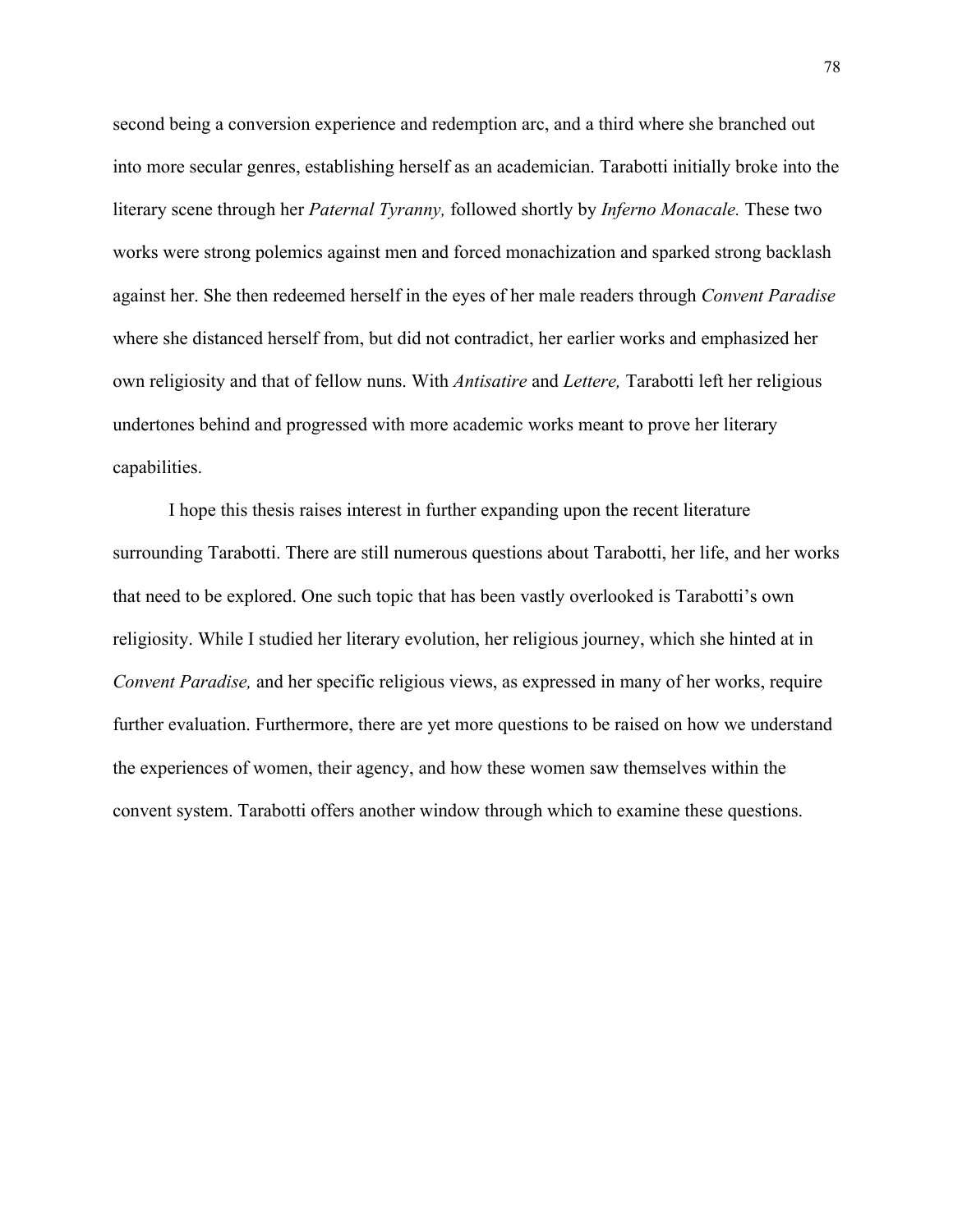## Bibliography

## Primary Sources

- Bernadino, d. Siena. *Saint Bernardine of Siena. Sermons*. Ed. Robins, Helen Josephine. Trans. Orlandi, N. Siena: Tipografia sociale, 1920.
- *Canons and Decrees of the Council of Trent.* Schroeder, H.J. Rockford, Il.: Tan Books and Publishers, 1978.
- Tarabotti, Arcangela. *Antisatire in Defense of Women, against Francesco Buoninsegni,* Ed. Weaver, Elissa. Toronto: Iter Press, 2020.
- Tarabotti, Arcangela. *Convent Paradis.* Ed. Ray, Meredith K. and Westwater, Lynn Lara. Toronto: Iter Press, 2020.
- Tarabotti, Arcangela. *Inferno monacale.* N.p.: N.pub., 2020.
- Tarabotti, Arcangela. *Letters Familiar and Formal.* Ed. Ray, Meredith K. and Westwater, Lynn Lara. Toronto: Iter Inc. Centre for Reformation and Renaissance Studies, 2012.
- Tarabotti, Arcangela. *L'Inferno monacale.* Ed. Medioli, Francesca. Torino: Rosenberg & Sellier, 1990.
- Tarabotti, Arcangela. *Paternal Tyranny.* Ed. Panizza, Letizia. Chicaco: Univerisity of Chicago Press, 2004.

## Secondary Sources

- Bhasin, Christine Scippa. "Prostitutes, Nuns, Actresses: Breaking the Convent Wall in Seventeenth-Century Venice." *Theatre Journal* 66, no. 1 (2014): 19-35.
- Bouwsma, William James. *Venice and the Defense of Republican Liberty: Renaissance Values in the Age of the Counter Reformation.* Berkeley: University of California Press, 1968.
- Faroqhi, Suraiya. *The Ottoman Empire and the World around It,* Library of Ottoman Studies; v. 7. London; New York: I.B. Tauris, 2004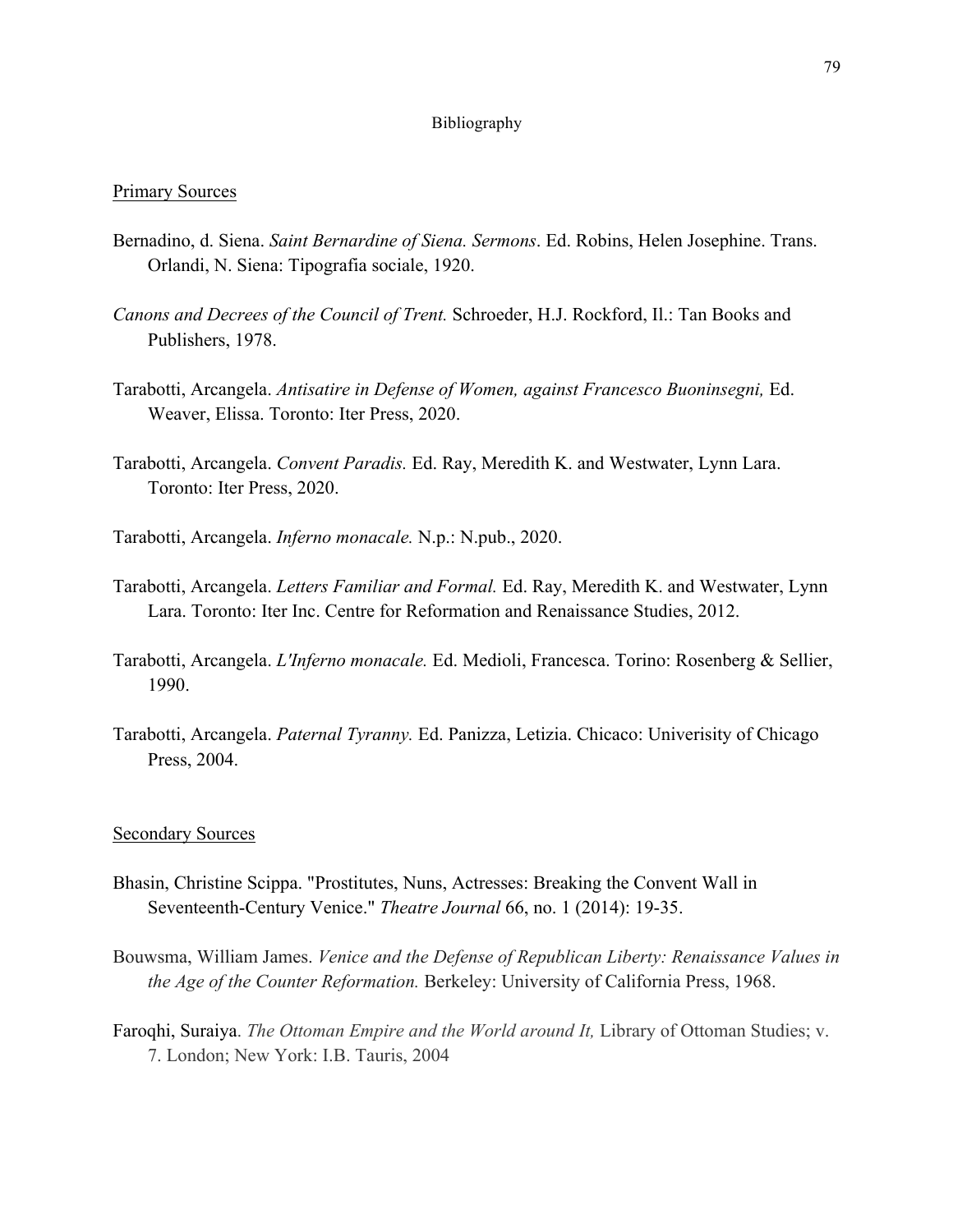- Gibson, Joan. "The Logic of Chastity: Women, Sex, and the History of Philosophy in the Early Modern Period." *Hypatia* 21, no. 4 (2006): 1-19.
- Grendler, Paul F. "The Clandestine Book Trade." In *The Roman Inquisition and the Venetian Press, 1540-1605,* 182-200. Princeton: Princeton University Press, 1977.
- Heller, Wendy. "«O DELLE DONNE MISERABIL SESSO»: TARABOTTI, OTTAVIA, AND L'INCORONAZIONE DI POPPEA." *Il Saggiatore Musicale* 7, no. 1 (2000): 5-46.
- Kirk, Eugene P. *Menippean Satire: An Annotated Catalogue of Texts and Criticism.* New York: Garland Publishing, 1980.
- Kirshner, Julius. *Pursuing Honor While Avoiding Sin: The Monte Delle Doti of Florence.*  Milano: A. Giuffrè, 1978.
- Kirshner, Julius and Molho, Anthony. "The Dowry Fund and the Marriage Market in Early Quattrocento Florence." *The Journal of Modern History* 50, no. 3 (1978): 404-38.
- Lane, Frederic. "Medieval Political Ideas and the Venetian Constitution." in *Venice and History: The Collected Papers of Frederic C. Lane*. Baltimore: Johns Hopkins University Press, 1966.
- Laven, Mary. *Virgins of Venice: Broken Vows and Cloistered Lives in the Renaissance Convent.*  London: Penguin Books, 2004.
- Manin, Bernard. *The Principles of Representative Government*. Cambridge: Cambridge University Press, 1997.
- Martin, John. "Spiritual Journeys and the Fashioning of Religious Identity in Renaissance Venice." *Renaissance Studies* 10, no. 3 (1996): 358-370.
- Martin, John. *Venice's Hidden Enemies: Italian Heretics in a Renaissance City*. Berkeley: University of California Press, 1993.
- Menegatti, Tiziana. *Ex ignoto notus: bibliographia delle opere a stampa del Principe degli Incogniti: Giovan Francesco Loredano.* Padua: Il Poligrafo, 2000.
- Radke, Gary M. "Nuns and Their Art: The Case of San Zaccaria in Renaissance Venice." *Renaissance Quarterly* 54, no. 2 (2001): 430-459.